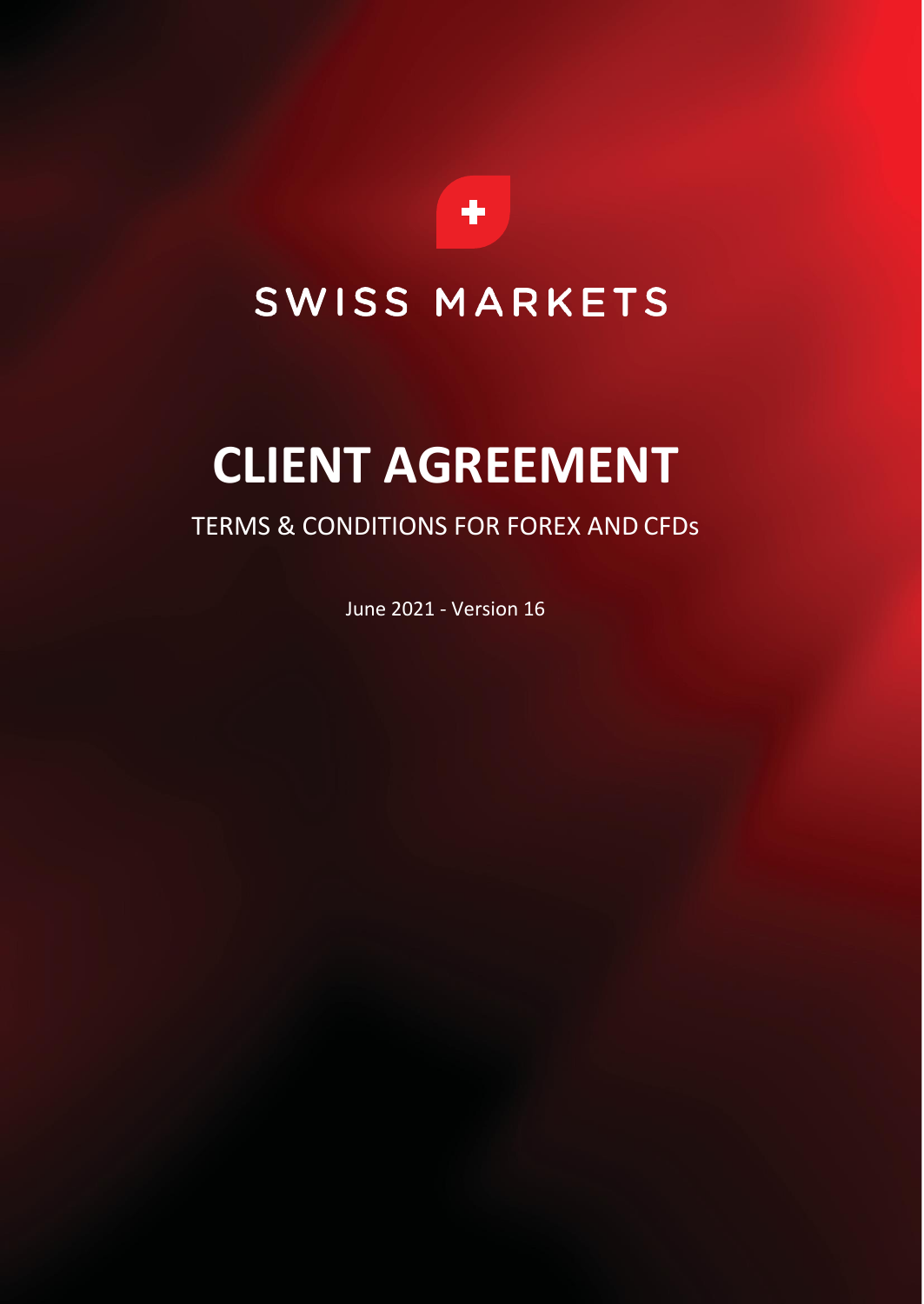#### **1. INTRODUCTION**

**Swiss Markets is a trading name for BDS MARKETS** (hereafter "the Company"). **BDS Markets** is a firm which holds a GBL1 Licence issued under the Financial Services Act 2007 and an Investment Dealer (Full Services Dealer, Excluding Underwriting) Licence issued by the Financial Services Commission of Mauritius with License Number: **C116016172** under the Securities Act 2005. The Company operates through the website<https://swissmarkets.com/> (hereafter "the website"). The Company is registered in Mauritius with company number **143350** and registered at C/o Amicorp (Mauritius) Limited, 6th Floor, Tower 1, Nexteracom Building, Ebene, Mauritius.

#### **2. ACKNOWLEDGEMENT**

2.1. The Client acknowledges that he/she read, understood and accepted the General Terms & Conditions without modifications, as amended from time to time, which forms part of the Client Agreement(s).

2.2. By accepting the General Terms & Conditions, which forms part of the Client Agreement(s), the Client enters into a binding legal agreement with the Company.

2.3 The Services are available to and may only be used by individuals or companies who can form legally binding contracts under the law applicable to their country of residence.

Without limiting the foregoing, our Services and/or the use of the Company's electronic system(s) and/or Trading Platform are not available to any person who:

a) Is under the age of 18 or otherwise under legal age("Minors");

b) Is not of legal competence or of sound mind;

c) Is a citizen or resident of the countries which the Company does not accept or is

prohibited to accept Clients from; or

d) Is an employee, director, associate, agent, affiliate, relative or otherwise connected to the Company or any affiliate thereto.

Without derogating from the above, the Company reserves the right, acting reasonably, to suspend and/or refuse access to and use of the Company's service(s) and/or electronic system(s) and/or Trading Platform to anyone in our sole and absolute discretion.

2.3.1. Shall the case described in 2.3 a) apply, the Company will refund the full deposited amount back to the source, whereby any losses or profits resulting from the trading will be forfeited.

2.4. In order to become our client and use the Trading Platform and our Services, you must register with us by providing your personal details, and your identification documents if requested. After you complete the Account Opening Procedure we will send you a notice informing you whether you have been accepted as a Client of the Company. It is understood that we are not required (and may be unable under Applicable Regulations, including without limitation anti-money laundering checks, appropriateness or suitability tests etc.) to accept a person as our Client.

2.5. It is further understood that we reserve the right to impose additional due diligence requirements to accept Client(s) residing in certain countries or whenever this is required by the Company. The Agreement will take effect and commence upon the receipt by the Client of the notice sent by the Company informing the Client that (s)he has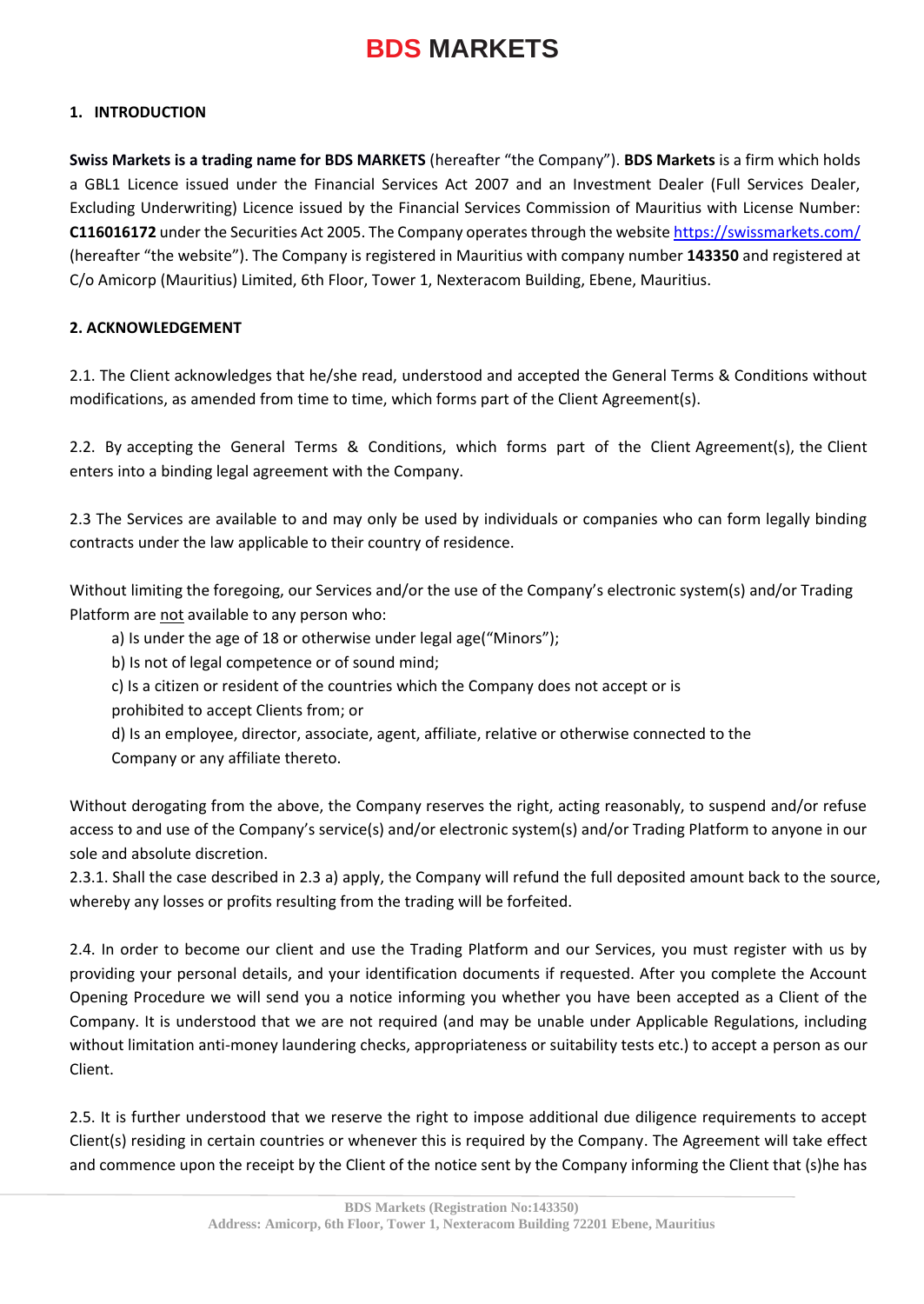been accepted as the Company's Client.

2.6. Physical signature of this Agreement is not required, however, if the Client wishes to have it duly signed and stamped by the Company, the Client needs to print and send two (2) signed copies of the Agreement to the Company, stating his/her postal address and upon receipt, the Company shall return a duly signed and stamped copy back to the Client's stated address.

2.7. The Client acknowledges that the Company's official language is the English Language.

2.8. Payment transactions are managed by BDS Markets, BDS Swiss Markets Global Services Ltd, a Company incorporated under the Laws of the Republic of Cyprus (Company Registration N° HE2390319) and BDSwiss Holding Ltd a Company incorporated under the Laws of the Republic of Cyprus, authorized and regulated by the Cyprus Securities and Exchange Commission ("CySEC") with Licence N°199/13 (Company Registration N° HE 300153).

2.9 The Client acknowledges that (s)he is trading on a trading platform owned by BDSwiss Holding Ltd.

2.10 It is allowed to create only one Active Account profile per Client with the Company. In the event that the Client has more than one Account with the Company, the Company reserves the right to treat them as if they were under one Account and request the Client to choose one Main account into which the Clients funds and Trading accounts will be merged without interfering with open trades.

#### **3. SCOPE OF THE GENERAL TERMS & CONDITIONS**

3.1. These General Terms & Conditions govern all the actions that relate to the execution of the client's orders with the Company.

3.2. The General Terms & Conditions are non-negotiable and override any other agreements, arrangements, express or implied statements made by the Company unless the Company, in its sole discretion, determines that the context requires otherwise.

#### **4. DEFINITIONS AND INTERPRETATIONS**

4.1. Unless indicated to the contrary, the Terms stated below shall have the following meanings and may be used in the singular or plural as appropriate.

**"Account Opening Procedure"** means the online procedure followed by the Client in order to open a trading account with the Company.

**"Access Codes"** means the username (email address) and password chosen by the Client for accessing his/her personal dashboard and Trading Account(s) through the Company's electronic systems.

**"Applicable Regulations"** shall mean the necessary rules and regulations as applicable under the laws of the Republic of Mauritius.

**"Ask Price"** means the price at which the Company is willing to sell a CFD.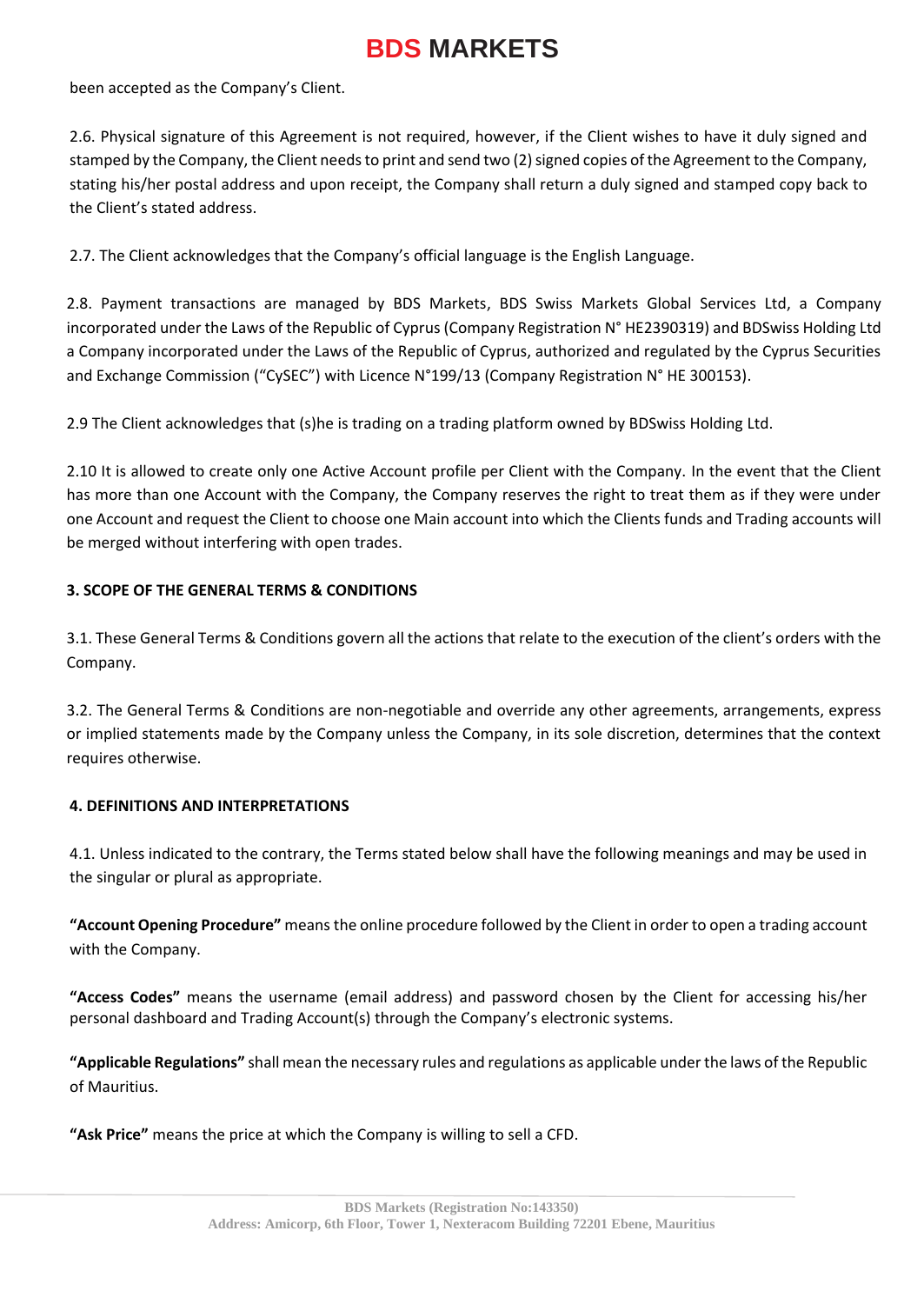**"Balance"** means the funds available in a trading account that may be used for trading financial instruments.

**"Balance currency"** means the currency that the trading account is denominated in and all charges including spreads, commissions and swaps, are calculated in that currency.

 **"Bid Price"** means the price at which the Company is willing to buy a CFD.

**"Business Day"** means any day, other than Saturday or Sunday, or a public holiday in Mauritius or any other holiday to be announced by the Company's on its website.

**"Buy"** means a Transaction in FX or CFD that is opened by offering to buy a specific number of a certain Underlying Asset, also known as "Long Position".

**"Client"** means a natural or legal person, accepted by the Company as its Client to whom services will be provided by the Company under the Terms;

**"Client Agreement"** shall mean the agreement entered into between a Client and the Company including these General Terms and Conditions and any documents found on the Company's website under section "Legal Documents" as well as any information (legal or otherwise) posted on the Company's website, as may be amended by the Company from time to time;

**"Client Funds"** means money deposited by the Client in his/her Trading Account, plus or minus any unrealized or realized profit or loss, plus or minus any amount that is due by the Client to the Company and vice versa.

**"Collateral"** means any securities or other assets deposited with the Company's Execution Venue.

**"Company"** means BDS Markets, holder of a GBL1 License issued under the Financial Services Act 2007 and an Investment Dealer (Full Services Dealer, Excluding Underwriting) License issued by the Financial Services Commission with License Number: **C116016172** under the Securities Act 2005, incorporated in Mauritius with Company No **143350** and registered at C/o Amicorp (Mauritius) Limited, 6th Floor, Tower 1, Nexteracom Building, Ebene, Mauritius.

**"Company's Website"** means https://swissmarkets.com/ and any other website that may be the Company's website from time to time;

**"Closed Position"** means the opposite of an Open Position.

**"Close at Loss"** shall mean an offer to close a Transaction in an FX and CFD position at a price determined in advance by you which, in the case of a Buy is lower than the opening Transaction price and in the case of a Sell is higher than the opening Transaction price.

**"Close at Profit"** shall mean offer to close a Transaction in an FX and CFD position at a price determined in advance by you which, in the case of a Buy is higher than the opening Transaction price and in the case of a Sell is lower than the opening Transaction price.

**"Contract for Difference (CFD)"** means any CFD on spot foreign exchange ("FX"), whether oral or written, for the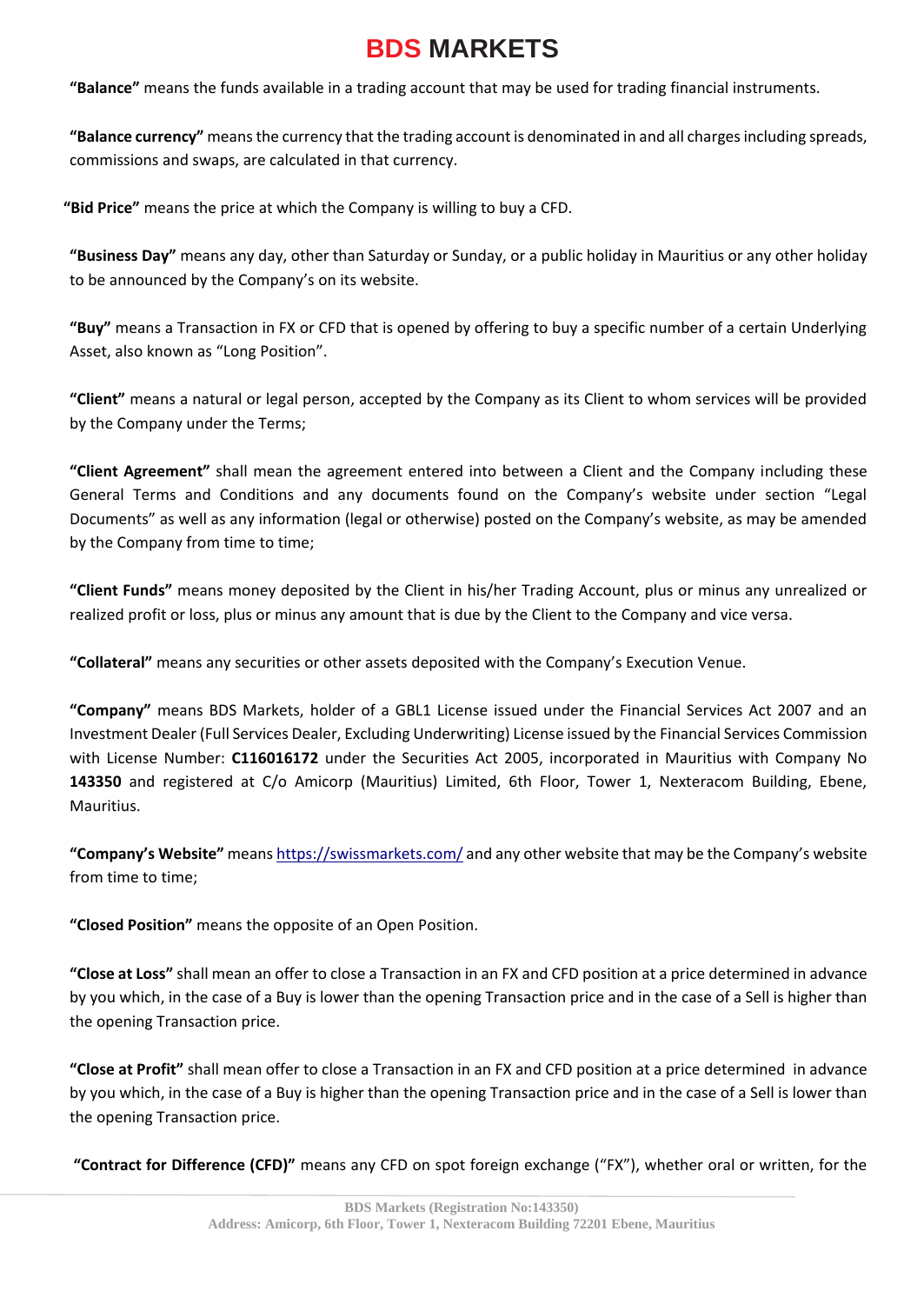purchase or sale of any commodity, security, currency or other financial instruments or property, including any derivative contracts such as options, futures, shares, or any other CFD related financial instrument that is available for trading through the Company's trading platform(s); a full list of the financial instruments is available online at https://swissmarkets.com/

**"Common Reporting Standard (CRS)"** shall mean an information standard for the automatic exchange of tax and financial information on a global level, which the Organization for Economic Co-operation and Development (OECD) developed in 2014. Its purpose is to combat tax evasion.

**"Counterparties"** shall mean banks and/or brokers through whom the Company may cover its transactions with Clients;

**"Cryptocurrencies"** shall mean digital or virtual currency that uses cryptography for security.

**"Currency Pair"** shall mean the object or Underlying Asset of an FX Contract based on the change in the value of one currency against the other. A Currency Pair consists of two currencies (the Quote Currency and the Base Currency) and shows how much of the Quote currency is needed to purchase one unit of the Base Currency.

**"Coupon Rate"** shall mean the interest rate applicable to bond CFDs and are in line with the percentage of the bond's par amount invested.

**"Declared Price"** means the price that the client requested for either instant execution or pending order.

**"Difference"** means the difference in price upon the opening of a transaction and the closing of such Transaction.

"**Dormant Account**" - an account, with credit balance, is considered to be dormant if during 6-months period no transactions have been carried out in relation to the account by or on the instructions of the holder of the account.

**"Durable Medium"** means any instrument which enables the Client to store information in a way accessible for future reference for a period of time adequate for purposes of the information and which allows the unchanged reproduction of the information stored.

**"Equity"** means the balance plus or minus any profit or loss that derives from any open positions.

**"Execution"** means the execution/completion of client's orders on the Company's trading platform, where the Company acts as the Execution Venue to Client's transactions;

**"Execution Venue"** the counterparty for transactions and holder of the Clients securities or other assets deposited.

**"FATCA"** means the United States federal law "Foreign Account Tax Compliance Act".

**"FX Contract or FX"** means the type of CFD where the Underlying Asset is a Currency Paid. Hence any mention to CFDs in general or risk warnings about CFDs in this Agreement also cover FX contracts. Although FX contracts are included in the definition of CFDs they may be mentioned separately in this Agreement and/or on the Company Website.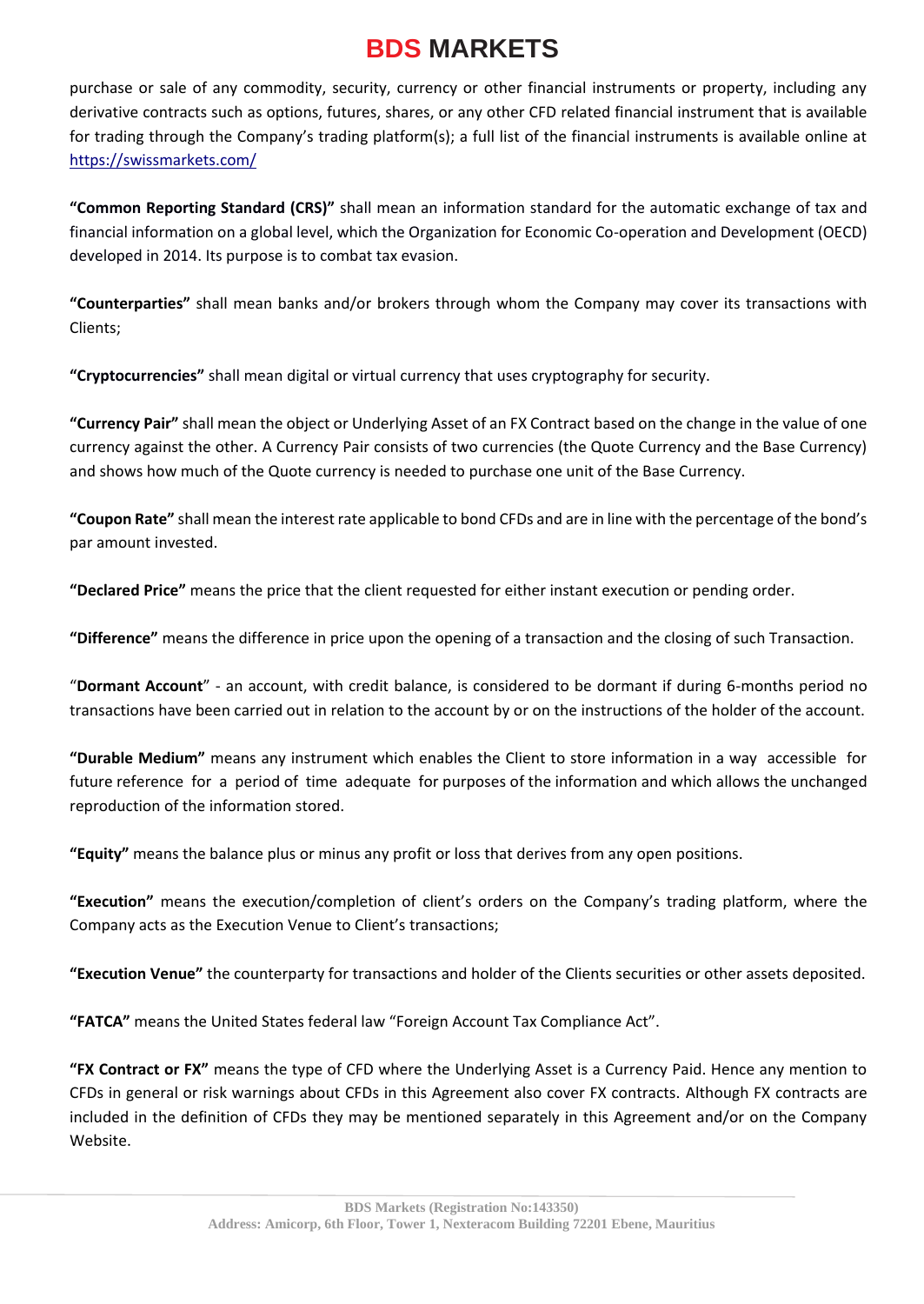**"Financial Markets",** means international financial markets in which currency and other financial assets exchange rates are determined in multi-party trade.

**"Floating Profit/Loss"** shall mean the unrealized profit/loss of open positions at current prices of the Underlying Assets;

**"Free Margin"** means the funds that are available for opening a position, It is calculated as: *Free Margin= Equity - Margin.*

**"Inactive Account"** means when a client with any trading account(s) held with the Company under any of its brands has not:

- Placed a trade;

- Opened or closed positions; and/or

- Made a deposit into the client's trading account, for a period of **90 (ninety) days** and more, shall be classified by the Company as an Inactive Account ("Inactive Account").

**"Initial Margin"** means the minimum amount of money required in your Trading Account in order to open a Transaction, as specified on the Trading Platform from time to time for each specific Underlying Asset.

**"Manifest Error"** shall mean any error that we reasonably believe to be obvious or palpable, including without limitation, offers to execute Transactions for exaggerated volumes of Underlying Assets or at manifestly incorrect market price quotes or prices at a clear loss.

**"Margin"** means the required funds available in a Trading Account for the purpose of opening and maintaining an Open Position.

**"Margin Call"** when the Margin posted in the margin account is below the minimum margin requirement, the Company's Execution Venue issues a Margin Call and in this case the Client will have to either increase the Margin that he/she has deposited or to close out his/her position(s). If the Client does not do any of the aforementioned, the Execution Venue shall have the right to close the positions of the Client.

**"Margin Level"** means the percentage of Equity to Margin ratio. It is calculated as: *Margin Level = Equity/Necessary Margin*

**"Market Order"** means Orders which are executed at the best available market price.

**"Market Rules"** means the rules, regulations, customs and practices from time to time of any exchange, clearing house or other organization or market involved in the conclusion, execution or settlement of a Contract any exercise by any such exchange, clearing house or other organization or market of any power or authority conferred on it.

**"MTF"** means Multilateral Trading Facility.

**"Open Position"** means any long or short position that has not been closed.

**"Orders"** means any trading transactions executed on the Company's trading platform(s) by the Client.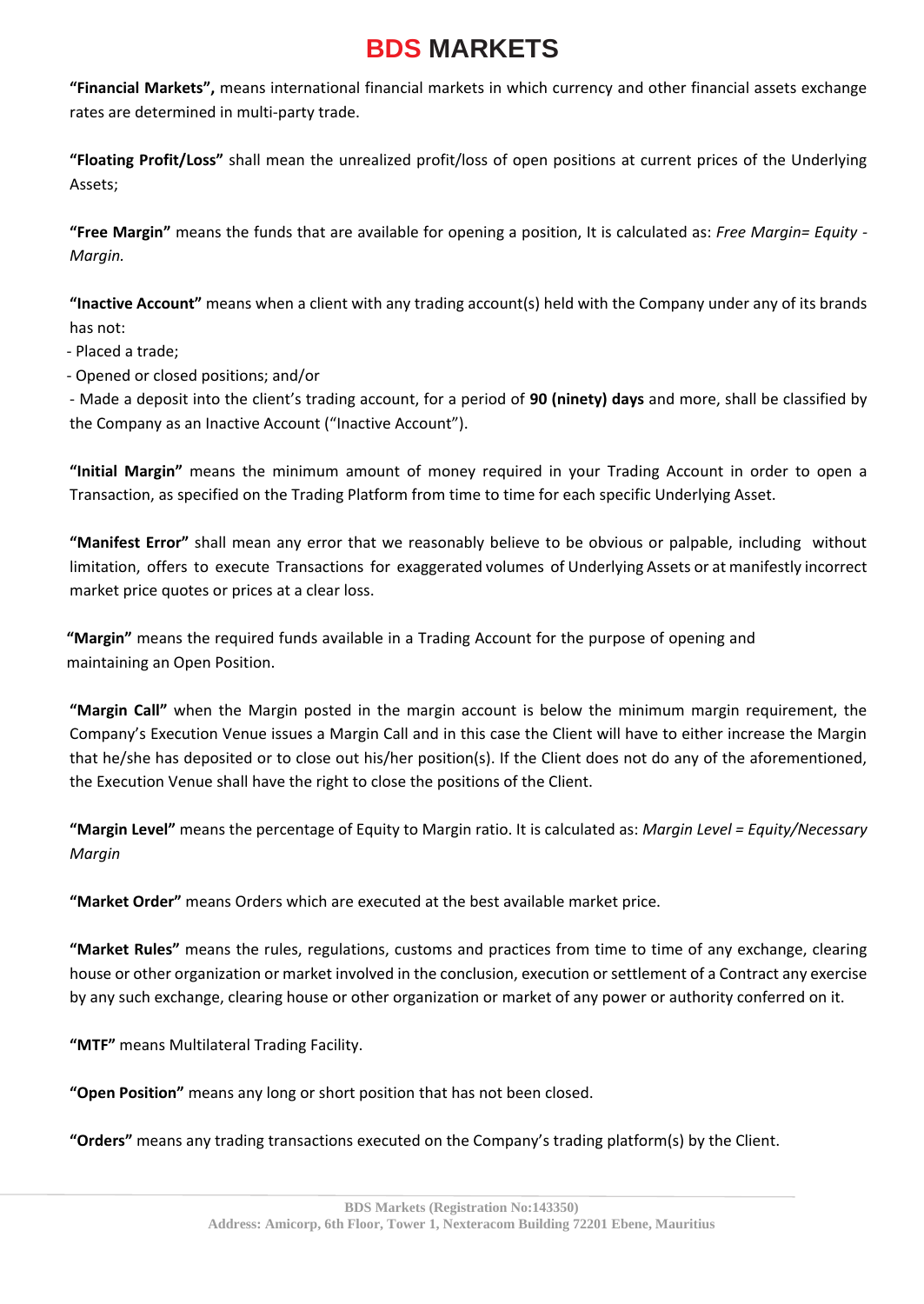**"Over the counter (OTC)"** means any Contract concerning a commodity, security, currency or other financial instrument or property which is not traded on a regulated stock or commodity exchange but "over the counter".

**"Security"** means any securities or other assets deposited with the execution venue.

**"Sell"** mean an FX and CFD Transaction that is opened by offering to sell a specific number of a certain Underlying Asset; also known as "short position".

**"Services"** means the services to be provided by the Company to the Client and are governed by these Terms and Conditions.

**"Spread"** means the difference between the Ask Price and the Bid Price of an Underlying Asset at the same moment.

**"Spreads and Conditions Schedule"** means the schedule of spreads, charges, margin, interest and other rates which at any time may be applicable to the Services as determined by the Company on a current basis. The Spreads and Conditions Schedule is available on the Company's Website and may be supplied to the Client on demand.

**"Swap or Rollover"** means the interest added or deducted for holding a position open overnight.

**"Terms"** mean these Terms of business governing all the actions that relate to the execution of your trades.

**"Trade Confirmation"** means a notification from the Company's trading platform to the Client confirming the Client's entry into a Contract.

**"Transaction"** means the opening or closing of an offer to either buy or sell an FX and CFD for an Underlying Asset on the Trading Platform, whether by you or us.

**"Trading Platform"** means any online trading platform made available to the Client by the Company for placing orders, requesting quotes for trades, receiving price information and market related news as well as having a realtime revaluation of the open positions, through the Internet;

**"Trading Account"** means a personalized trading account that the Client holds with the Company, designated with a unique account number and used for the purposes of trading with the Company;

**"Underlying Asset"** means the financial instrument (e.g., stock, futures, commodity, currency, index) on which a derivative's price is based.

**"Underlying Market"** shall mean the relevant market where the Underlying Asset of a CFD is traded.

**"US Reportable Persons"** – In accordance to FATCA, US Reportable persons are:

- a) A US citizen (including dual citizen) b) A US resident alien for tax purposes c) A domestic partnership d) A domestic corporation
- e) Any estate other than a foreign estate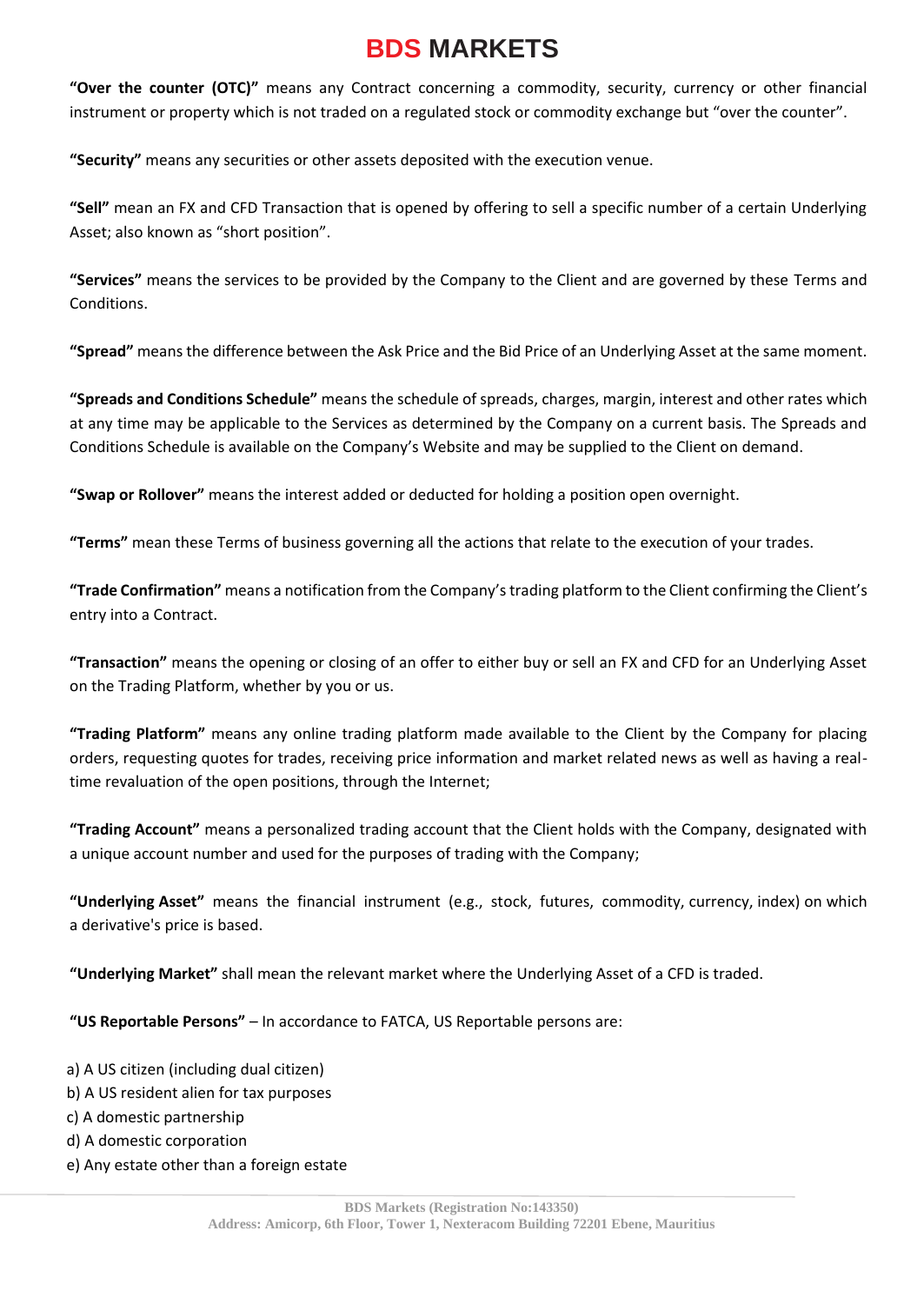f) Any trust if:

- A court within the United States is able to exercise primary supervision over the administration of the trust
- One or more United States persons have the authority to control all substantial decisions of the trust

Any other person that is not a foreign person.

### **5. ADMINISTRATION AND MARKETING**

5.1. You accept that the Company may, for the purpose of administering the terms of the Agreement, from time to time, make direct contact with the Client by telephone, fax, email, or post.

5.2. You accept that the Company or any affiliate of the Company or any other company in the same group of the Company may make contact with you, from time to time, by telephone, fax, email or post for marketing purposes to bring to your attention products or services that may be of interest to you or to conduct market research.

#### **6. ADVICE AND COMMENTARY**

6.1. The Company will not advise the Client about the merits of a particular Order or give him/her any form of investment advice and the Client acknowledges that the Services do not include the provision of investment advice in Financial Instruments or the Underlying Markets or Underlying Assets. The Client alone will decide how to handle his/her Trading Account and place Orders and take relevant decisions based on his/her own judgment.

6.2. The Company will not be under any duty to provide the Client with any legal, tax or other advice relating to any Transaction. The Client should seek independent advice before entering into a Transaction.

6.3. The Company may, from time to time and at its discretion, provide the Client with information, news, market commentary or other information but not as part of its Services to the Client.

Where it does so:

- (a) The Company will not be responsible for such information;
- (b) The Company gives no representation, warranty or guarantee as to the accuracy, correctness or completeness of such information or as to the tax or legal consequences of any related Transaction;
- (c) This information is provided solely to enable the Client to make his own investment decisions and does not amount to investment advice or unsolicited financial promotions to the Client;
- (d) If the document contains a restriction on the person or category of persons for whom that document is intended or to whom it is distributed, the Client agrees that he will not pass it on to any such person or category of persons;
- (e) The Client accepts that prior to dispatch, the Company may have acted upon it itself to make use of the information on which it is based. The Company does not make representations as to the time of receipt by the Client and cannot guarantee that he will receive such information at the same time as other clients.

6.4. It is understood that market commentary, news, or other information provided or made available by the Company are subject to change and may be withdrawn at any time without notice.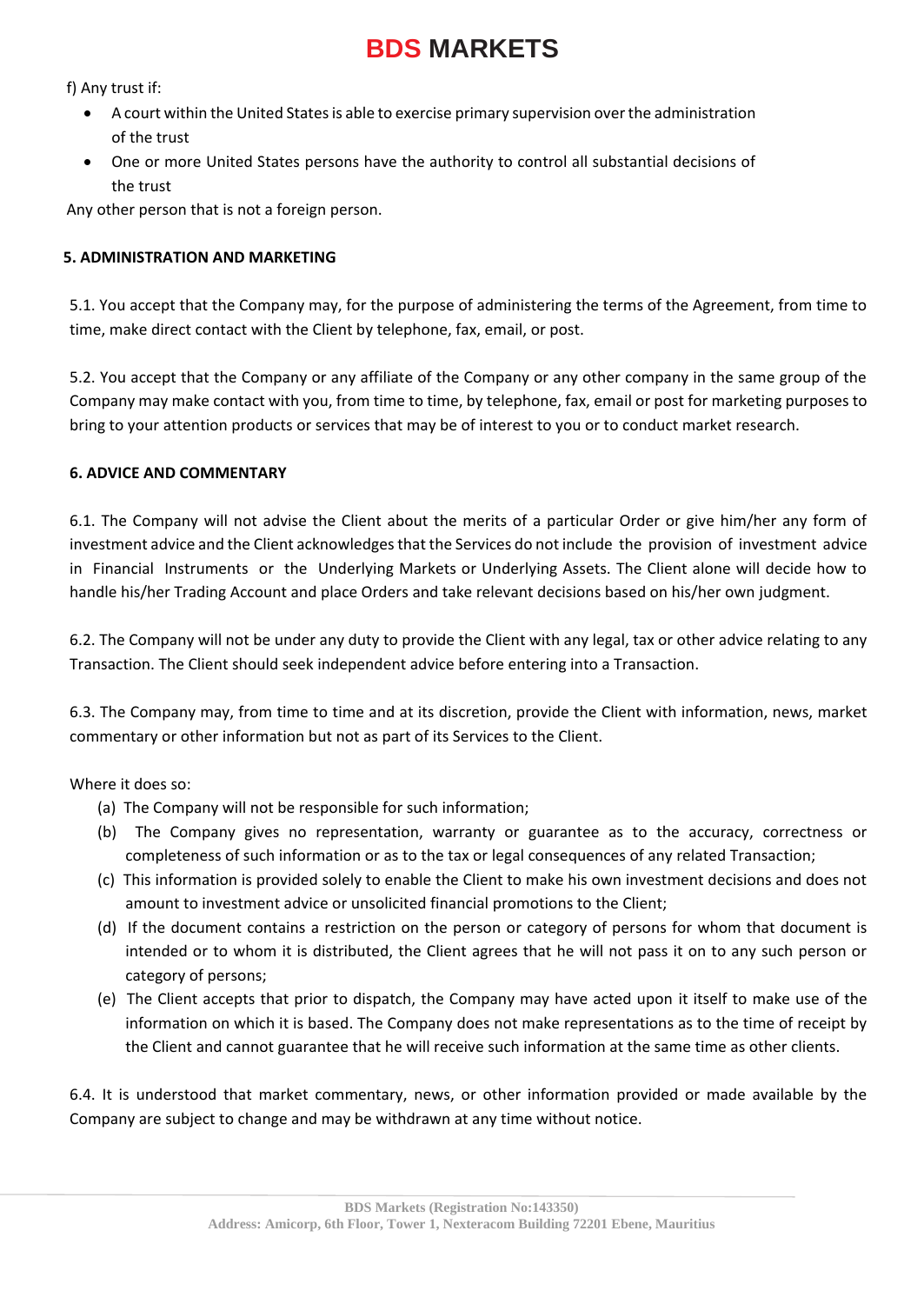#### **7. INTERNET AND ELECTRONIC TRADING**

7.1. The Client acknowledges the electronic nature of the Services and the inherent risk that communications by electronic means may not reach their intended destination or may do so much later than intended for reasons outside the Company's control.

7.2. Since the Company does not control signal power, its reception or routing via Internet or any other means of electronic communication, configuration of Client's equipment or reliability of its connection, the Company shall not be liable for any claims, losses, damages, costs or expenses, including attorneys' fees, caused directly or indirectly, by any breakdown or failure of any transmission or communication system or computer facility belonging to the Company.

7.3. The Client is obliged to keep all login and/or Access Codes information secret and ensure that third parties do not obtain access to the trading facilities. The Client will be held responsible for transactions executed by means of the Client's password even if such transactions were not executed by the Client.

7.4. Unless otherwise indicated or agreed any prices shown on the Company's Trading Platform are indicative at the time shown based on data that is subject to constant change. The execution price is that which is confirmed to the Client on the Trade Confirmation issued (whether on screen or otherwise) after the Client order is executed, although this price may in certain cases differ from the price appearing on the screen at the time the order was placed. In the event that an erroneous price is used as the basis of any transaction the Execution Venue reserves the right to amend or revoke the details of the transaction(s) in question.

7.5. The limit order functionality of the Trading Platform will be subject to the Internet service remaining available over the period in which the limit order is outstanding, and will be subject to size limits input by the Execution Venue's dealer(s) remaining in excess of the Clients order size and such dealer's position limits and/or any other limits determined by the Execution Venue to be applicable to the Client (whether or not disclosed to the Client) still being able to facilitate the order at the time the limit price is reached.

7.6. The identification or use of any third party products, services or websites is not an endorsement by the Company of such services, products of websites. The Company accepts no responsibility or liability of any kind in respect of any materials on any website which is not under the Company's direct control.

#### **8. GENERAL RULES OF TRADING**

8.1. All Orders placed by the Client shall be transmitted for execution to another party (Liquidity Provider) hence the Company shall not be executing your Orders as counterparty in the Transaction against you.

8.2. You acknowledge and agree that each Transaction conducted on the Trading Platform, including the placing of an Order, is comprised of first, an offer by you to us to complete a Transaction (whether such offer is to open a Transaction or close an open Transaction) at a certain price quoted on the Trading Platform, and our subsequent acceptance of your offer. A Transaction will be deemed to have been completed only when your offer has been received and accepted by us. Our acceptance of an offer will be evidenced by our confirmation of its terms to you and its completion.

8.3. We will be under no obligation to, but may in our absolute discretion, provide quotes for, or accept, execute or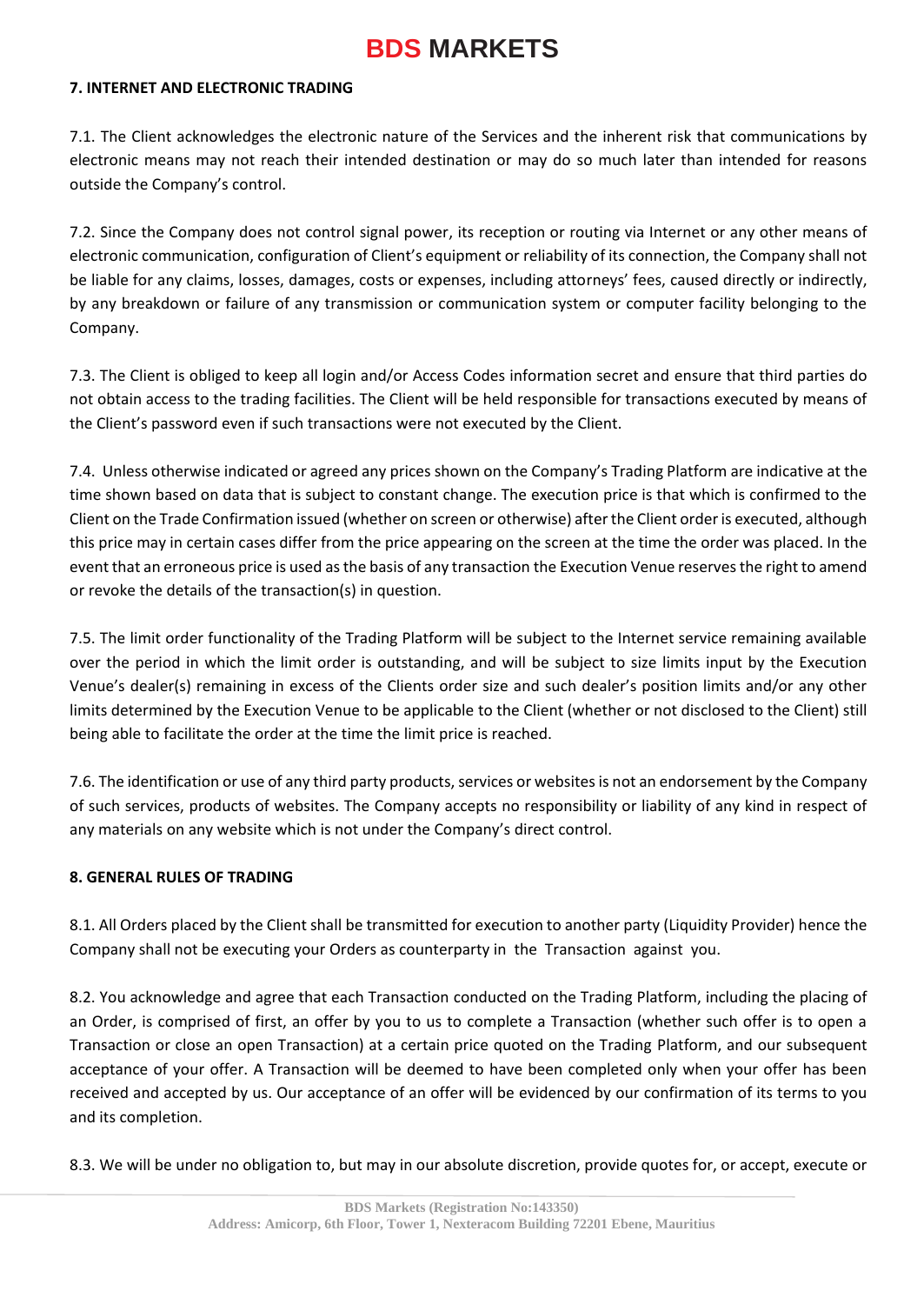cancel, all or any part of a Transaction that you have requested through the Trading Platform without giving any reason. You may request to cancel or amend a Transaction at any time prior to our completing such a Transaction. We shall be entitled, but not obliged, to accept such a request in our sole discretion.

8.4. We reserve the right to void from the outset any Transaction containing or based on any Manifest Error. In the absence of our fraud or willful default, we will not be liable to you for any loss, cost, claim, demand or expense following any Manifest Error.

8.5. You acknowledge that all prices and quotes shown on the Trading Platform are indicative only of actual trading prices in Normal Market Size and are subject to constant change. The Company provides quotes by taking into account the Underlying Asset price, but this does not mean that these quotes are within any specific percentage of the Underlying Asset price. When the relevant Underlying Market is closed, the quotes provided by the Company will reflect what the Company thinks to be the current Bid and Ask price of the relevant Underlying Asset at that time.

8.6. You shall comply with any restrictions that we notify to you from time to time with respect to your activities on the Trading Platform, including without limitation, the size of Transactions or other conditions that may apply to our quote. You acknowledge that we may offer to and impose on each user, in our sole discretion, different terms and restrictions with respect to their use of the Trading Platform.

8.7. You acknowledge that the Trading Platform is independent of any Underlying Markets and we are under no obligation to quote a particular price or follow the trading rules consistent with such Underlying Markets. You further acknowledge that the triggering of your Transaction is linked to the prices we quote on the Trading Platform, not the prices quoted on the relevant Underlying Markets. In determining whether the prices quoted on the Trading Platform reach or exceed the price accepted by us in a Transaction, we will be entitled (but not obliged), in our absolute discretion, to disregard any prices quoted by us during any pre-market, post-market or intra-day auction periods in the relevant Underlying Markets, during any intra-day or other period of suspension in the relevant Underlying Markets, or during any other period that in our reasonable opinion may give rise to short- term price spikes or other distortions. Our prices may differ from the current prices on the relevant Underlying Markets and you acknowledge that a Transaction may be triggered even though:

(a) An Underlying Market never traded at the level of your Transaction; or

(b) The Underlying Market did trade at the level of your Transaction but for such a short period that it would have been impractical to execute an equivalent transaction on the Underlying Markets.

8.8. When you complete a Transaction on the Trading Platform, you agree that you are not dealing a recognized exchange.

8.9. You acknowledge that any prices quoted on the Trading Platform are set by the Liquidity Provider in its reasonable discretion, taking into account a variety of factors including prevailing market conditions and trading demand on the Trading Platform. You undertake and agree not to use the prices quoted on the Trading Platform for any purpose other than for your own trading purpose, and you agree not to redistribute our prices to any other person whether such redistribution is for commercial or other purposes.

8.10. You acknowledge that each Transaction is made for a specified number of units that constitute the Underlying Asset. You may only complete Transactions on the Trading Platform for the minimum number of units as set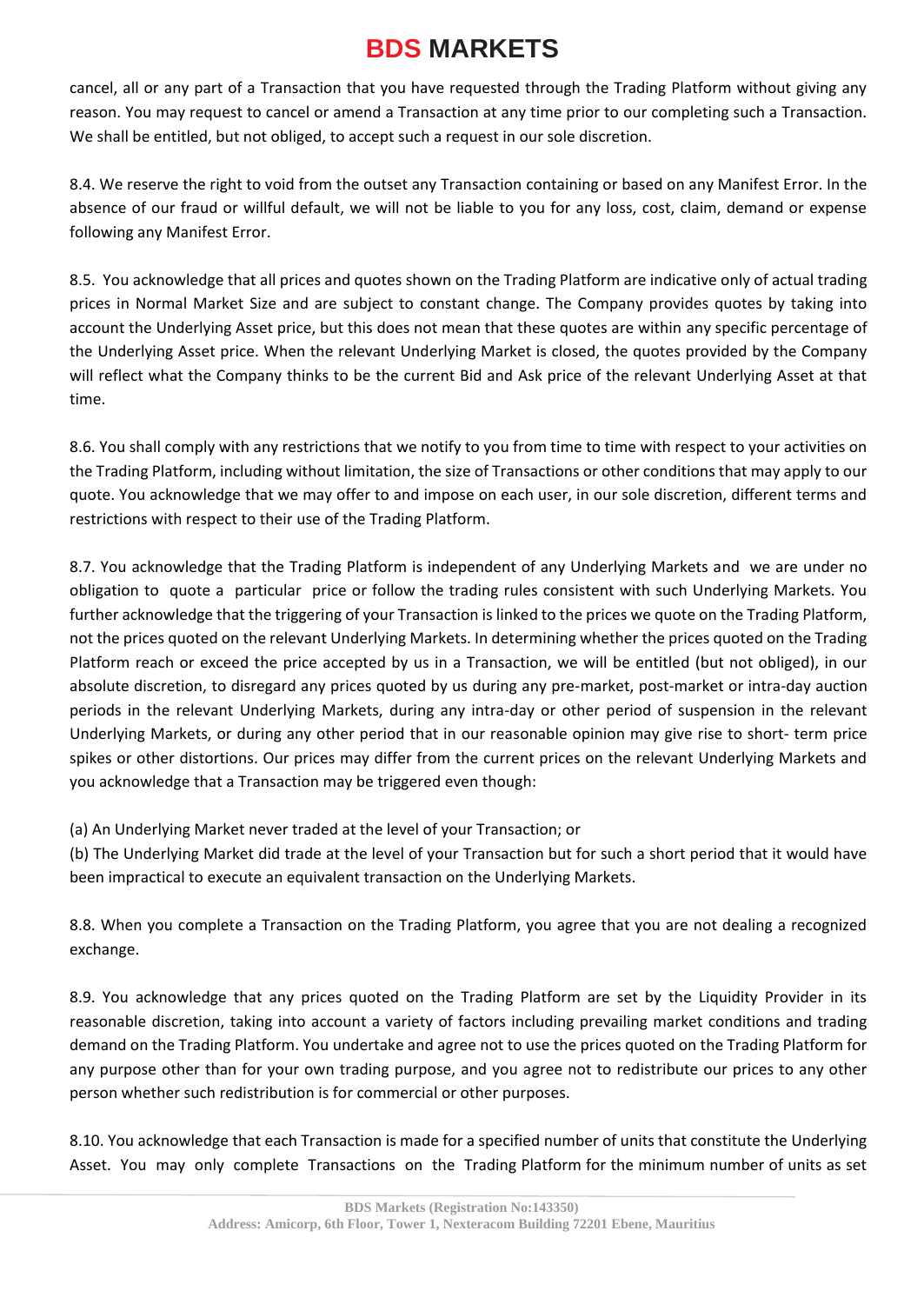forth on the Trading Platform as the "Unit Amount", and in multiples of such "Unit Amount" up until the maximum amount permitted by the Trading Platform. You acknowledge and agree that we may set, in our sole and absolute discretion, the "Unit Amount" for each Underlying Asset.

8.11. Each Transaction opened by you, and any Transaction completed, will be binding on you notwithstanding that by opening the Transaction you may have exceeded any credit or other limit applicable to you or in respect of your dealings with us.

8.12. Subject to Paragraph 8.15 you may request a quote to open or close a Transaction for a particular Underlying Asset, at any time during the Trading Hours for such Underlying Asset. We will be under no obligation to but may, in our absolute discretion, provide a quote and accept and act on your offer to open or close a Transaction for an Underlying Asset outside of the Trading Hours of such Underlying Asset. In some cases, Transactions may only be traded during the time when the relevant Underlying Market where the Underlying Asset traded is open. Trading Hours are displayed on the Trading Platform under the details link for each specific Underlying Asset. It is your responsibility to ensure you are aware of which Underlying Asset may be affected.

8.13. Without prejudice to any of our right hereunder, if, prior to the acceptance of your offer to open or close a Transaction, we become aware that any of the factors set out in Paragraph 8.14 have not been met, we reserve the right to reject your offer outright. If we have, nevertheless, already opened or closed a Transaction prior to becoming aware that a factor set out in Paragraph 8.14 has not been met, we may, in our absolute discretion, either treat such a Transaction as void from the outset or close it at our then prevailing price. However, we may, in our absolute discretion, allow you to open or, as the case may be, close the Transaction in which case you will be bound by the opening or closure of such Transaction, notwithstanding that the factors in Paragraph 8.14 were not satisfied.

8.14. The factors referred to in Paragraph 8.13 include the following:

(a) the quote must be obtained via the Trading Platform or by such other means as we may from time to time notify you;

(b) your offer to open or close the Transaction must be given while the quote is still valid;

(c) the quote must not contain a Manifest Error;

(d) when you offer to open a Transaction, the number of units in respect of which the Transaction is to be opened must be neither smaller than the minimum unit amount specified on the Trading Platform for the Instrument, as applicable, from time to time, nor greater than the amount permitted in accordance with the terms of this Agreement;

(e) when you offer to close part but not all of an open Transaction both the part of the Transaction that you offer to close and the part that would remain open if we accepted your offer must not be smaller than the minimum unit amount specified on the Trading Platform;

(f) Force Majeure Event must not have occurred when you offer to open or close a Transaction;

(g) an Event of Default must not have occurred in respect of you;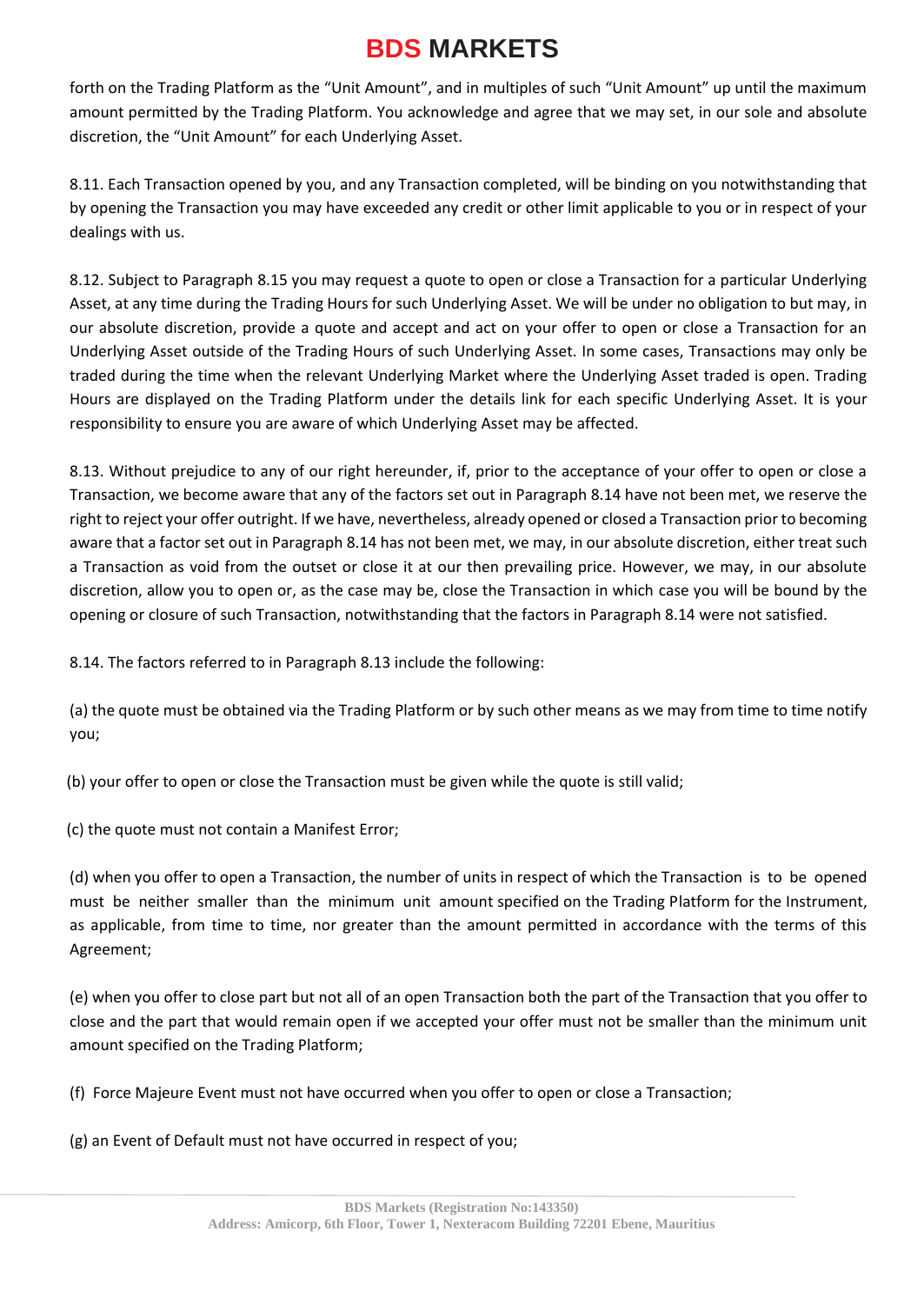(h) when you offer to open any Transaction, the opening of the Transaction must not result in your exceeding any initial or maintenance margin amount, credit or other limit placed on your dealings;

(i) subject to Paragraph 8.12, your offer must be given to us during the Trading Hours for the applicable Underlying Asset in respect of which you offer to open or close the Transaction;

(j) the internet connection or communications are not disrupted;

(k) there is no request of regulatory or supervisory authorities of Mauritius or a court order to the contrary;

(l) the legality or genuineness of the Order is under not under doubt;

(m) there are Normal Market Conditions; and

(n) any other reasonable factor that we, in our sole discretion, notify you from time to time.

8.15. If, before your offer to open or close a Transaction is accepted by us, our quote moves to your advantage (for example, if the price goes down as you buy or the price goes up as you sell) you agree that we can (but do not have to) pass such price improvement on to you. The effect of such action being that the level at which you offer to open or close a Transaction will, upon acceptance by us, be altered to the more favorable price. You acknowledge that it is in your best interests for us to alter the level of your offer in the manner contemplated in this Paragraph and you agree that any offer altered in accordance with this Paragraph, once accepted by us, results in a fully binding agreement between us.

Without derogating from the foregoing, you acknowledge that it is within our complete discretion as to when we will pass on a price improvement to you. You should also note that we will only pass on a price improvement within allowable limits.

8.16. The Company is under no obligation, unless otherwise agreed in the Agreement, to monitor or advise the Client on the status of any Transaction or to close out any Client's Open Positions. When the Company decides to do so, this will be done on a discretionary basis and will not be considered an undertaking of an obligation to continue. It is the Client's responsibility to be aware of his positions at all times.

8.17. Insolvency. If a Company, whose Underlying Asset forms the FX and CFD goes into insolvency or is otherwise dissolved, we shall close any such of your open Transactions in FX and CFD of that Underlying Asset. The closing date shall be the date of insolvency.

### 8.18. Abusive Trading

If the Company reasonably suspects that the Client performed abusive trading such as, but not limited to, piphunting, scalping, arbitrage, manipulations or a combination of faster/slower feeds, it may, at its absolute discretion, at any time and without prior Written Notice, take one or more of the following actions:

(a) Terminate this Agreement immediately without prior notice to the Client;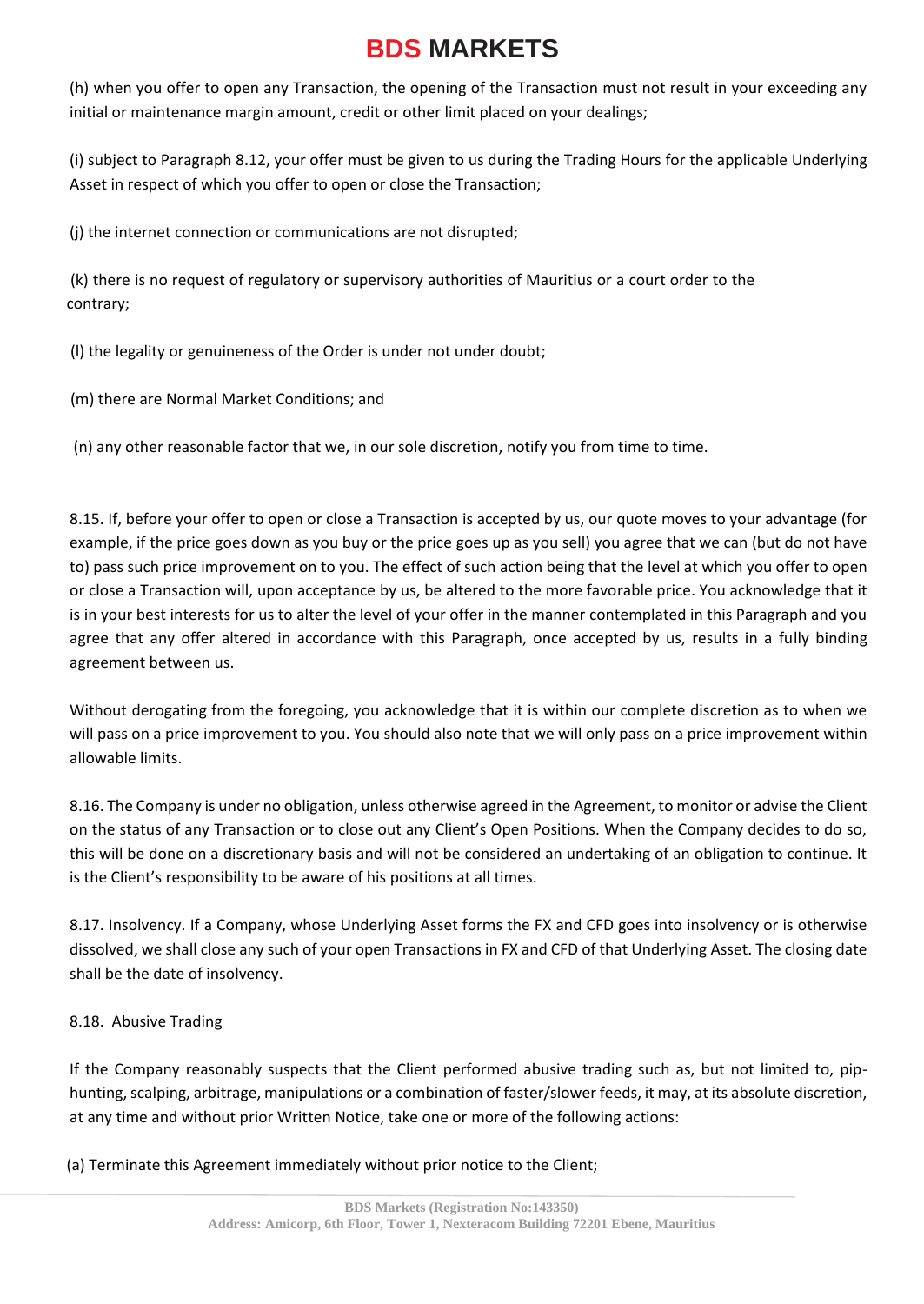(b) Cancel any Open Positions;

(c) Temporarily or permanently bar access to the Trading Platform or suspend or prohibit any functions of the Trading Platform;

(d) Reject or Decline or refuse to transmit or execute any Order of the Client;

(e) Restrict the Client's trading activity;

(f) In the case of fraud, reverse the funds back to real owner or according to the instructions of the law enforcement authorities of the relevant country;

(g) Cancel or reverse of profits gained through abusive trading or the application of artificial intelligence in the Client Account;

(h) Take legal action for any losses suffered by the Company.

8.19. The Company will use reasonable efforts to execute an Order, but it is agreed and understood that despite the Company's reasonable efforts transmission or execution may not always be achieved at all for reasons beyond the control of the Company.

8.20 The Company reserves the right to adjust swap charges on equities or indices CFDs for any Client's trading account and/or reverse any cumulative profits derived if it suspects that the particular Client is deliberately attempting to take advantage of any Corporate Actions (i.e. ex-dividend, share split etc) affecting the price movement of the underlying assets.

### **9. ARBITRAGE**

9.1. Internet, connectivity delays, and price feed errors sometimes create a situation where the price displayed on the Trading Platform does not accurately reflect the market rates. The concept of arbitrage and or taking advantage of these internet delays cannot exist in an OTC market where the Client is buying or selling directly from the principal. The Company does not permit the practice of arbitrage on the Trading Platform. Transactions that rely on price latency arbitrage opportunities may be revoked, without prior notice. The Company reserves the right to make the necessary corrections or adjustments on the Account involved, without prior notice. Accounts that rely on arbitrage strategies may at the Company's sole discretion be subject to the Company's intervention and the Company's approval of any Orders. Any dispute arising from such quoting or execution errors will be resolved by the Company in their sole and absolute discretion.

9.2. The Company shall have no obligation to contact the Client to advice upon appropriate action in light of changes in market conditions or otherwise.

9.3. The Client agrees to indemnify and hold the Company, its affiliates and any of their directors, officers, employees and agents harmless from and against any and all liabilities, losses, damages, costs and expenses, including legal fees incurred in connection with the provision of the services under these Terms provided that any such liabilities, losses, damages, costs and expenses have not arisen for the Company's gross negligence, fraud or willful default.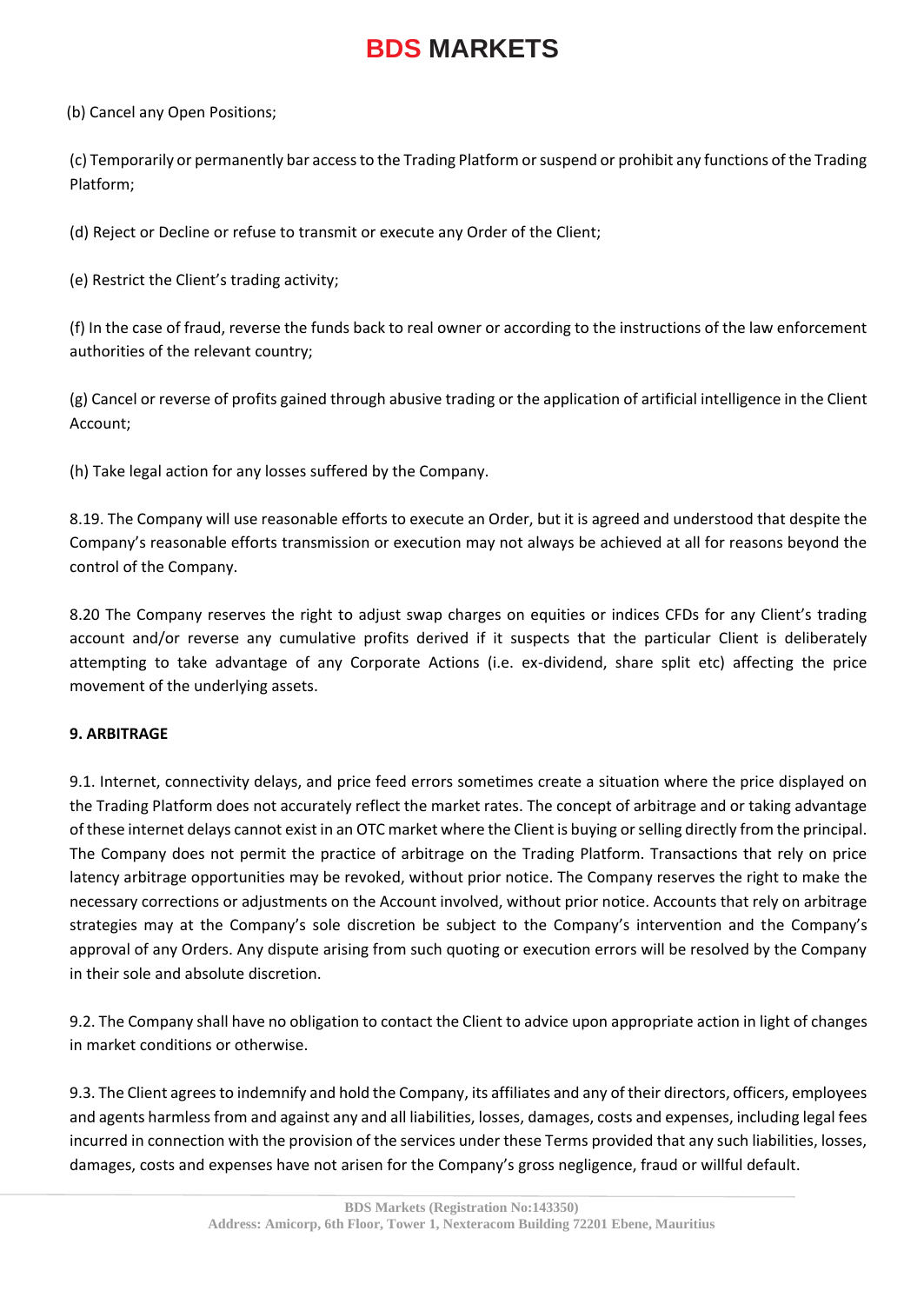#### **10. PROHIBITED TRADING**

10.1. The Client agrees and acknowledges that the service provided by the Company to the Client hereunder is not adapted for certain trading techniques commonly known as "arbitrage trading", "picking/sniping" (Snipping: the situation where the Client is prematurely buying or selling near preset prices). In the event of the Client employing such techniques, the Client agrees and acknowledges that the Company may at the Company's sole discretion take one or more, or any portion of, the following actions:

- a) Close the Client's account;
- b) Suspend the Client's account for an indefinite period of time;
- c) Carry out an investigation on the Client's account for an indefinite period of time;
- d) Charge a penalty fee to the Client in the same or greater amount of money that resulted from the Client using such techniques.

10.2. The Client shall not unlawfully access or attempt to gain access, reverse engineer or otherwise circumvent any security measures that the Company has applied to the Platform.

10.3. It is absolutely prohibited to take any of the following actions:

- a) use any software, which applies artificial intelligence analysis to the Company's system and Trading Platform.
- b) intercept or monitor, damage or modify any communication which is not intended for him/her;
- c) use any type of spider, virus, worm, trojan-horse, time bomb or any other codes or instructions that are designed to distort, delete, damage or disassemble the Trading Platform or the communication system or any system of the Company.
- d) send any unsolicited commercial communication not permitted by Applicable Law.

#### **11. UNTRUE TRADES**

11.1. The Company shall have the right to annul and/or reverse any trades which are deemed untrue or opened at a fictitious price not existing on the market at the time of opening. Such cases include but are not limited to trades based on a non-market Quotation or based on latency trading (such as old prices).

#### **12. TRADING VOLUME LIMITATION**

12.1. The Company reserves the right to increase or decrease the trading volume limitation level of one or more instruments at any time without giving prior notice. The volume limitation is applied on a per client basis and in accordance with the table below. (The volume below is expressed on NET standard lot,  $1 = $100.000 \text{ USD}$ )

| Instrument    | Vol. Limit (Lots) |
|---------------|-------------------|
| <b>USDCNH</b> | 5                 |
| <b>USDDKK</b> | 5                 |
| <b>USDHKD</b> | 5                 |
| <b>USDHUF</b> | 5                 |
| <b>USDNOK</b> | 5                 |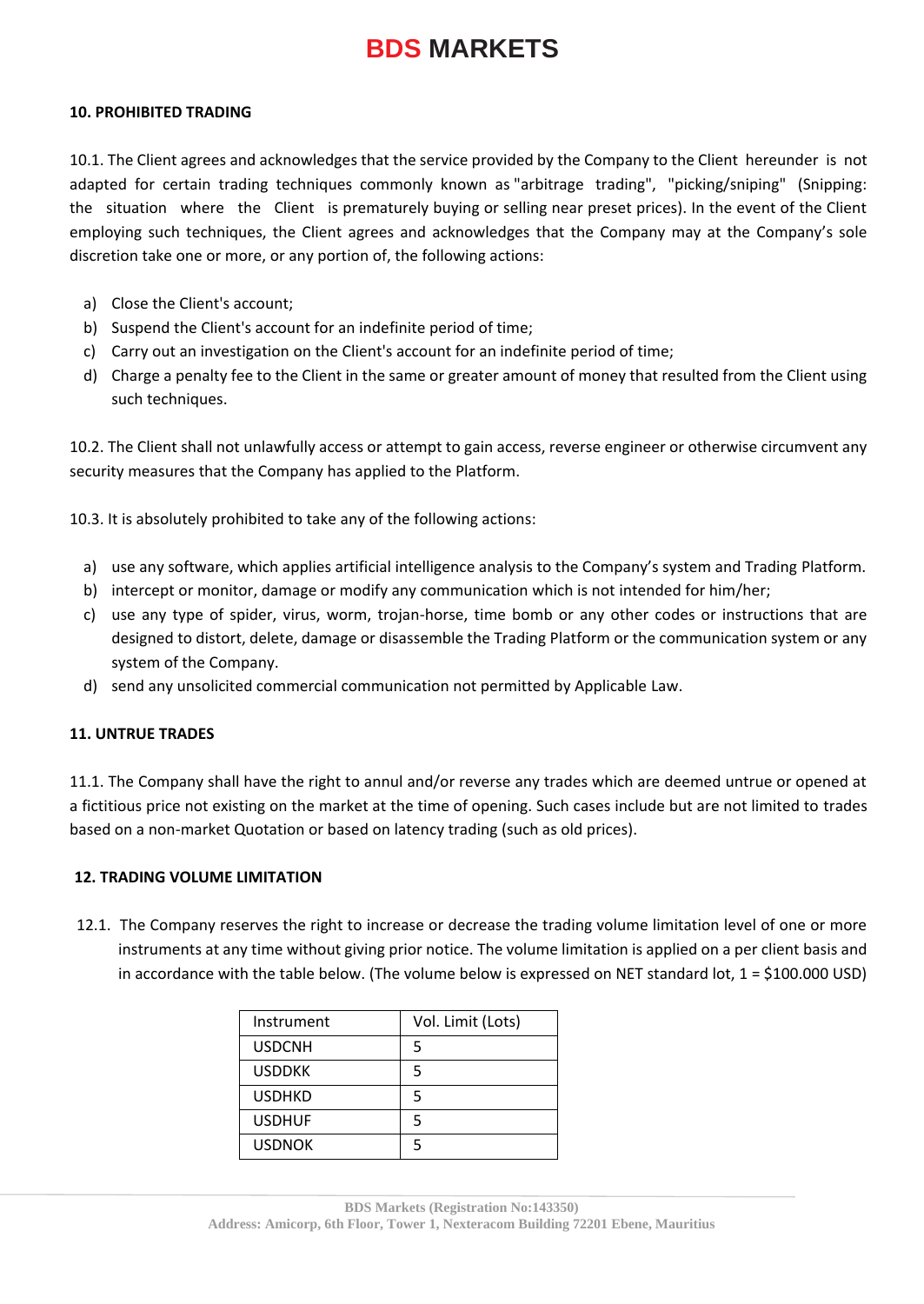| <b>USDRUB</b> | 5  |
|---------------|----|
| <b>USDSEK</b> | 5  |
| <b>USDTRY</b> | 5  |
| <b>USDZAR</b> | 5  |
| <b>USDCHF</b> | 20 |
| <b>USDSGD</b> | 5  |
| <b>EURDKK</b> | 5  |
| <b>EURHUF</b> | 5  |
| <b>EURNOK</b> | 5  |
| <b>EURCHF</b> | 20 |
| ZARJPY        | 5  |
| <b>CHFJPY</b> | 20 |
| <b>GBPCHF</b> | 20 |
| <b>NZDCHF</b> | 20 |
| <b>AUDCHF</b> | 20 |

12.2 In the event that the Customer attempts to exceed the volume limit on any of the Instruments described above the request will be automatically declined and an "Off quote" message will be displayed.

### **13. EVENTS OF DEFAULT**

13.1. The Execution Venue and/or the Company reserves the right to retain, or make deductions from, any amounts which the Execution Venue and/or Company owes, or is holding for the Client, if any amounts are due from the Client to the Company.

13.2. The Client hereby authorizes the Execution Venue and the Company, at the Execution Venue's and/or Company's discretion, at any time and without notice or liability to the Client, to sell, apply, set-off and/or charge in any manner any or all of the Client's assets and/or the proceeds from such assets which the Execution Venue and/or Company has custody or control, in order to discharge all or any of the Client's obligations to the Execution Venue and the Company.

13.3. Each and any of the following events shall constitute an Event of Default if:

- a. The Client fails to make any payment or fails to do any other act or thing required by these Terms.
- b. The Client fails to remit funds necessary to enable the Execution Venue to take delivery under any Contract on the first due date.
- c. The Client fails to provide assets for delivery, or take delivery of assets, under any Contract on the first due date.
- d. The Client dies or becomes of unsound mind or is declared absent.
- e. An application is made in respect of the Client for an interim order or if a bankruptcy petition is presented in respect of the Client or, if a partnership, in respect of one or more of the partners, or if a company, a receiver, trustee, administrative receiver or similar officer is appointed.
- f. A petition is presented for the winding-up or administration of the Client.
- g. An order is made, or a resolution is passed for the winding-up or administration of the Client (other than for the purposes of amalgamation or reconstruction with the prior written approval of the Company).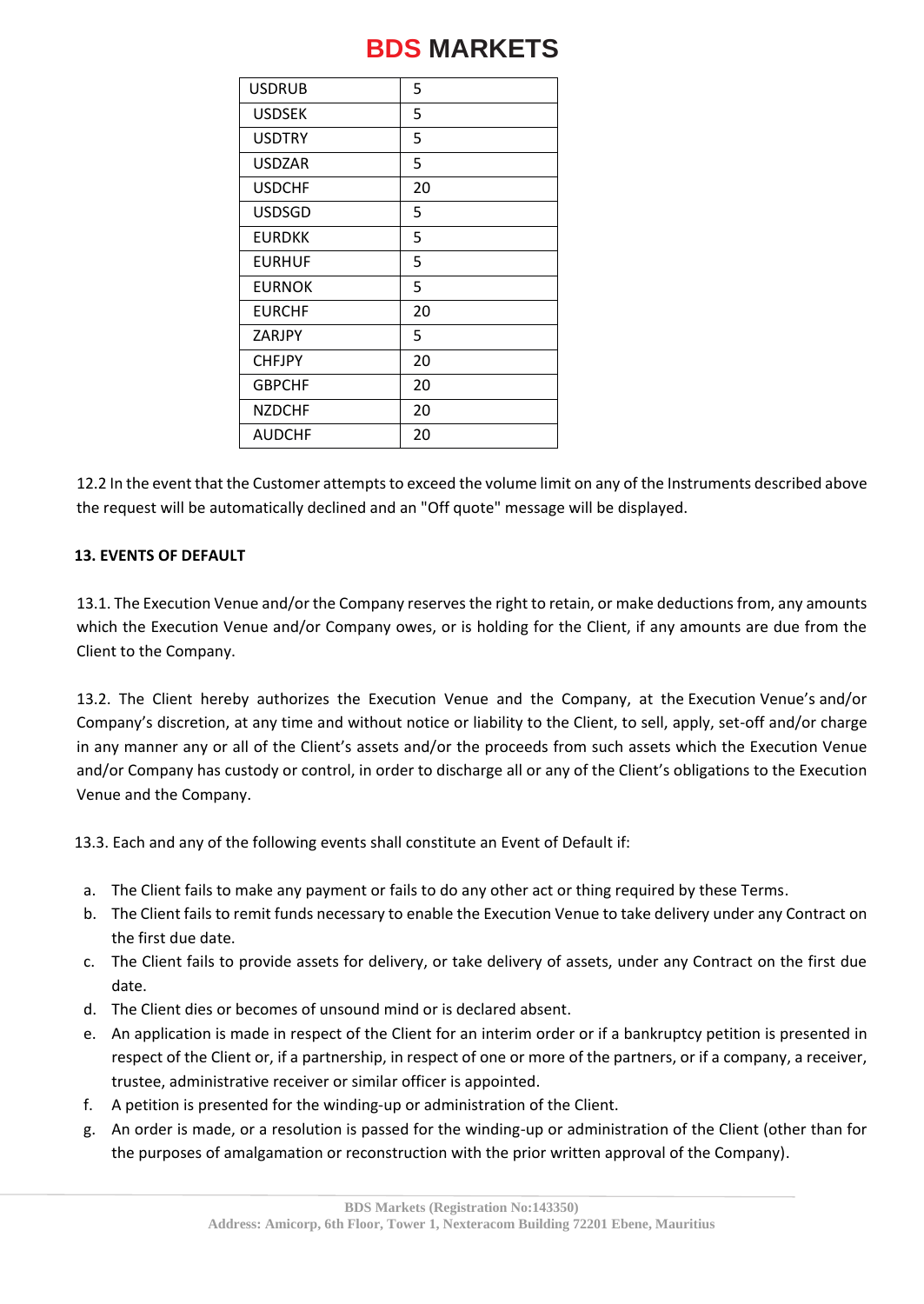- h. Any distress, execution or other process is levied against any property of the Client and is not removed, discharged or paid within 7 (seven) days: or
- i. Any security created by any mortgage or charge becomes enforceable against the Client and the mortgagee or charge takes steps to enforce the security or charge.
- j. Any indebtedness of the Client or any of its subsidiaries becomes immediately due and payable, or capable of being declared so due and payable, prior to its stated maturity by reason of default of the Client (or any of its subsidiaries) or the Client (or any of its subsidiaries) fails to discharge any indebtedness on its due date.
- k. The Client fails to fully comply with any obligations within the text of these Terms or any Contract including failure to meet margin requirements.
- l. Any of the representations or warranties given by the Client are, or become, untrue.
- m. The Execution Venue or the Client is requested to close out a Contract (or any part of a Contract) by any regulatory agency or authority; or
- n. The Company is obliged to so by operation of law.
- o. The Company reasonably considers it necessary for its own protection.
- p. There is reasonable suspicion that the Client involves the Company in any type of fraud or illegality.
- q. The Company suspects that the Client is engaged into money laundering activities or terrorist financing or other criminal activities.

13.4. Upon the existence of an Event of Default, the Execution Venue and/or the Company shall at its discretion be entitled to take any of the following actions:

- a. sell or charge in any way any or all of the Client's Security, assets and property which may from time to time be in the possession or control of the Execution Venue or call on any guarantee.
- b. purchase any Security, investment or other property where this is, or is in the reasonable opinion of the Execution Venue likely to be, necessary in order for the Execution Venue to fulfill its obligations under any Contract; in this case the Client shall reimburse the Execution Venue, the full amount of the purchase price plus any associated costs and expenses.
- c. delivers any Security investment or property to any third party, or otherwise take any action the Execution Venue considers being desirable in order to close out any Contract.
- d. require the Client to immediately close out and settle a Contract in such manner as the Execution Venue may in its absolute discretion request.
- e. enter into any foreign exchange transaction, at such rates and times as the Execution Venue may determine, in order to meet obligations incurred under a Contract; and
- f. invoice back all or part of any assets standing to the debit or credit of any Account (this involves commuting Execution Venue's or the Client's obligation to deliver an asset into an obligation to pay an amount equal to the market value of the asset (determined by the Execution Venue in its absolute discretion) on the date invoicing back takes place).
- g. terminate this Agreement without notice
- h. debit the Account(s) for the amounts which are due to the Company
- i. closes any or all of the Accounts held with the Company; j. combine Client Accounts, consolidate the Balances in such Client Accounts and to set off those Balances
- j. refuse to open new Accounts for the Client.

13.5. The Client hereby authorizes the Company to take all or any measures described in this Clause without notice to the Client and acknowledges that the Execution Venue shall not be responsible for any consequences of it taking any such steps, unless the Execution Venue has exercised gross negligence in connection herewith. The Client shall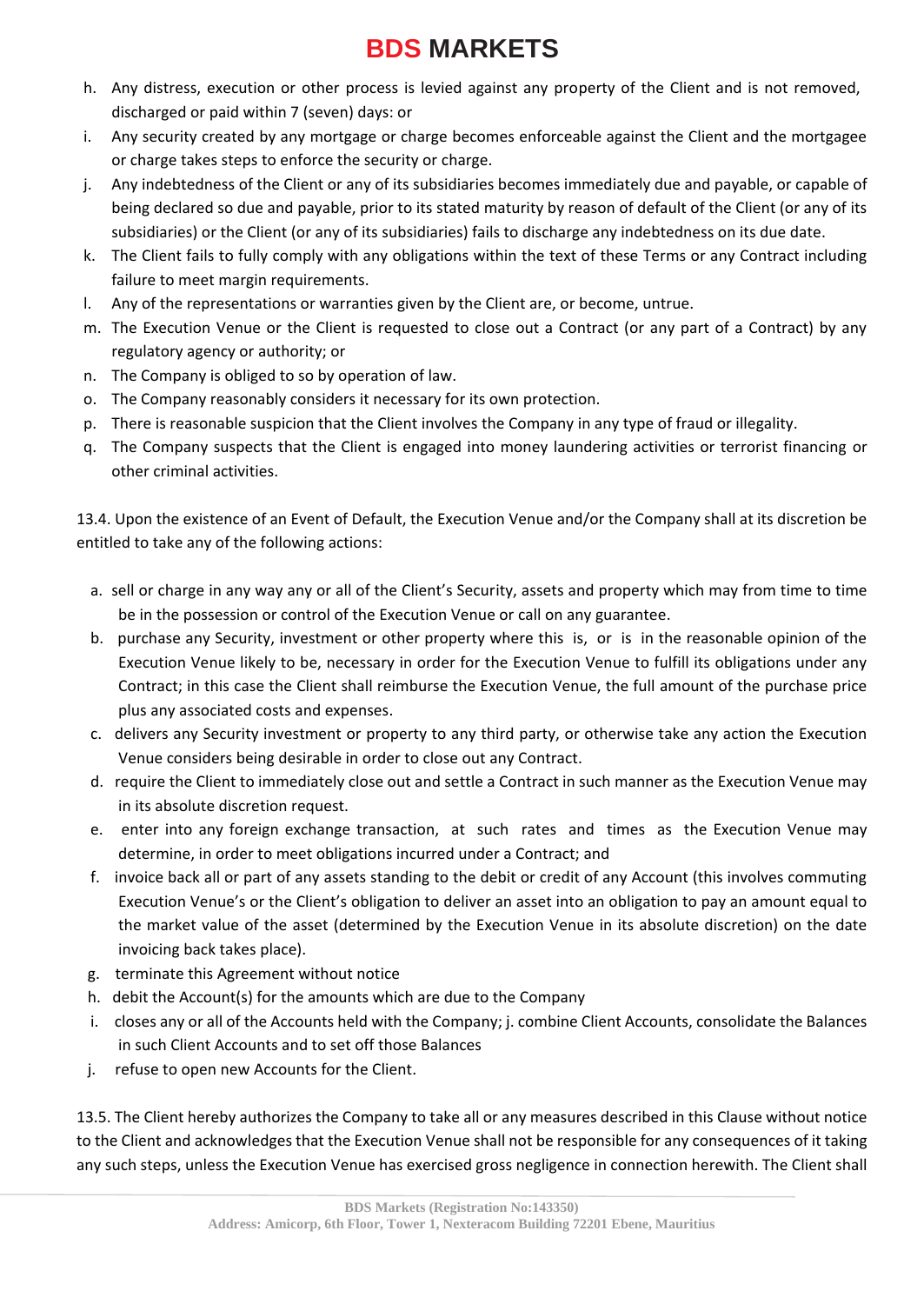execute such documents and take such other action as the Company may request in order to protect the rights of the Company in accordance with these Terms or within the scope of any agreements between the Client and the Company.

13.6. If the Company exercises its rights to sell any Securities or property of the Client under this Clause, it will effect such sale, without notice or liability to the Client, on behalf of the Client and apply the proceeds of sale in or towards discharge of any or all of the Client's obligations to the Execution Venue.

13.7. Without prejudice to the Company's other rights, the Company may, at any time and without notice, combine or consolidate all or any of the Accounts maintained by the Client with the Company and off-set any amounts owed to or by the Company in such manner as the Company may determine.

### **14. COPY TRADING**

This paragraph sets out the specific terms that shall apply to the Client (in this Section, hereafter referred to as 'You" or the "Follower") when using the Copy Trading functionality of the Company.

#### **14.1. What is Copy Trading**

14.1.1 When using the Copy Trading Services, the Client agrees to use our Portfolio Management Services.

14.1.2 The Company provides the Client with the capacity to interact, follow and copy other traders and strategies by using the information of your Partner (in this Section hereafter referred to as "the Master" or ''the Partner" or "Trader" ). The information will include detailed account information, trading histories, risk profiles, and other information in relation to traders and/or strategies that may be useful to the Client when deciding whether to copy a Trader and/or strategy.

14.1.3 Copy Trading is a trading functionality which allows you to copy the account of other traders. You do this by copying a specific Trader account. By placing a Copy Order, you authorise the Company to automatically adjust your account to the account of the trader selected for copy without any prior approval. This will be done on a pro rata basis with the same products and the same trading instructions. For example, you may start copy trading, stop copy trading at any time you wish.

14.1.4 For better understanding please read the paragraph 14.2 - "Copy trading", and paragraph 14.7 - "Placing an order" for more information on how to place a copy trade on our platform.

### **14.2. Copy Trading Services**

14.2.1 The Copy Trading Service allows the Client to copy trades on the Company's platform in one way:

a. Copy a Partner: where you can choose to copy the orders in an account of your Partner. For more information, please refer to paragraph 14.7 - "Placing an order".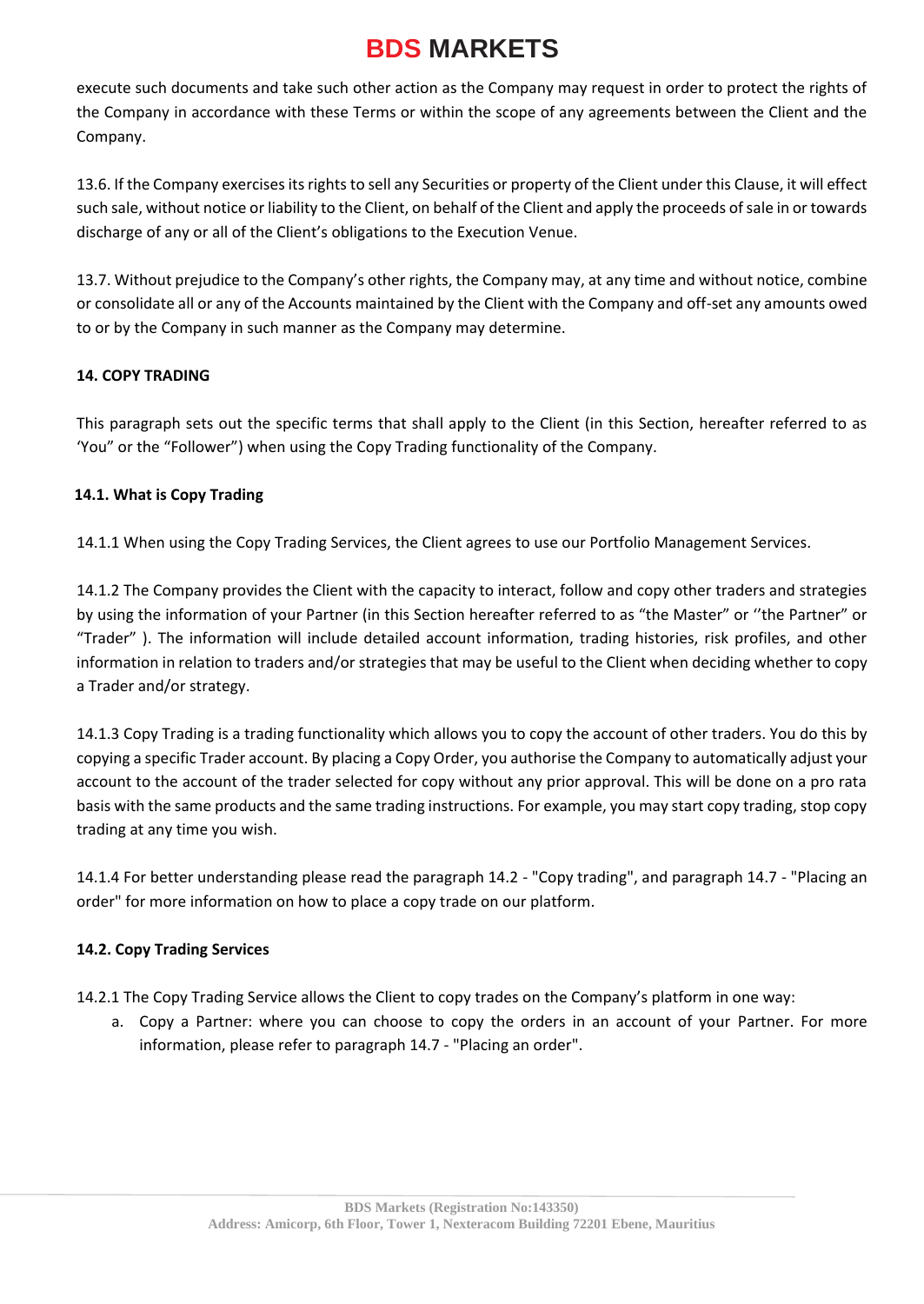#### **14.3. Classification of Trade**

14.3.1 The Copy Trading Services may result in trades in a number of financial instruments. Each trade opened on the Client's behalf as part as the Copy Trading will usually be classified under the same asset class as classified in the copied account.

14.3.2 If you are restricted from trading a certain asset class due to Applicable Law or other regulatory requirements, then the Company will take reasonable steps, where permitted by Applicable Law, to ensure that an equivalent or similar trade is opened to replace the restricted trade.

14.3.3 You should read the General Terms and Conditions and the Schedule which applies to the underlying instrument for more information.

#### **14.4. Limitations**

14.4.1 The Company does not provide personalised investment recommendations, investment advice, tax related advice or other financial related advice of any kind. Any explanation or information which the Company gives to you as part of a copy trade, or about the performance of the copy trade is not intended to be and should not be considered as advice. This information is provided by the Company solely for informational purposes.

14.4.2 You should use any information gathered from our website as a starting point for your own independent research and investment decision making. However, you should not make investment decisions based on information provided on the Company's platform.

14.4.3 The Company will take reasonable steps to monitor the performance of any copied trader, as well as the performance of the different trading strategies and portfolios. We reserve the right to pause, stop, or block:

- b. any Partner of the Company from being copied;
- c. any Client /Follower from copying a Partner.

#### **14.5. Risks of Copy Trading**

14.5.1 In making a decision to copy a specific Partner and/or strategy, you should consider your financial situation, including your financial commitments. You should understand that Copy Trading is highly speculative and that you could sustain significant losses exceeding the amount used to copy a Partner as a result of the following:

- a. it will involve automated trading execution whereby trades are opened and closed in your account without your manual intervention, unless the Client uses Copy Trading Services without performance fees.
- b. Copied trades in amounts lower than the minimum trade will not be opened.
- c. You will only copy newly opened trades from the point the Copy Trading has been activated for you. Older trades will not be copied.
- d. The Copy Trader functionality may generate a materially different result than the trader that you copied. This is due to a number of different factors including starting account balance, minimum trade size, the investor's account settings, differences in spread, interest and investment price at time of investment, and also the difference in fees that may incurred.
- e. Following/copying the trading decisions of inexperienced and/or unprofessional traders; and/or
- f. Following/copying traders whose ultimate purpose or intention, or financial status may differ from yours.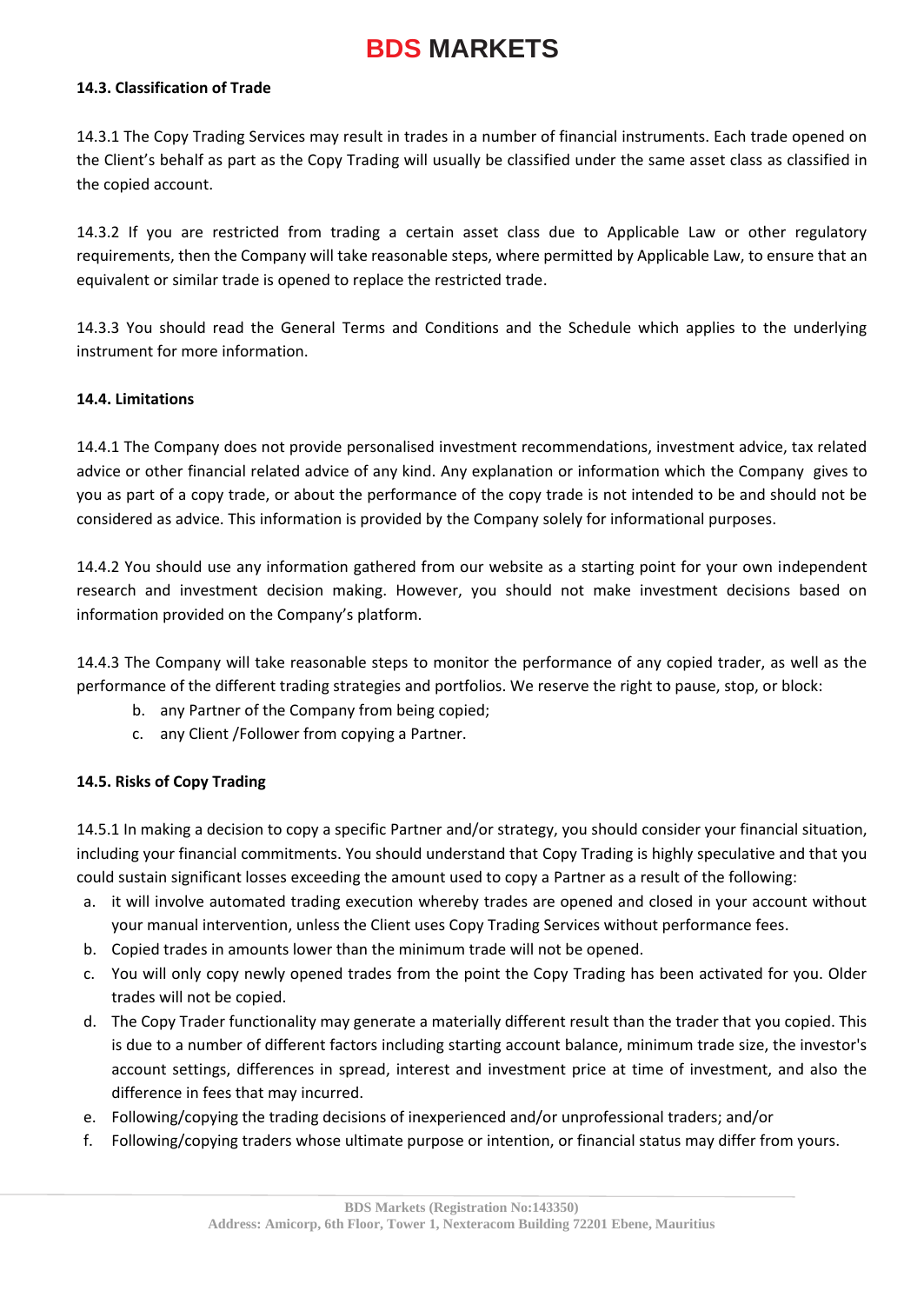14.5.2 The Company is unable to provide any guarantee as to the performance of any particular investment, account, portfolio or strategy.

14.5.3 Past performance, risk scores, statistics and any other information with respect to the Company's Traders under our Copy Trader functionality, are not reliable indicators of future performance. The Company does not represent or guarantee that you will achieve profits or losses like those shown on the Trader or portfolio that you are copying. The Company also does not represent or guarantee that the risk score of a trader will accurately reflect the risk of their future performances.

### **14.6. Conflicts of interest**

14.6.1 The Company is required to act in your best interest when providing our services. However, there may be instances where your interest conflicts with our interests, or with another client's interest. For example, with respect to copy trading, we may compensate the most followed the Company's Traders who you and/or others have elected to follow and/or copy.

14.6.2 Please refer to the Company's Conflict of Interest Policy for more information on the conflicts of interest that may apply to our Services.

#### **14.7. Placing an Order**

14.7.1 Before you enter into the Copy Trade, you will need to deposit the amount of money you would like to invest in that copy trade and choose how you would like to copy. The Company will then automatically execute orders for you in the proportion or percentage you have chosen which means the Company will not obtain your confirmation before executing. The opening of such transactions shall not require any prior consultation, consent or approval. Trades below the minimum trade amount shall not be opened.

### 14.7.2. Copy Trading Restrictions

There are a number of order restrictions when Copy Trading, the Restrictions are often inherent to the system functionalities or for regulatory purposes. The Company shall not be held responsible nor liable for such restrictions and the resulting consequences.

The Restrictions are the following:

- a. There may be rare cases where the connection of the system fails to copy the trade from Master to Follower accounts. In this event, the Company shall not be held responsible nor liable for the trade not copied. The Client acknowledges that the connection or system failure may affect all or part of the trades, the opening or closing time or the execution in any other way. The Company shall inform the Client to contact the Company immediately, and the Company shall conduct its best effort to rectify the situation.
- b. The Master and Follower must both have the same account type, be on the same server and be under the same entity.
- c. The minimum and maximum amount that can be invested in any Trader that you copy, the minimum amount on any single copy trade, and the maximum number of traders that you can copy.
- d. The system can only open the minimal size of trades for the given symbol (i.e. for forex cannot open less than 0.01)
- e. The system will round to the closest size it can (i.e. if the equity of copier is 50% and the Master opened 0.03, the system cannot open 0.015, but will round the trade size to 0.01).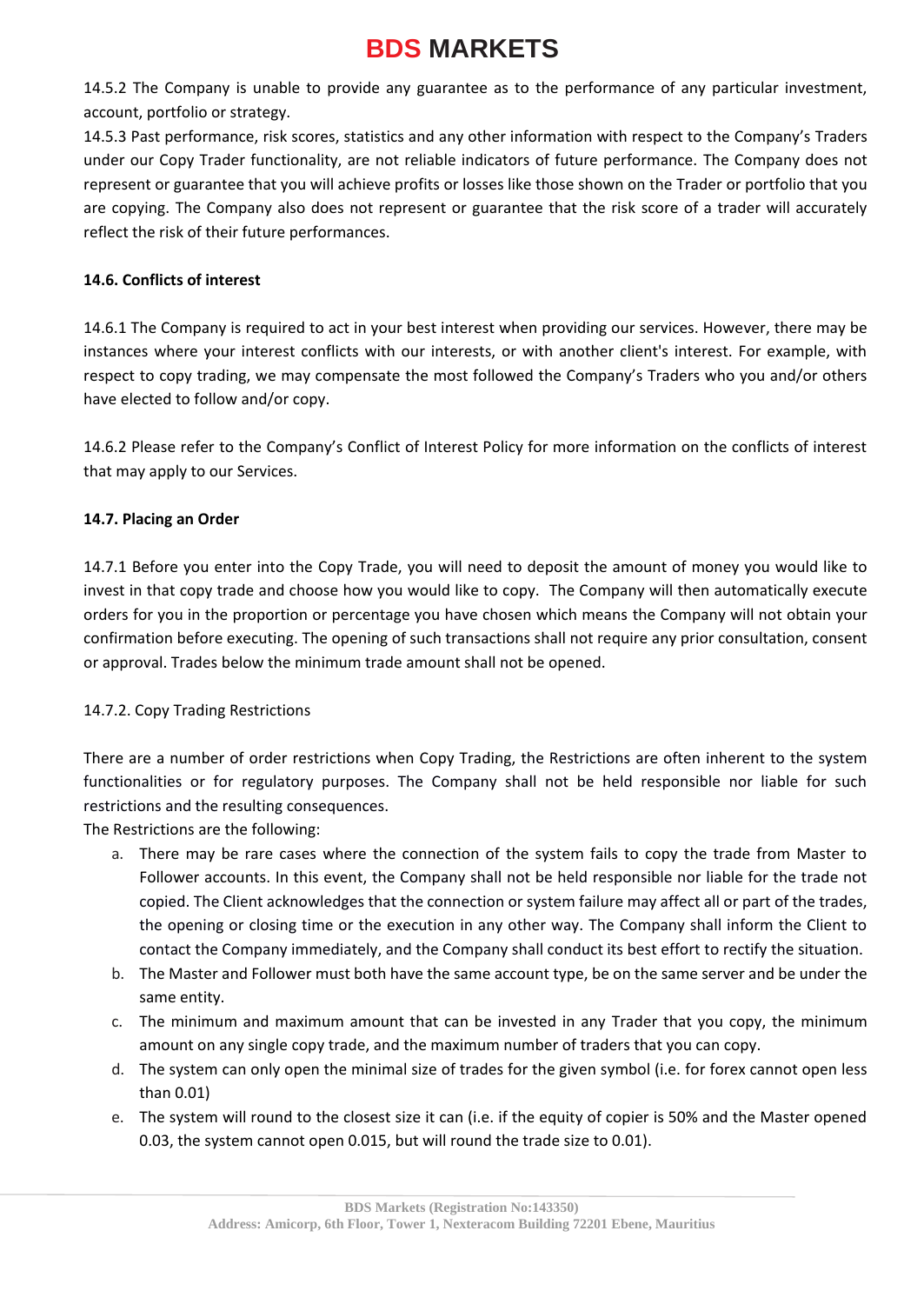- f. If the Follower account (the copier) does not have enough 'free margin' to open the proportion, then the system will reject the deal.
- g. The Follower account may execute at a different price to the Master, depending on market volatility between the time the Master places a trade and the system copies the trade.

14.7.3 When you are using our Copy Trading Services, you can choose to copy:

a. only new trades which are opened after you begin to copy the Trader's account. This means that the Company will not copy any trades in the Trader's account which were entered into before this point.

14.7.4 If you are copying only new trades:

- a. The Company will attempt to open your positions at the same time as the trades being copied, we will open your position at the best available price at the time of copying; and
- b. all instructions and actions related to the copied trade will automatically be replicated in your account (subject to the trade size as explained above), including stop losses, take profits and the closing of trades. For example, if a trader that you are copying extends their stop loss by adding more funds to their account then your stop loss will be adjusted automatically to reflect this. However, your position amount will remain the same as its initial amount.

14.7.5 The Copy Trading Services has a number of other functionalities that the Company may make available to the Client from time to time. However, we may add, remove, or change the availability and features of these functionalities, at our discretion. This may impact how you can use the Copy Trading Services on our platform, for example whether you can copy all trades or only new trades of a trader.

14.7.6 If the Client follows a Performance Fee structure, the Client acknowledges that the account will be placed on 'read only' from the date the Client starts copying. A read-only account will prevent the Client from accessing certain features of his/her Trading Account, including but not limited to placing / closing orders, withdrawing funds, during the copy time and until the Client presses the 'Stop button' via his/her personal dashboard, then the read only status shall be removed. The Client understands and acknowledges that any outstanding performance fees will be deducted from his /her balance before the read only status is removed.

### **14.8 Stop Copy Trading**

- a. For Copy Trading Service with Performance fees, and in accordance, in particular, with the paragraphs 17.7.2, 14.7.6 & 14.10 herein, the Client may Stop Copy Trading at any time, by pressing the "Stop Button" from the relevant section of his/her personal dashboard. The Client acknowledges that it may take up to two (2) business days for the termination of the Service to be effective. The open positions shall then be automatically closed within one (1) business day during the Market Opening Period, and the Client shall recover the Full Access to his/her Trading Account.
- b. For Copy Trading Service without Performance Fees, the Client may Stop Copy Trading at any time, by pressing the "Stop Button" from the relevant section of his/her personal dashboard. The Client acknowledges that it may take up to two (2) working days for the termination of the Service to be effective. Considering that the Client maintains at all times Full Access to his/her Trading Account, the Client shall be solely responsible to manage his/her account and, at his/her sole discretion, close or maintain the said positions, in accordance, in particular, with paragraph 14.7.2 and 14.10 herein.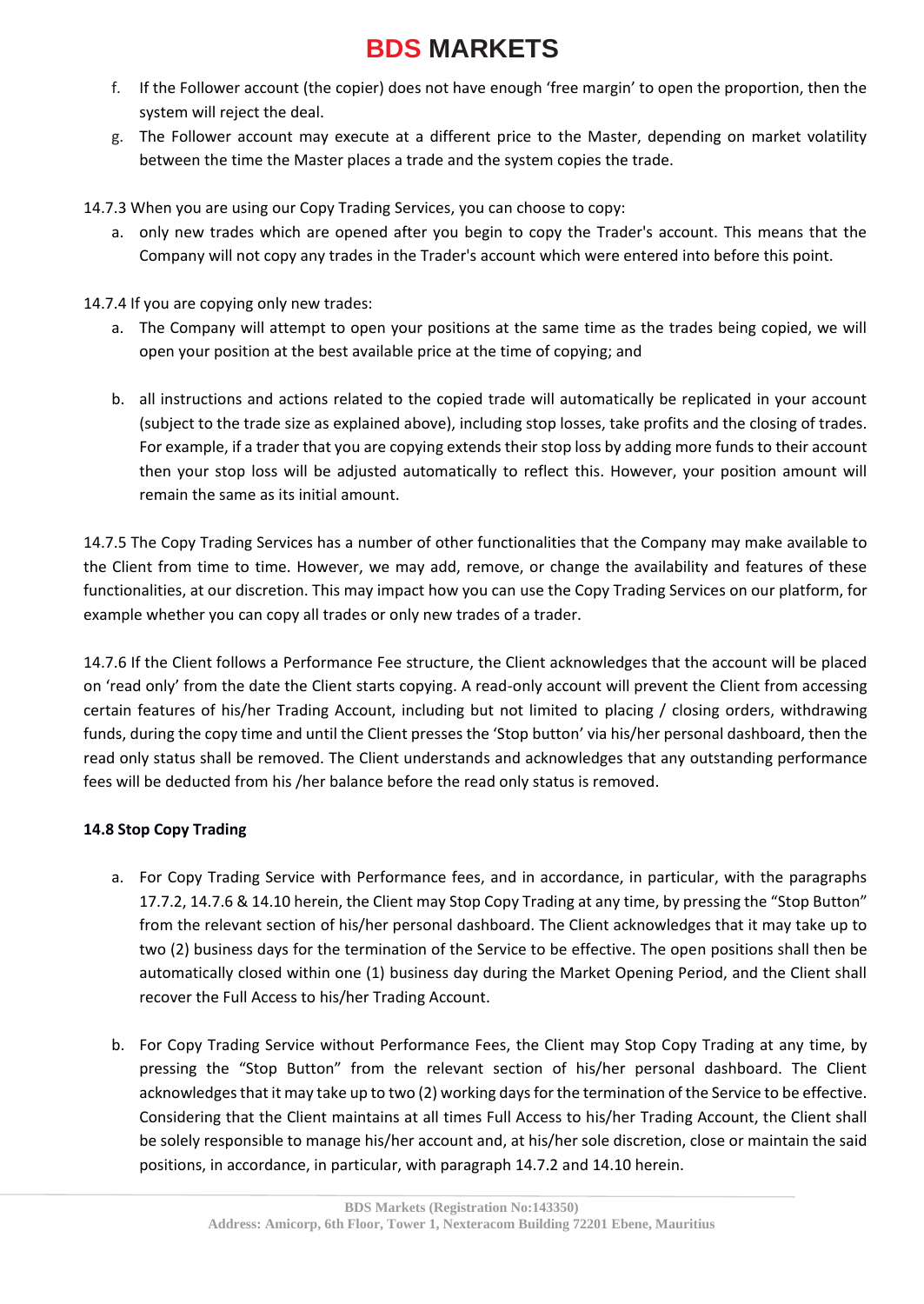#### **14.9. Fees, Costs & Liability**

#### **Fees & Costs**

14.9.1 When you place a copy trade, the Company will charge you fees on the same basis as those charged to you if you were trading the account yourself. Please refer to the Schedule which applies to the underlying product that you are copying for more information on the fees and costs associated with that copy trade.

14.9.2 Please also refer to clause 18 of the General Terms and Conditions for more information on our fees and costs.

#### **Liability**

14.9.3. Subject to Applicable Law, neither the Company nor any affiliates or associate third parties will be liable for any losses arising from:

- a. actions taken by us in order to carry out your written or spoken instructions.
- b. decisions or actions taken by a Trader that you have chosen to copy and/or
- c. specific investment decisions or actions taken or omitted in good faith by any copied account strategy.

#### **14.10 Termination**

14.10.1 At all times, the Company reserves the right to stop the Partner/Master from offering Copy Trading to his/her Clients/Followers, at its sole discretion, if the Company identifies or reasonably suspects any breaches, violations, wrongdoing, deception, fraud or other forms of abuse or fraudulent behaviour in the Partner's trading activity. In this event:

- a. If the Partner was offering Copy Trading without a Performance Fee (as sets out in paragraph 14.7.6):
	- I. The Company shall inform the Followers via email to his/her registered email address or otherwise, that the Provider is no longer providing Copy Trading Strategy.
	- II. The Company shall Inform the Partner that he/she has been stopped from providing Copy Trading and the Partner shall be disabled from enabling his/her Account(s) to provide Copy Trading.
	- III. All open positions on the Followers' trading account copying the said Partner, shall remain open. Then, going forward, the Client shall be solely responsible to manage his/her account and, at his/her sole discretion, close or maintain the said positions.
- b. If the Partner was offering Copy Trading with a Performance Fee (as sets out in paragraph 14.7.6):
	- I. The Company shall inform the Followers via email to their registered email address or otherwise, that the Provider is no longer providing Copy Trading Strategy.
	- II. The Company shall Inform the Partner that he/she has been stopped from providing Copy Trading and the Partner shall be disabled from enabling his/her Accounts to provide Copy Trading.
	- III. All open and pending orders on the Follower's Trading Account from Copying the said Partner, shall be closed.
	- IV. Any performance fee due shall be calculated by the Company and the amount shall be deducted from the Follower Account and paid to the Partner Account.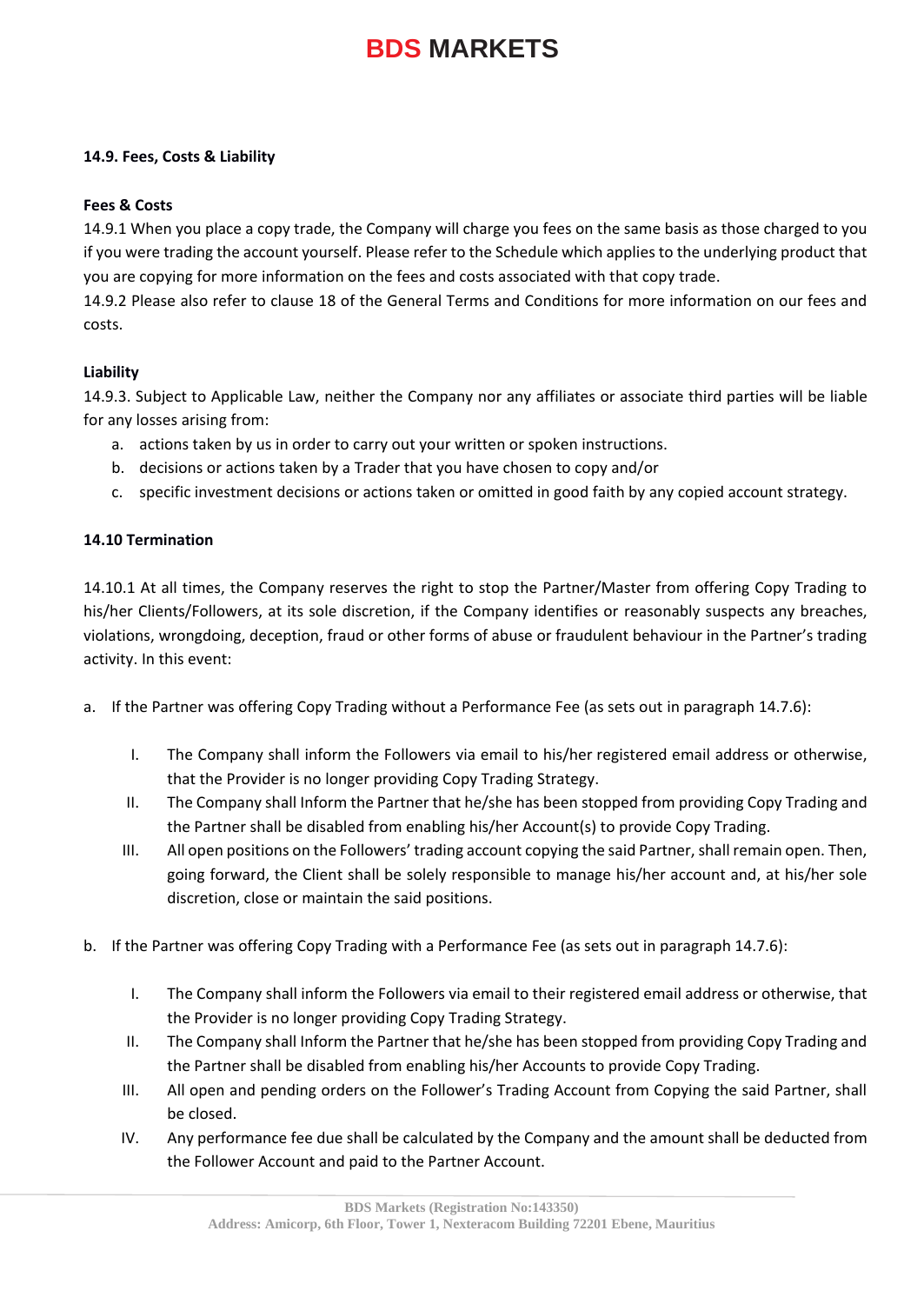V. The Client/ Follower account shall be restored In Full Access.

14.10.2. At all times, the Company reserves the right to stop a Client/Follower from copying a Partner and using the Company's Copy Trading Service, at its sole discretion, if the Company identifies or reasonably suspects any breaches, violations, wrongdoing, deception, fraud or other forms of abuse or fraudulent behaviour in the Client's trading activity as per the terms set out herein.

### **15. AUTHORITY TO TRADE**

15.1. You hereby authorize us to act on any instruction given or appearing to be given by you on the Trading Platform.

15.2. We shall be entitled, and you hereby authorize us, to rely upon any oral, electronic or written communication or instruction received from you. You agree that:

(a) once logged on to the Trading Platform following entry of the Access Codes, we are authorized to act upon instructions without enquiring as to the validity of the instructions and to consider the instructions of like force and effect as written orders made by you;

(b) following log-in to the Trading-platform, nothing in this Paragraph will oblige us to verify the validity of each instruction or the signatures prior to every trade; and

(c) you shall bear the risk of all instructions, whether authorized, unauthorized, improper or fraudulent, even if it transpires such instructions were provided without your authority. You shall indemnify us against and save us harmless from all losses, costs, fees, damages, expenses, claims, suits, demands and liabilities whatsoever that we may suffer or incur or that may be brought against us, in any way relating to or arising out of our acting upon, delay in acting upon or refusal to act upon any such instructions or information.

15.3. Without derogating from the above, we will not be under any duty to act in accordance with any instruction if we reasonably believe that:

(a) the person who provided such an instruction was acting in excess of his authority;

(b) acting upon such an instruction would infringe any law, rule, regulation or the Client Agreement (s); or

(c) in the event that we have accepted an offer to perform a Transaction that we later suspect falls within Paragraphs (a) and (b) hereunder, we may, in our absolute discretion, either close such a Transaction at the then prevailing price quoted on the Trading Platform or treat the Transaction as having been void from the outset.

Nothing in this Paragraph shall be construed as an obligation on our part to inquire about the authority of any person who purports to represent you.

15.4. Any offer to open or close a Transaction (including an Order) must be made by you through the Trading Platform only. Written offers to open or close a Transaction, including offers sent by fax, email or text message will not be accepted.

15.5. If we receive an offer to open or close a Transaction other than in accordance with Paragraph 14.4, we may act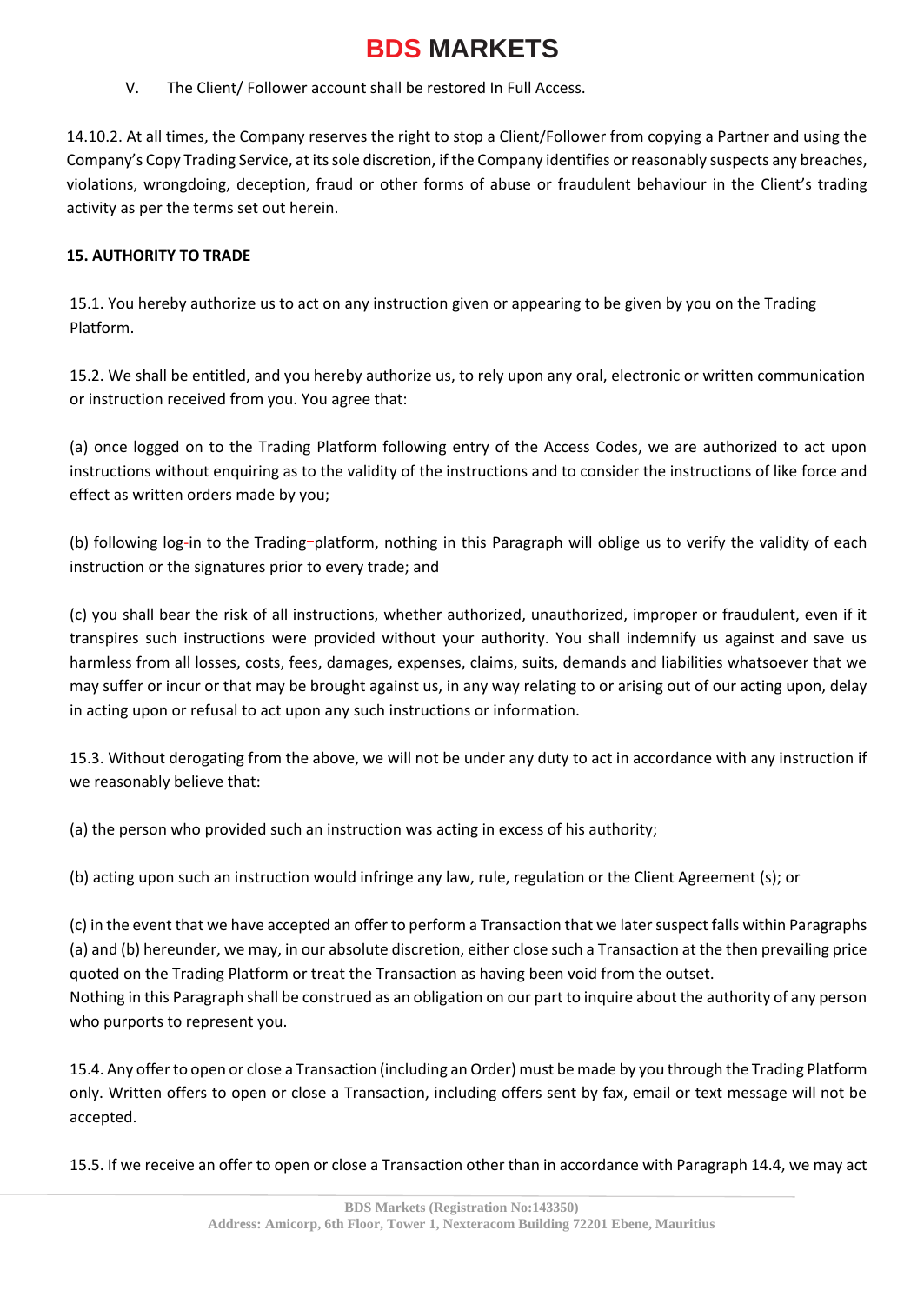on such an offer, in our absolute discretion, however we will not be responsible for any loss, damage or cost that you suffer or incur arising out of any error, delay or omission in our acting or refusing to act on such an offer.

15.6. The Company shall receive, execute and transmit all Orders strictly in accordance with the Client Agreement. The Company will have no responsibility for checking the accuracy or the logic of any Order. Any Order given to the Company constitutes an irrevocable instruction to the Company to proceed with the Transaction on the Client's behalf.

### **16. RELATIONSHIP OF THE PARTIES**

16.1. You will open each Transaction with us as principal and not as agent for any person. This means that unless we have otherwise agreed in writing, we will treat you as our Client for all purposes and you will be directly and personally responsible for performing your obligations under each Transaction entered into by you. If you act in connection with or on behalf of someone else, whether or not you identify that person to us or not, we will not accept that person as a Client of ours and we will accept no obligation to them unless otherwise specifically agreed in writing.

#### **17. DEPOSITS & WITHDRAWALS**

#### **17.1. Deposits:**

17.1.1 The Client may deposit funds into the Trading Account at any time during the course of this Agreement, after the account is verified. The Company enables its Clients to make deposits onto the respective trading accounts through various payment systems like credit cards, bank transfer or any other methods accepted by the Company from time to time. Deposits or Withdrawals in cash are not possible.

17.1.2. It remains at Company's discretion to reject third party deposit/s if we are not satisfied with provided documentation/ or due to any other reasons.

17.1.2.1 In case of a Third party deposit, the Company reserves the right to request documents in order to identify and verify the Third Party such as but not limited to proof of identity and any additional documentation as may be required in order to confirm proper and timely authorization.

17.1.2.2 In cases where the deposit has been accepted before all the required documentation has been provided to the Company's satisfaction, the Client has a maximum of 10 working days to provide all the required documentation.

17.1.2.3 Should the Client and/or the Third Party fail to comply, the Company reserves the right to force close all the open positions, refund the remaining balance and close the account.

17.1.3. All deposits are checked and may be processed up to a certain amount, as it may be defined by the Company from time to time, automatically. For fully verified accounts also first-time deposits may be processed automatically, however it remains on the Company's discretion to request further documents in order to establish and verify the ownership of the used account/card/wallet in case discrepancies have been detected upon manual ex-post check. The processing of received bank transfers may take between 1 up to 7 business days.

17.1.4. The Company reserves the right to request the Client at any time to provide any documentation to confirm the source of funds deposited into the Client Account. The Company shall have the right to reject a deposit from the Client if the Company is not duly satisfied as to the legality of the source of funds.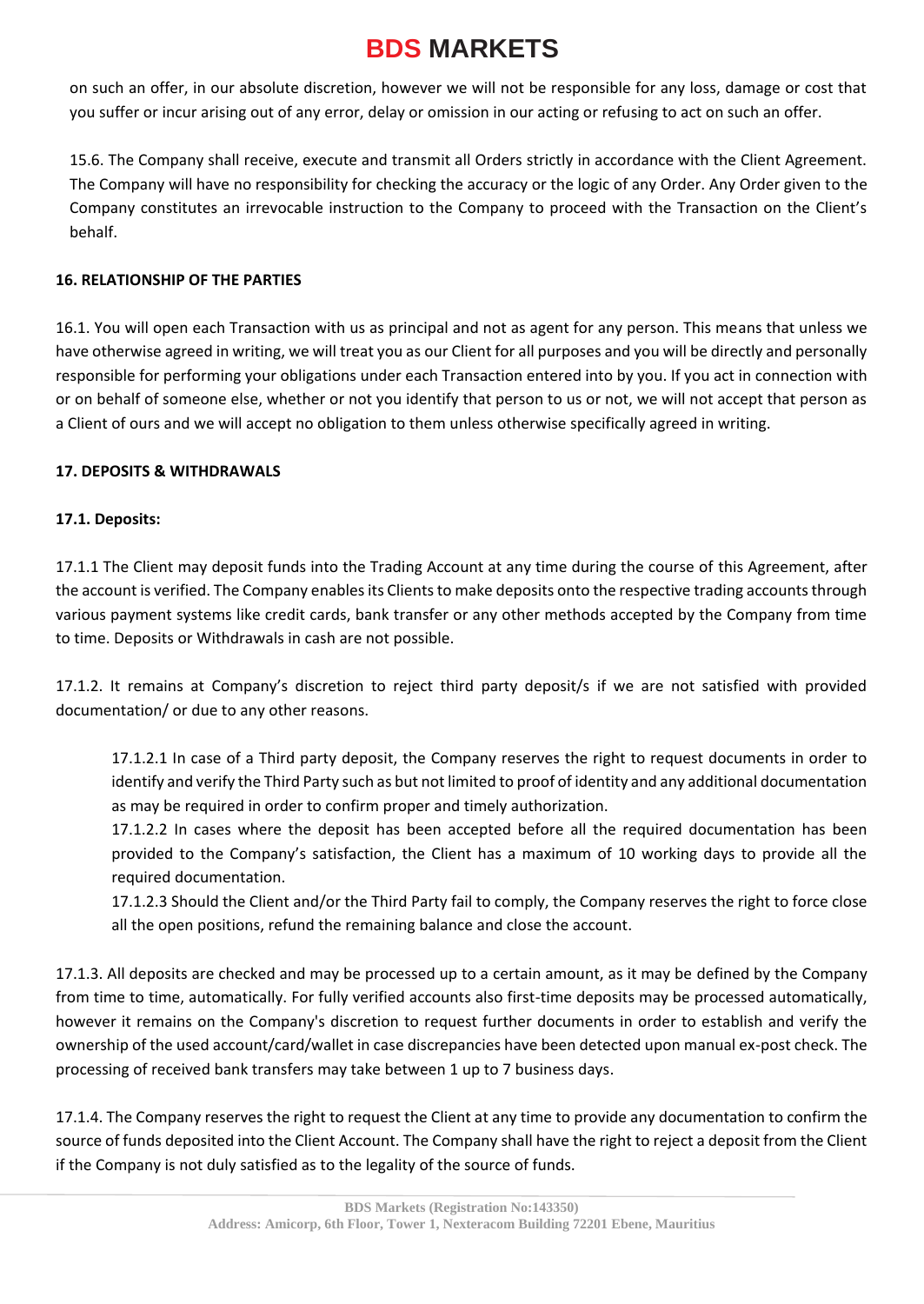17.1.5. Chargebacks, cancellation fees, returned direct debits and similar costs, that may arise from incorrect deposits will be borne by the Client.

### *17.1.6. Deposits by credit/debit card*

17.1.6.1 Deposits with the Company are available via debit or credit card. Transactions via debit and credit cards are processed electronically.

17.1.6.2 Upon receiving information on your credit card the Company reserves the right to request further documentation as required by the applicable Anti- Money Laundering legislation on the provided credit or debit card and is requiring the following to be true:

a) the mailing address provided upon account opening must match the credit or debit card statement's billing address and

b) your full name must match the name on the credit or debit card.

17.1.6.3. The Company takes the protection of it's clients very seriously and applies various systems, controls and tools for the protection against credit card fraud and so as to be in compliance with all applicable Anti-Money laundering laws and regulations.

17.1.6.4 In case violation or a possible violation is detected by the Company's systems or told as well as by the systems and tools of the Company's Payment Service Providers or the Client or the Third Party fails to pass the security and authentication checks, appropriate measures will be taken in order to prevent any fraudulent activities and ensure the client's protection. The measures may include but are not limited to:

a) investigation, further checks and/or request of further documentation in order to verify the credit or debit card details and ensure that you are the legitimate owner or user of the card;

b) delay of transactions' processing due to the ongoing investigation;

c) cancellation of fraudulent transactions as soon as they are detected;

d)refusal of credit card deposit(s) in question and refund the net amount deposited to the same credit card account and via the same payment method through which the deposit(s) was made;

e) block access to our trading facilities;

f) seize any profits and/ or revenues generated directly or indirectly by exercising any such prohibited trading activity and cancel any Account(s) and any open Trades associated with the credit card that has been identified as fraudulent;

g) deny processing transactions exceeding the limits/ restrictions and/or failure to pass the security and authentication checks.

17.1.6.5 Company reserves the right to request additional information and/or documentation in regard to the deposits and transactions made by you within the Company's systems. Company must be fully satisfied that you are the legitimate owner of the credit/debit card/bank account or other account used for the payment or authorized Third Party of the credit/debit card/bank account or other account used for the payment. In case of a doubt or noncompliance with requested information or documentation, the Company reserves the right to return the funds to its origin via the same payment method through which the payment was made (in the event the funds have been used for trading, the Company shall only return the remaining account balance). We may proceed with a termination of the account.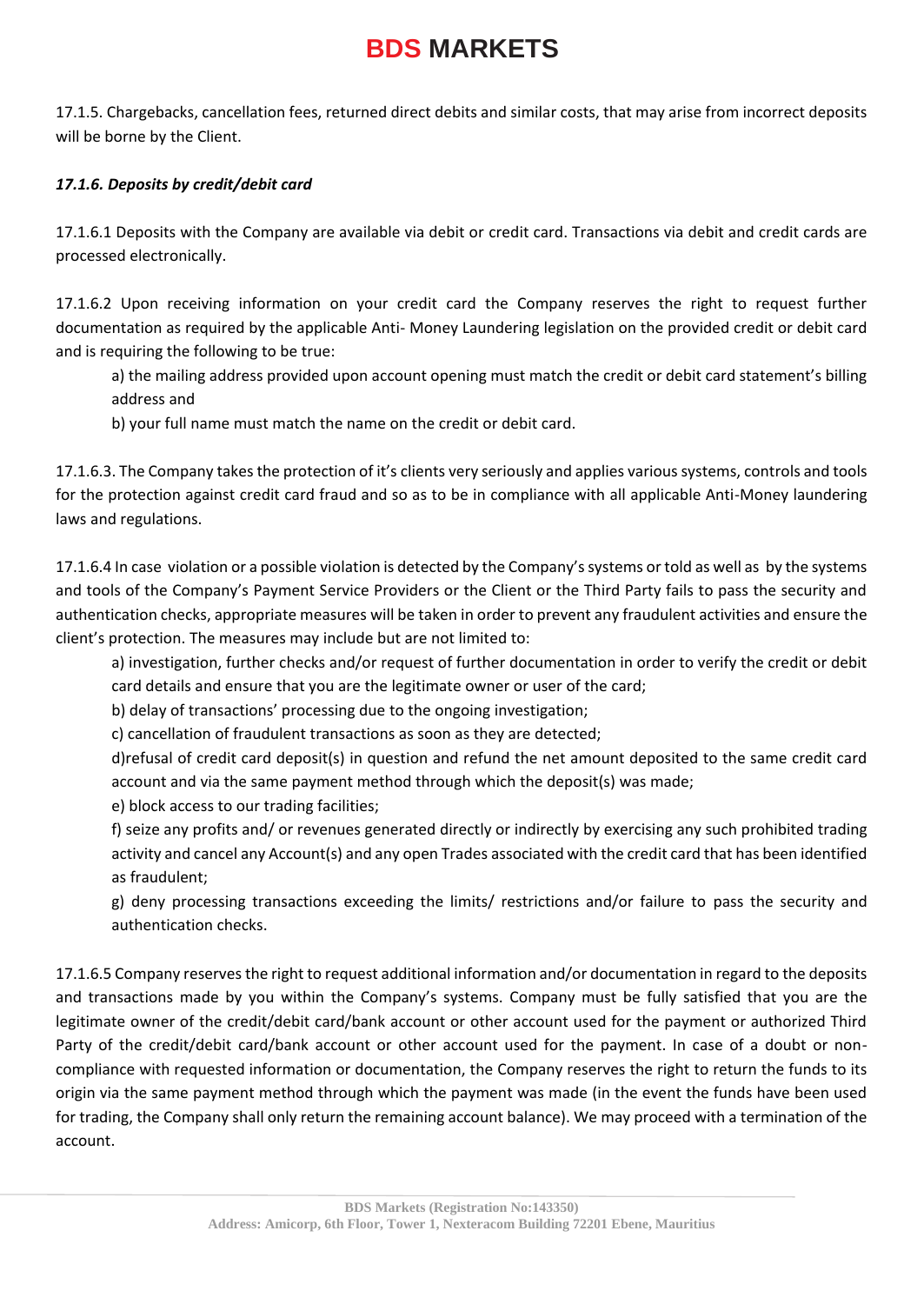17.1.6.6. The Company reserves the right, at our sole discretion, to impose such deposit limits and restrictions as it deems fit.

17.1.6.7. Your money is held in segregated bank accounts. This ensures that the cash remains yours. It also means that it's easily identifiable as client money, so the Company and its creditors don't have any charge, liens, or rights of setoff or retention over it. We may place funds in notice or term deposit accounts or in any other investments. Placing client money does not in itself affect your ability to deal with or withdraw funds from your account with us.

### **17.2. Withdrawals:**

17.2.1. The Company shall process withdrawals of Client Funds upon the Company receiving a relevant request from the Client, through its Trading Platform, in the method and means accepted by the Company from time to time.

17.2.2. The Company checks and processes all withdrawal requests up to a certain amount as may be defined by the Company from time to time automatically.

17.2.3 The Company reserves the right to charge a fixed fee of 10 EUR or trading account currency equivalent from bank wire withdrawals below 100 EUR or trading account currency equivalent.

17.2.4 For withdrawals via bank wire also the following exceptions apply:

a) for international payments, the minimum withdrawal amount is 50 EUR or trading account currency equivalent net i.e. after the deduction of fees. For amounts that remain below the required 50 EUR an alternative withdrawal method can be used, if available.

b) for SEPA transfers a minimum amount of 5 EUR or trading account currency equivalent net i.e after deduction of the fees.

17.2.5 For all other withdrawals, except Credit card withdrawals amounting to 20 EUR (or trading account currency equivalent) or less the Company reserves the right to charge a fixed Withdrawal fee of 10 EUR or trading account currency equivalent.

17.2.6. The Company processes all clients' withdrawal requests to withdraw funds on the same day that the request to withdraw funds was made, or the next working day if the client's request is received outside of normal trading hours, as soon as the withdrawal request has been checked and contains all necessary information.

17.2.7 Withdrawals should be made using the same method used by the Client to fund his trading account and to the same remitter.

17.2.7.1 For Withdrawals in cryptocurrencies also the following applies:

a) Upon making a withdrawal the Company reserves the right to always ask for the proof of payment.

b) In cases we cannot send funds to the exact same wallet as client may use an exchange wallet, we ask for a proof of account and we send the funds there.

17.2.8 The Company reserves the right to decline a withdrawal with a specific payment method and to suggest another payment method where the Client needs to complete a new withdrawal request. In the event that the Company is not fully satisfied with the documentation provided in relation to a withdrawal request, the Company can request for additional documentation and if the request is not satisfied, the Company can reverse the withdrawal request and deposit the funds back to the Client's trading account.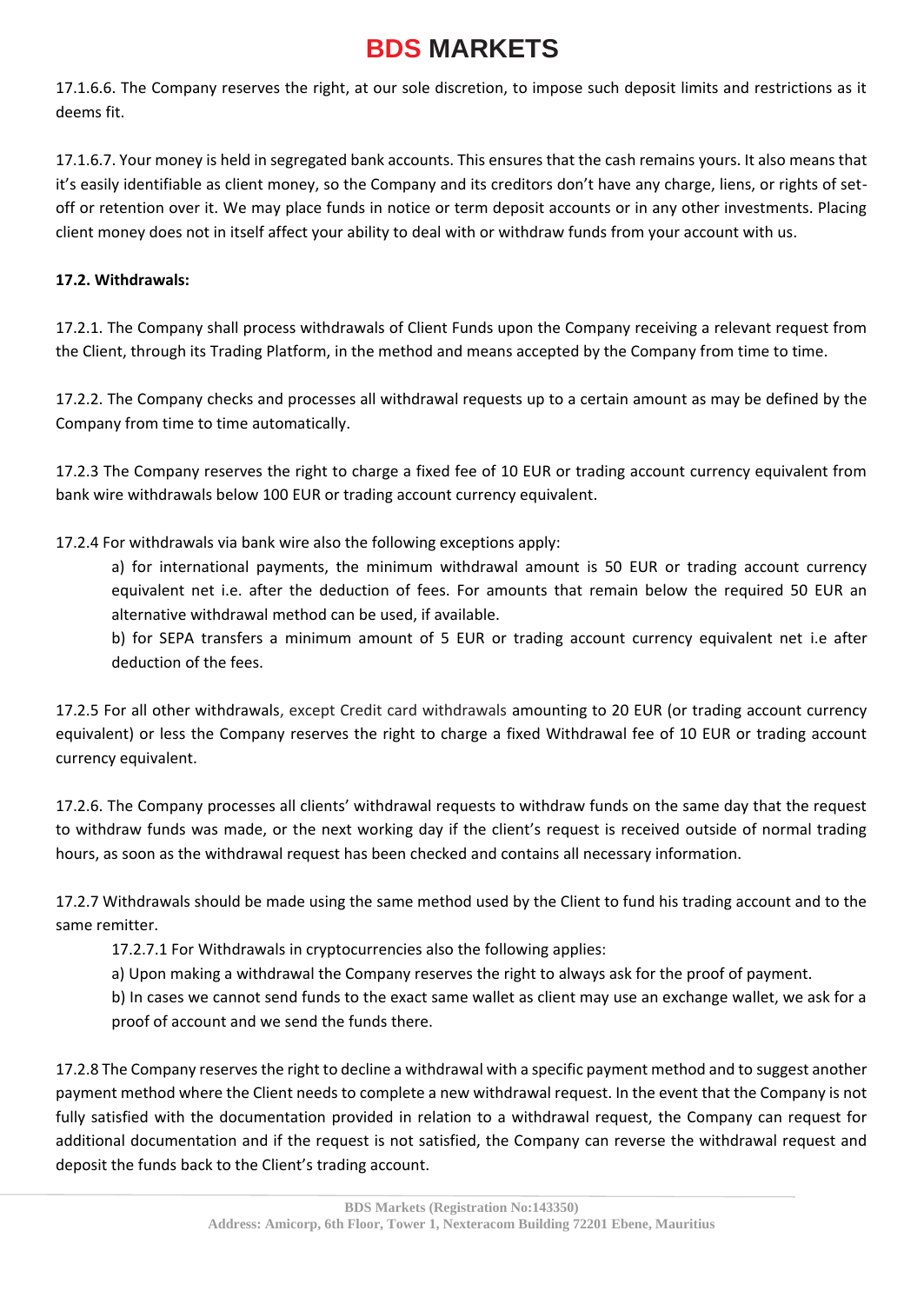17.2.9 All the Profits generated can be withdrawn by the Clients only via bank wire, after providing a bank statement with the name and account number or using any other method as may be specified and available from time to time by the Company on the client dashboard.

17.2.9.1 In case a valid bank account has not been used already for depositing purposes, the Client will be asked to provide bank account details and confirming evidence that this account belongs to him/her. In case the supporting documents have been approved by the Company, withdrawal request can be processed further.

17.3 The Company has the right to refuse a client's transferred funds and/or to cancel your deposits and remit them back to you in any of the following cases but not limited to:

a) in case you fail to provide any documents requested from you either for client identification purposes or for any other reason, including verifying the source of wealth;

b) in case there is any suspicion or concern that the submitted documents may be false or fake;

c) in case there is a suspicion that you are involved in illegal or fraudulent activity or you engage in abusive trading practices;

d) in case it came to our attention that your credit or debit card (or any other payment method used) has been lost or stolen;

e) where we cannot identify you as an original remitter of the funds or where we are unable to return the funds to the same source of payment; and/or

f) where we do so in order, in our reasonable judgement, to comply with Applicable Laws and Regulations;

17.3.1 The Company accepts no responsibility for fees or charges applied on any transaction by your financial institution and/or currency exchange rates resulting from the payment of such amount.

17.4. In case the Company is unable to remit the funds, or any partial amount thereof, to the same remitter from and by the same payment method through which such funds were initially received by us, we reserve the right, but shall not be obliged under no circumstances, to transmit the funds in an alternative payment method selected by us, at our sole discretion, in any currency we deem fit (regardless of the currency in which the initial deposit was made).

17.5 Where you receive funds from us by mistake, you agree to hold such funds in trust for the benefit of the beneficial owner. In the event you use any of the funds received by mistake, we will have a claim on those funds, together with and profit derived from the use of funds, on behalf of the beneficial owner. In the same way, we shall not compensate you for any losses incurred by you as a result of you using the said funds. The claim for the full amount shall remain.

17.6 In case company decides to refund the third party deposit, only the remaining balance will be refunded.

#### **18. CHARGES**

18.1. Taking into account the overarching obligation to act in accordance with the best interest of clients and the importance of informing clients of all costs and charges to be incurred, this information is available at the Company's website at<https://swissmarkets.com/forex-instruments> . The Client is solely responsible for requiring clarifications from the Company in relation to the above, if necessary.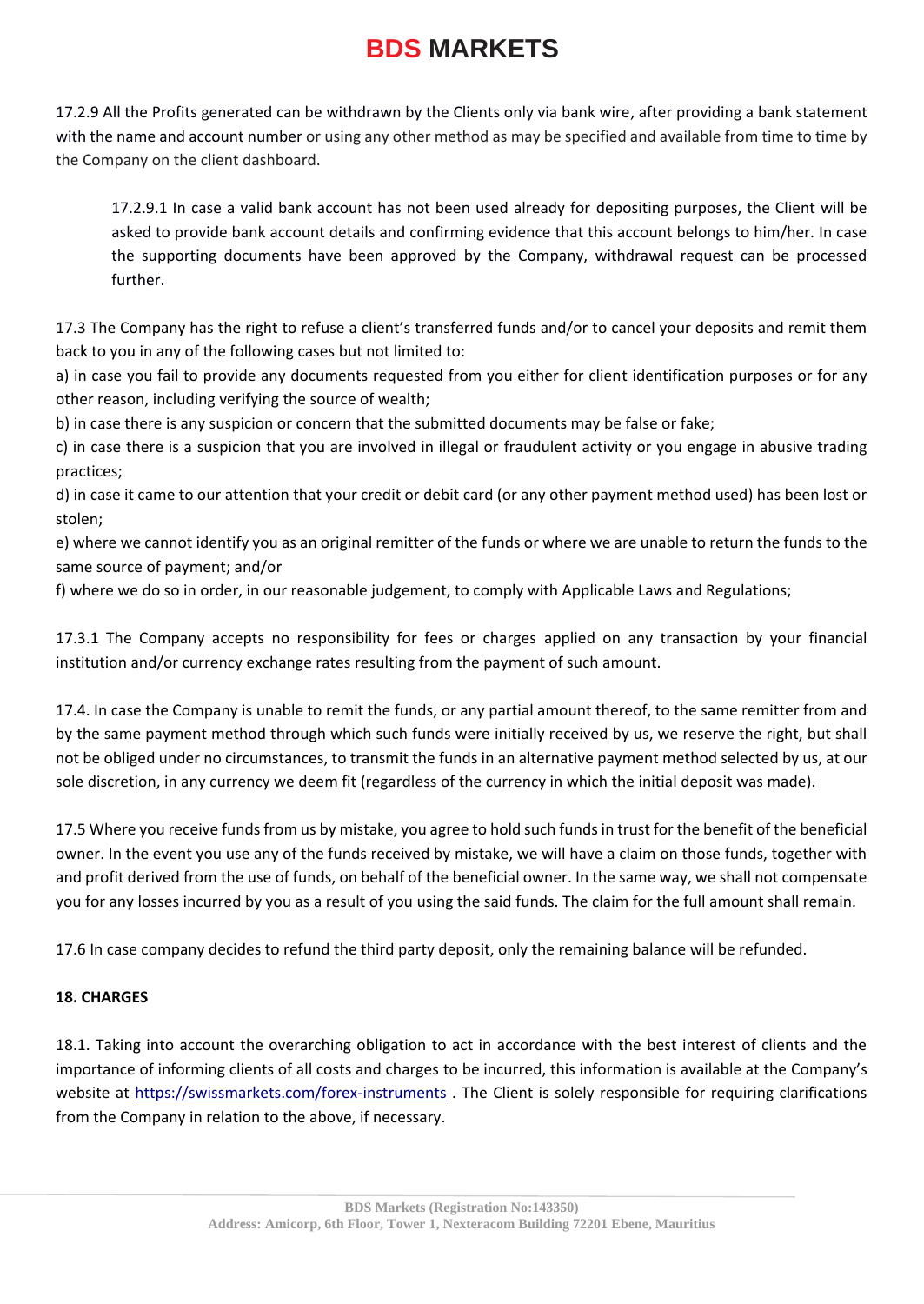18.2. By accepting the Client Agreement, the Client has read, understood and accepted the information available on the Company's Website [https://swissmarkets.com/,](https://swissmarkets.com/) in which all related spreads, charges, margin, interest and other rates are explained. The Company reserves the right to amend, from time to time, at its discretion any of the charges applicable to Client when trading financial instruments without prior written notice to the latter; such amendments will be available on the Company's Website which the Client must review during the period the Client is dealing with the Company and especially before and after placing any orders to the Company.

#### **Inducements**

18.3. The Client should note that not all charges are represented in monetary terms; for example, charges may appear as a percentage of the value of a CFD; therefore the Client needs to ensure that he/she understands the amount that the percentage amounts to.

18.4 The Company shall refer to any commission/inducement obtained, in consideration for the transmission of Clients Orders for execution to the Execution Venue and disclose information in relation to these commissions to the Client either on its website and/or by email as provided by Applicable Regulations. At least once a year, the Company must inform its clients on an individual basis about the actual amount of payments received.

18.5. The Client should note that any applicable charges will be instantly deducted from his/her Trading Account.

#### **18.6. Spread(s) and Commission(s):**

The applicable spread(s) and commission(s) charged when conducting a trade are available online on the Company's website: [https://swissmarkets.com/forex-instruments.](https://swissmarkets.com/forex-instruments) The Company reserves the right to readjust swaps fees from time to time at its sole discretion without notice. The swap amounts are automatically updated on the website and reflect the fees applicable at this time.

18.7 In respect of any transactions to be affected OTC, the Company shall be entitled to quote prices at which the Execution Venue is prepared to trade with the Client. Save where the Company exercises any rights it may have under the Terms to close a Contract, it is the Client's responsibility to decide whether or not it wishes to enter into a Contract at such prices.

18.8 The information about all costs and charges, will be aggregated to allow the client to understand the overall cost as well as the cumulative effect on return of the investment, and where the client so requests, an itemised breakdown will be provided.

18.9. The Company does not accept or retain any fees and/or non-monetary benefits.

18.10 **Other charges**: the Company reserves the right to charge extra service fees for any documents requested by the Client for his/her personal use such as but not limited to acknowledgement letters, account confirmation letters for tax purposes or communication retrieval other than already included in the dedicated section for data transfer on the Client's dashboard. The Company will communicate the fees to the Client upon receiving a request for any of the requested documentation.

18.11 The fees and charges are denoted in Euro. The Euro amount or trading account currency equivalent will be deducted from the Client's account balance upon delivering the requested document.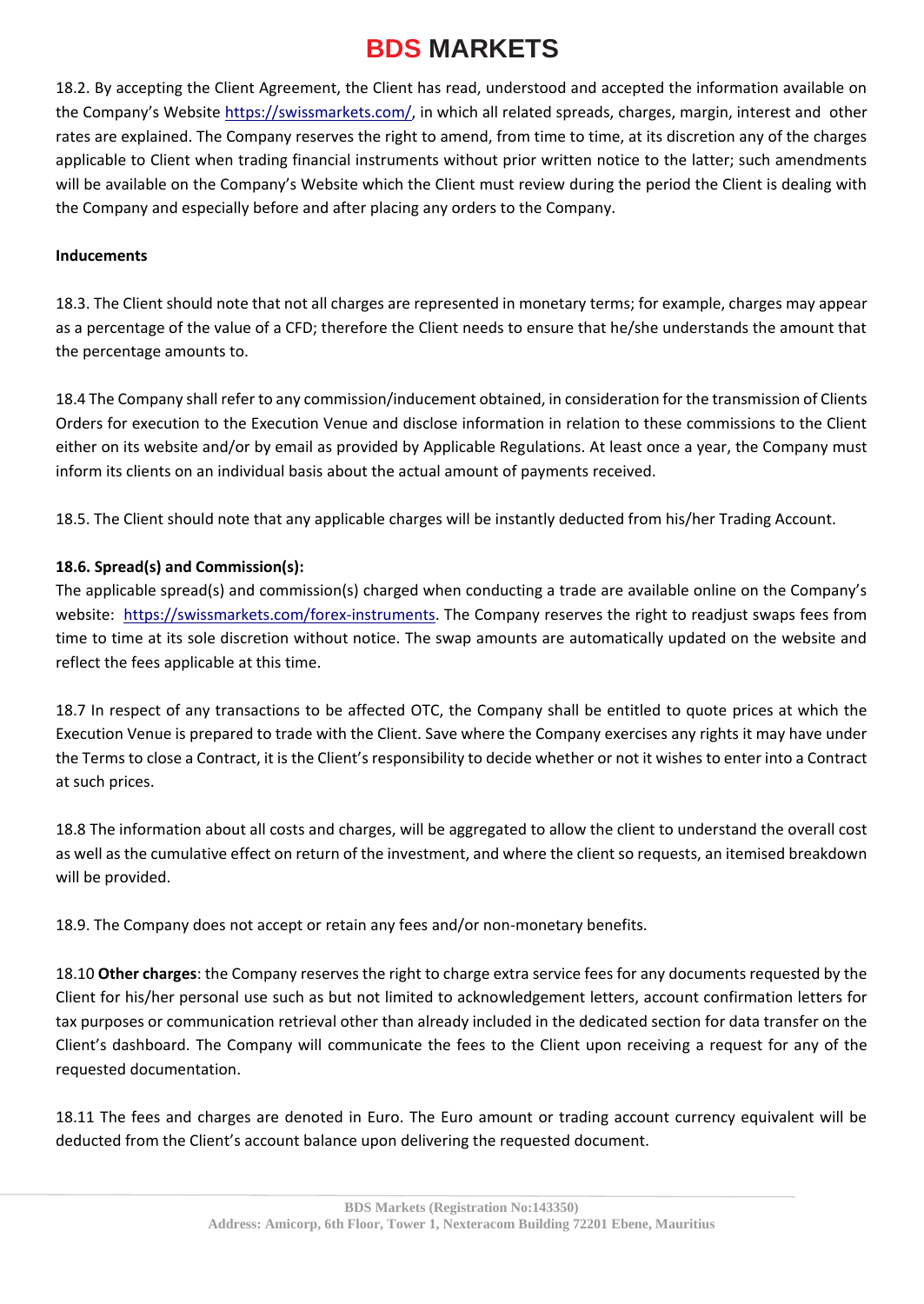#### **19. MARGIN CALLS**

19.1 The Client shall pay to the Execution Venue on demand:

(a)Such sums of money by way of deposits or as initial or variation Margin as the Company may from time to time require;

(b)Any amount necessary for maintaining a positive balance in any and all Accounts.

19.2. In the event that a negative balance occurs in the Client's Trading Account due to Stop Out, the Company will make a relevant adjustment of the full negative amount so as to the Client not to suffer the loss as per our Negative Balance Policy.

19.2.1 A margin close out rule on a per account basis standardized to the percentage of margin (at 20% of minimum required margin) at which we close out one or more retail client's open CFDs.

19.3 Before you are allowed to enter into a Transaction, you will generally be required to deposit money with us (known as "Margin"). This Margin will be calculated as a proportion of the overall Transaction value. This means that you will be using 'leverage' or 'gearing' and this can work for or against you. For example, a small price movement in your favour can result in a high return on the Margin placed for the CFD, but a small price movement against you may result in substantial losses.

19.4 We are not obliged to make a Margin Call and you are responsible for maintaining appropriate arrangements with us at all times for the communication of Margin Calls. Any open position is deemed to be at risk of being closed as soon as the account enters into a margin call. It is your responsibility to monitor, at all times, the funds available in your Trading Account to cover any Margin required as a result of your trading decisions.

19.5 The Company may offer Margin Call service, which will be triggered if the margin level falls to 100% of required margin. In this case the Client will receive a notification that the margin level has dropped to 100% and the client should monitor the account closely. It is to be mentioned that connection problems or other technical issues may cause for the Margin Call to be delayed. Therefore, as explained in 19.4 the Client should not rely on the Margin Call service, monitor the accounts and margin levels at all times and is solely responsible for ensuring the necessary funds are available on the trading account to maintain any open positions.

19.6 In order to open a Transaction for an Underlying Asset, you undertake to provide the Initial Margin in your Trading Account. In order to keep a Transaction open, you undertake to ensure that the amount in your Trading Account exceeds the Maintenance Margin. You acknowledge that the Margin for each Underlying Asset differs and may be changed by us in our sole discretion from time to time.

19.7 Deposits into your Trading Account can be made by wire transfer or another method of payment, to a bank account, or other location, as we may notify to you from time to time. Based on the amount of money you have in your Trading Account, we retain the right to limit the amount and total number of open Transactions that you may wish to open or currently maintain on the Trading Platform. It is understood that each different type of Trading Account offered by us from time to time may have different Margin Requirements.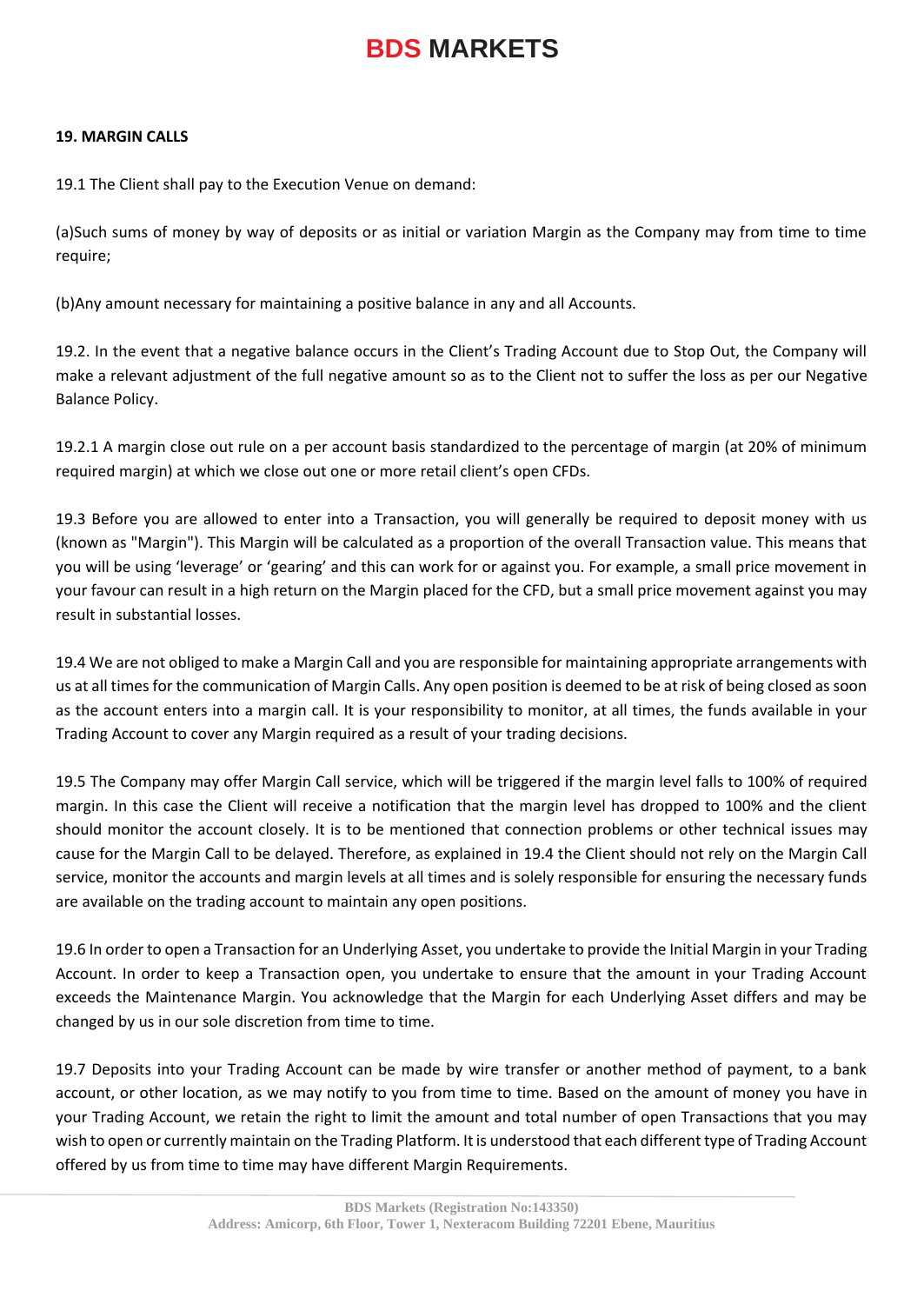#### **20. PAYMENTS AND SET-OFF IN THE TRADING ACCOUNT**

20.1 It is possible that other costs, including taxes, relating to transactions carried out on the Trading Platform may arise for which you are liable, and which are neither paid via us nor imposed by us. Without derogating from your sole and entire responsibility to account for tax due, you agree that we may deduct tax, as may be required by the applicable law, with respect to your trading activity on the Trading Platform. You are aware that we have a right of set-off against any amounts in your Trading Account with respect to such tax deductions, and you hereby authorize us to withdraw amounts from your Trading Account with which to pay such taxes. You shall have no claim against us with regard to such deductions. You further agree that such deductions do not derogate from our rights to make Margin Calls under this Agreement.

20.2 The Company retains a right of set off and may, at its discretion, from time to time and with the Client's authorization, set-off any amounts held on behalf and/or to the credit of the Client against the Client's obligation to the Company.

#### **21. INACTIVE & DORMANT ACCOUNTS**

21.1. The Company has established, implemented and maintains an Inactive and Dormant Account Policy that is as follows:

When a client with any trading account(s) held with the Company under any of its brands has not:

- a) Placed a trade;
- b) Opened or closed positions; and/or
- c) Made a deposit into the client's trading account, for a period of at least **90 (ninety) consecutive days**, his account shall be classified by the Company as an Inactive Account.

21.2 Where the Client has and continues to:

- a) Place a trade;
- b) Open or close positions; and/or
- c) Make a deposit into the client's trading account, the account shall be classified by the Company as an Active Account.

#### 21.3 Such Inactive Accounts will be subject to a monthly charge of

- a) 10% of the account balance, with
- b) the minimum amount charged being € 25 (Twenty-Five Euros) or trading account currency equivalent, and
- c) the maximum amount charged being € 49,90 (Forty-Nine Euros and Ninety Cents) or trading account currency equivalent from the funds held in the account balance, until the account balance is € 0 (zero) or trading account currency equivalent, relating to the maintenance/administration of such Inactive Accounts.

21.4 An account, with positive balance, is considered to be Dormant if, during a 6-month period no transactions have been carried out in relation to the account by or on the instructions of the holder of the account.

21.5 For any of the Dormant accounts that have had the status for a period of 5 years with a positive account balance, and you fail to be contacted after we take reasonable steps to do so, we will have the right to cease treating those funds as Client Funds.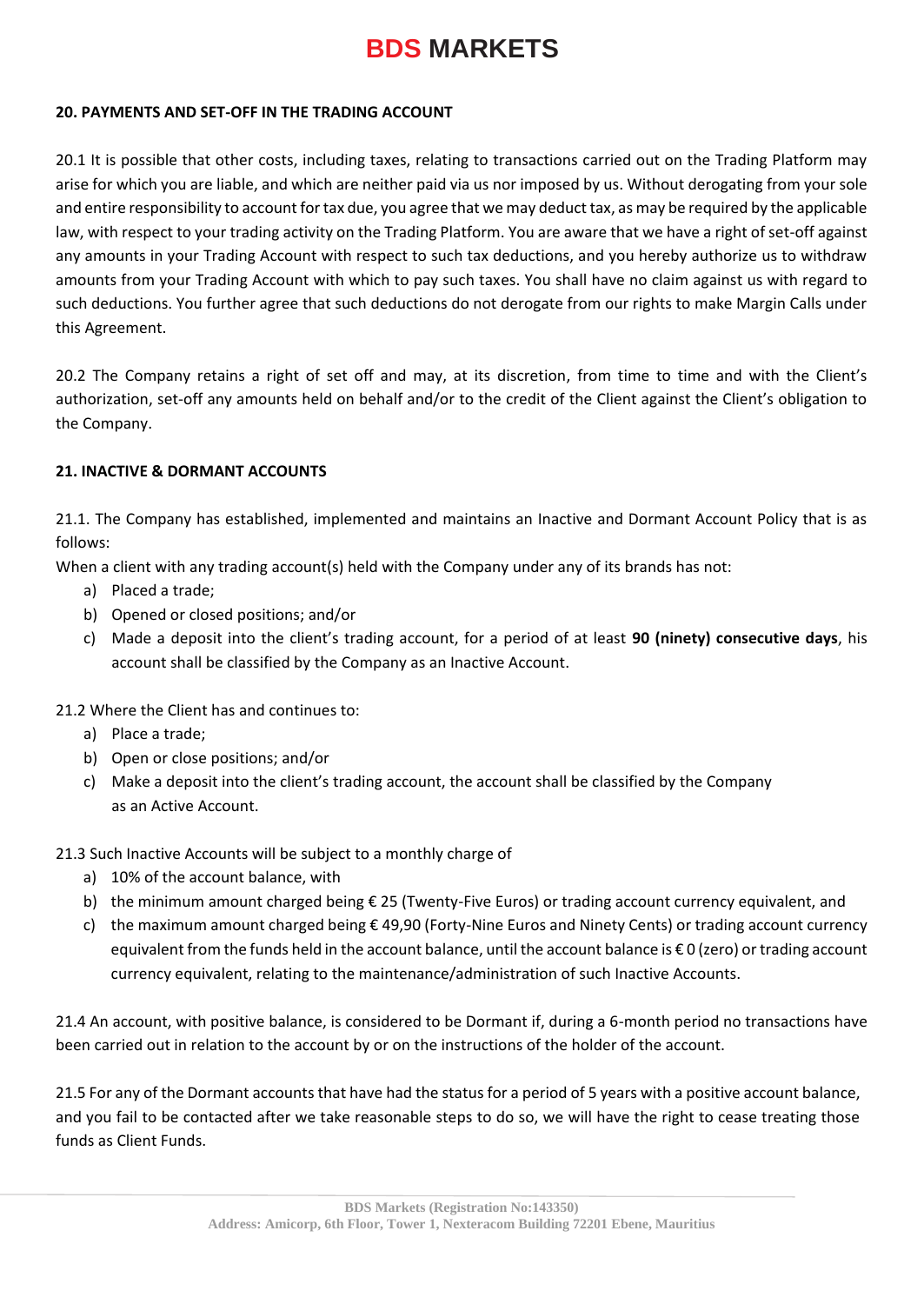21.6 For re-activation of Inactive/Dormant Accounts, the client must place a trade, open or close a position and/ or make a deposit into the Client's trading account. The client's Dormant Account will then be reactivated (subject to, if required, up-to-date Know Your Client documentation to be provided to the Company by the Client) and become an Active Account. In such cases where an Inactive/Dormant Account has been re-activated the Company will cease to deduct the Dormant Account administration fee, but will not refund any Dormant Account administration fees deducted from this/these account(s) previously.

21.7 The deduction will take place during the first week of every month (alternatively at a later stage), until the balance of the Dormant Account has reached  $\epsilon$  0 (zero) or trading account currency equivalent.

### **22. CHARGEBACK POLICY**

22.1 The Company reserves the right to charge a fee "chargeback fee" if a chargeback is placed with your credit card company (either intentionally or unintentionally) for any deposit made to your account. The chargeback fee will be comprised of the "administration fee" of €60.00 (Sixty Euros) to cover all further investigation expenses. In case of prearbitration, additional fees may apply from the card processor. This fee will be used to cover all investigative expenses to prove that the deposit was made by you upon receiving the chargeback from our merchant provider. The fee will be deducted from the Client's account balance if available.

22.2 All fraud including credit card fraud will not be accepted by the company and as such will be fully investigated and pursued under the law to its fullest extent. Any losses resulting on our behalf will be fully pursued in a civil lawsuit to claim back any losses incurred covering all business, legal fees, research costs, human resource and loss of income. If we receive, for any reason, a dispute, claim, and/or chargeback from your credit card issuer or any other payment method you use, you acknowledge that we have the right to take any of the following measures, depending on each case:

a) immediately close any and all of your open Transactions whether at a loss or a profit and debit your Trading Account in accordance with Section 22.6, with or without any notice;

b) and/or immediately place restrictions on your Trading Account with or without any notice, including:

i) the restriction on making deposits using any payment method to your Trading Account, even in cases of margin alert(s),

ii) the restriction on requesting withdrawals from your Trading Account, and

iii) the restriction on opening new positions on the Trading Platform; the duration of the restrictions will be set at the Company's discretion;

c) terminate the Client Agreement in accordance with Section 22.

d) Any chargeback case that is made against our company and is not successful will result in the sum being reimbursed to us along with charges for research and processing (the administration fee as mentioned above) and any other charges that may result from the card processor.

e) In addition, we will exercise our right to block your online Trading Account and terminate your account with us. Consequently, any profits or revenues may be seized, and we reserve the right to inform any third party. We are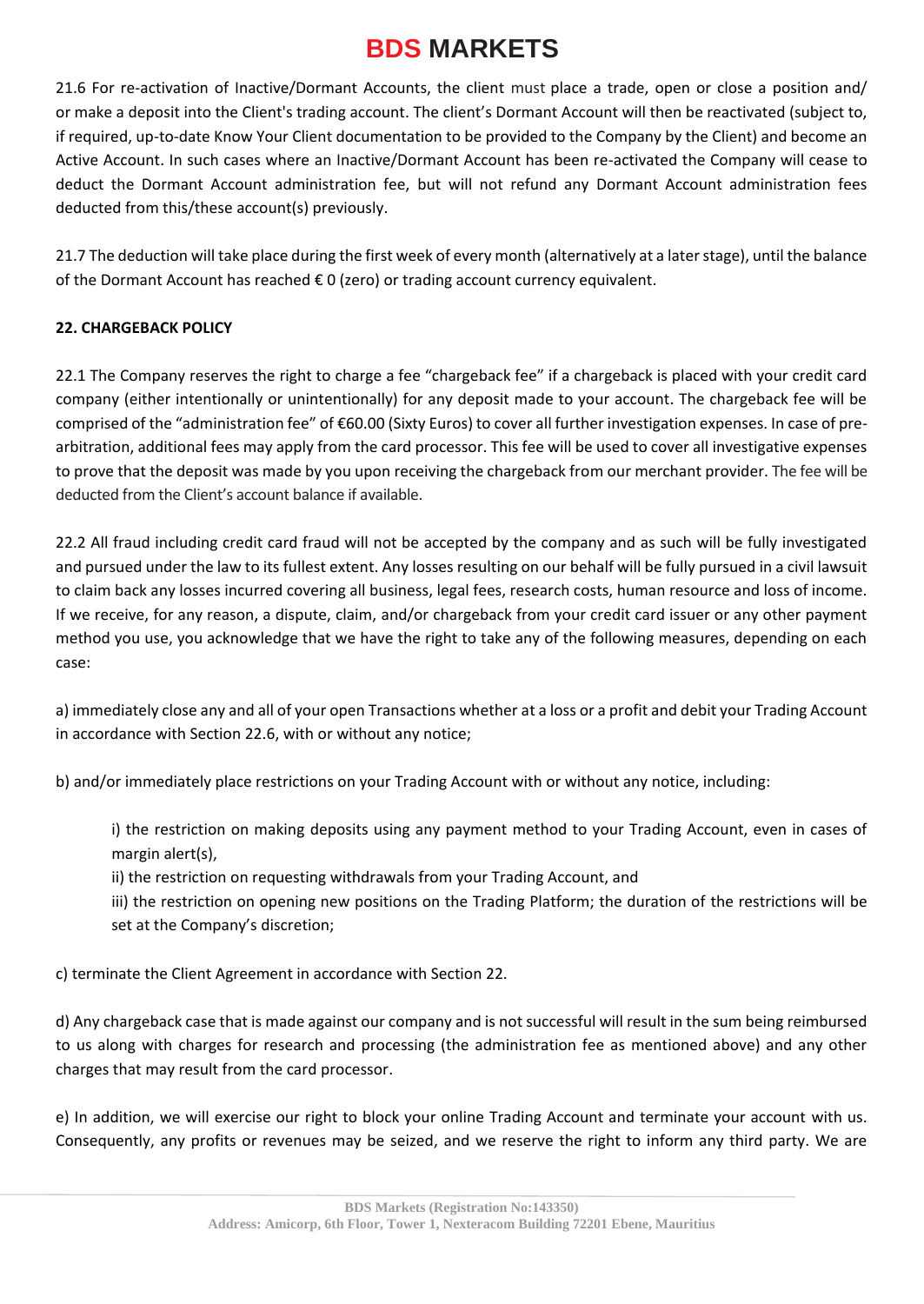continually developing tools to monitor any fraudulent activity and any cases from such activity will be decided on by ourselves and any decision made shall be final and nonnegotiable.

f) We reserve the right to deduct the disputed amount from your Trading Account until any investigation from our side is completed. In case the balance in your account is smaller that the disputed amount, then:

- i) the difference will be added as chargeback deposit and the full amount will be deducted as chargeback reimbursement, or
- ii) the difference will be deducted from the other account(s) you have with us (if applicable). The deducted amount will be reserved by us until the conclusive resolution of the chargeback request

22.3 Fraud is taken very seriously by our Company, all IP addresses are monitored and logged and any fraudulent chargebacks will be investigated fully under the law.

### **23. TERMINATION**

23.1. The Client has the right to terminate the Agreement by giving the Company at least ten (10) business days written notice, specifying the date of termination in such, on the condition that in the case of such termination, all Clients' Open Positions shall be closed by the date of termination.

23.2. The Company may terminate this Agreement by giving the Client a five business (5) days written notice, specifying the date of termination therein.

23.3. The Company may terminate the Agreement immediately without giving any notice in the following cases:

(a) Death of a client;

(b) In case of a decision of bankruptcy or winding up of the Client is taken through a meeting or through the submission of an application for the aforementioned;

(c) Termination is required by any competent regulatory authority or body;

(d) The Client violates any provision of the Agreement and in the Company's opinion the Agreement cannot be implemented;

(e) The Client violates any law or regulation to which he is subject, including but not limited to, laws and regulations relating to exchange control and registration requirements;

(f)The Client involves the Company directly or indirectly in any type of fraud.

(g)An Event of Default as defined in Section 13 of this Agreement occurs.

23.4. The termination of the Agreement shall not in any case affect the rights and obligations which have arisen or any existing commitments or any contractual provision which was intended to remain in force after the termination and in the case of termination, the Client shall pay: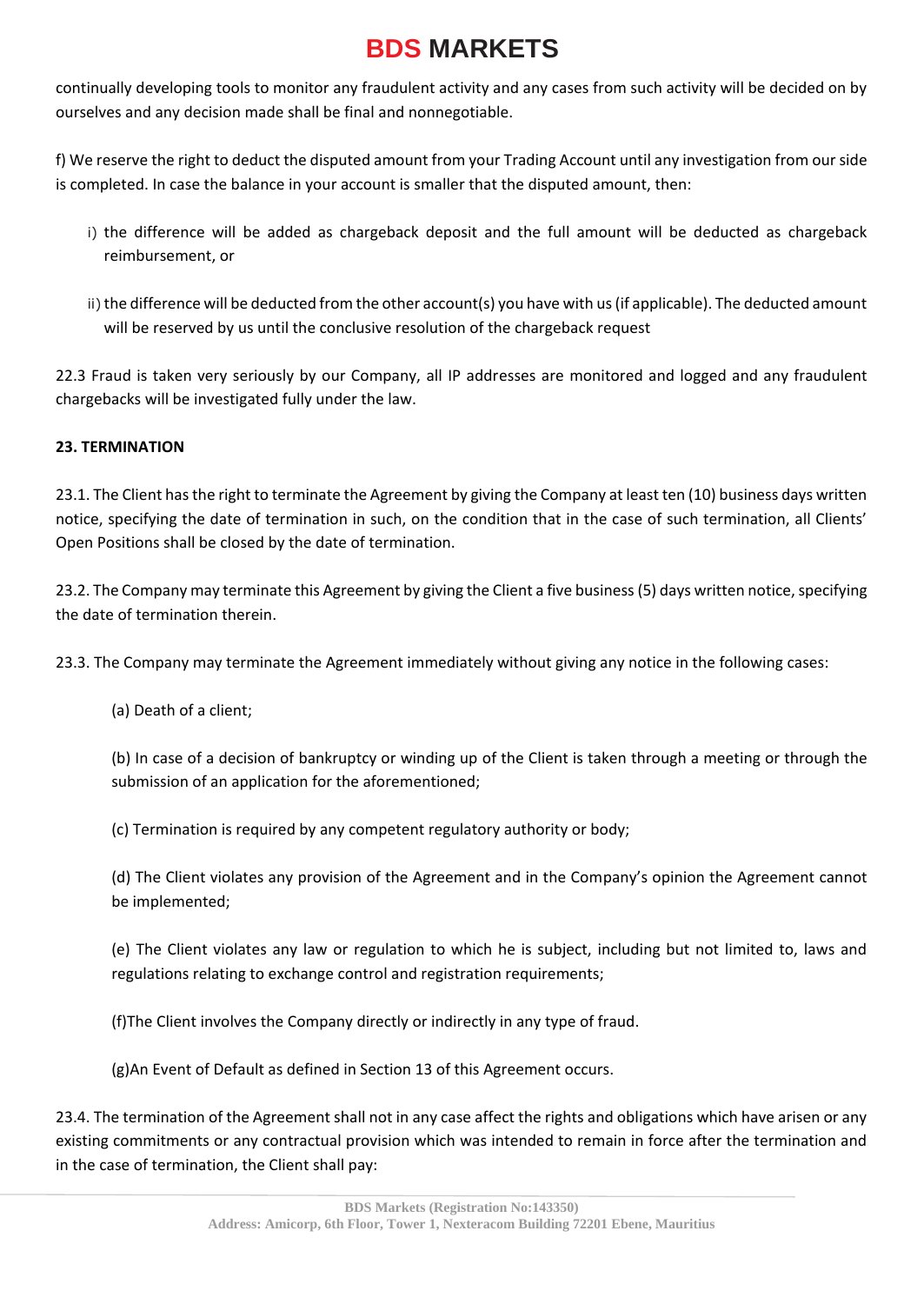(a)Any outstanding costs or pending fee(s) of the Company and any other amounts payable to the Company;

(b)Any charges and additional expenses incurred or to be incurred by the Company as a result of the termination of the Agreement;

(c)Any damages which arose during the arrangement or settlement of pending obligations.

23.5. Once notice of termination of this Agreement is sent and before the termination date:

(a) The Client has an obligation to close all his/her Open Positions. If he/she fails to do so, upon termination, the Company will close any Open Positions at current prices

(b) The Company will be entitled to cease to grant the Client access to the Trading Platform(s) or may limit the functionalities the Client is allowed to use on the Trading Platform(s);

(c) The Company will be entitled to refuse to accept new Orders from the Client;

(d) The Company will be entitled to refuse to the Client to withdraw money from the Trading Account and the Company reserves the right to keep Client's funds as necessary to close positions which have already been opened and/or pay any pending obligations of the Client under the Agreement.

23.6. In case of breach by the Client in accordance with Paragraphs 22.3(e) and 22.3 (f), the Company reserves the right to reverse all previous transactions which place the Company's interests and/or all or any its clients' interests at risk before terminating the Agreement and/or cancel all profits.

#### **24. TRADING IN CRYPTOCURRENCIES**

24.1 In case of trading in CFDs where the underlying asset is a Cryptocurrency, the Client should take in consideration that Cryptocurrencies are traded on non-regulated decentralized digital exchanges. Hence, the price formation and the price movements of the Cryptocurrencies depend solely on the internal rules of the particular digital exchange, which may be subject to change at any point in time and without notice which often leads to a very high intra-day volatility in the prices.

24.2 In case of trading CFDs in Cryptocurrencies the Client accept a significantly higher risk of loss of the invested capital which may occur within a very short time frame as a result of unanticipated adverse price movements of the Cryptocurrencies.

24.3 The Company's pricing data and market on the Cryptocurrencies are originated from the digital decentralized exchanges the Cryptocurrencies are traded on. Considering that such exchanges are not regulated, the market data and price feed information provided by such exchanges may be subject to the internal rules and practices of such exchanges which may significantly differ from the rules and practices observed by the regulated exchanges. Therefore, the pricing formation rules of the Cryptocurrency exchanges are not subject to any regulatory supervision and may be changed at the relevant digital exchange's discretion at any time. Also, such digital exchanges may introduce trading suspensions or take other actions that may result in suspension or cessation of trading on such exchanges or the price and market data feed becoming unavailable to us.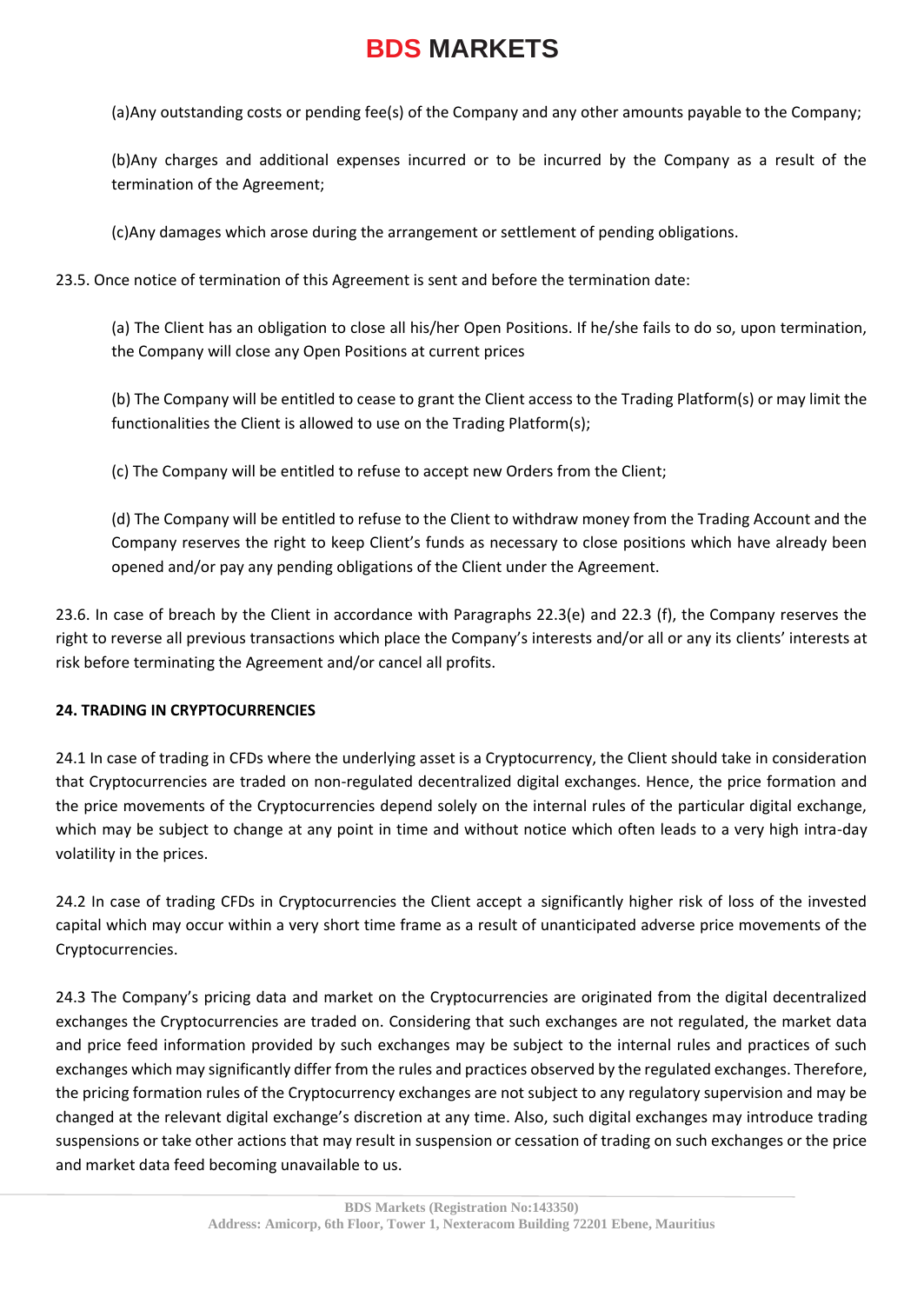24.4 The above factors could result in material adverse effect on Clients' open positions, including the loss of all of Clients' invested capital. Where a temporary or permanent disruption to or cessation of trading occurs on any digital exchange from which we derive our price feeds for the relevant Cryptocurrency, Clients' positions in such Cryptocurrency will be priced at the last available price for the relevant Cryptocurrency, and Clients' may be unable to close or liquidate their position or withdraw any funds related to such position until the trading on the relevant digital exchange resumes (if at all). The Client accepts that where trading resumes again at either the relevant initial digital exchange or on any successor exchange thereof, there may be significant price differential (price gapping) which may impact the value of Clients' CFD positions in the relevant Cryptocurrencies and result in significant gains or losses. Where trading does not resume Clients', entire investment will potentially be lost altogether.

24.5 The Client agrees and accepts that have been informed by the Company of and understand this particular risk, and that shall take that risk into account when taking any investment decisions in respect of trading CFDs in Cryptocurrencies. In some regulated equity markets, it could be difficult to take a Short Position. For instance, if the underlying equity related Financial Instrument is in short capitalization or is illiquid, or where an Exchange or regulator have prohibited short trading. For these situations we may not be able to provide a CFD to reflect a short position at all, or Clients' may be charged an additional fee to open such a Short Position. We will advise Clients where possible of such additional fee in advance which will be based on the date, we will become aware of such short selling exclusions. In case Clients are trading CFDs in Cryptocurrencies, they fully understand and agree with the additional risks associated with such trading, as set out above.

#### **25. INTELLECTUAL PROPERTY**

25.1. You acknowledge that all content, trademarks, services marks, trade names, logos and icons and in general all intellectual property rights on the Company's Website are the property of the Company, the Group of Companies or its affiliates or agents and are protected by copyright laws and international treaties and provisions.

25.2. You agree not to delete any copyright notices or other indications of protected intellectual property rights from materials that you print or download from the website. You will not obtain any intellectual property rights in, or any right or license to use such materials or the website, other than as set out in this Agreement.

25.3. You also agree not to copy, record, edit, alter or remove any of the materials on the Company's website. This shall include, without limitation, not removing, editing or otherwise interfering with (or attempting to remove, edit or otherwise interfere with) any name, marks, logos or branding on the Company's website.

25.4. Images displayed on the website are either the property of the Company or it's related Groups companies or used with permission. You agree not to upload, post, reproduce or distribute any information, software or other material protected by copyright or any other intellectual property right (as well as rights of publicity and privacy) without first obtaining the permission of the Company and the prior written consent of the Company.

#### **26. LICENSE AND USE OF THE COMPANY'S WEBSITE(s) AND/OR TRADING PLATFORM(s)**

26.1. The Company grants you a non-exclusive, non-transferable and limited personal license to access and use our website (the "License"). The License is conditioned on your continued compliance with the terms and conditions of this Agreement. Upon accepting this Agreement, the Client is entitled to apply for Access Codes to gain online access to the Company's electronic system(s) and/or trading platform(s), thereby being able to place orders for transactions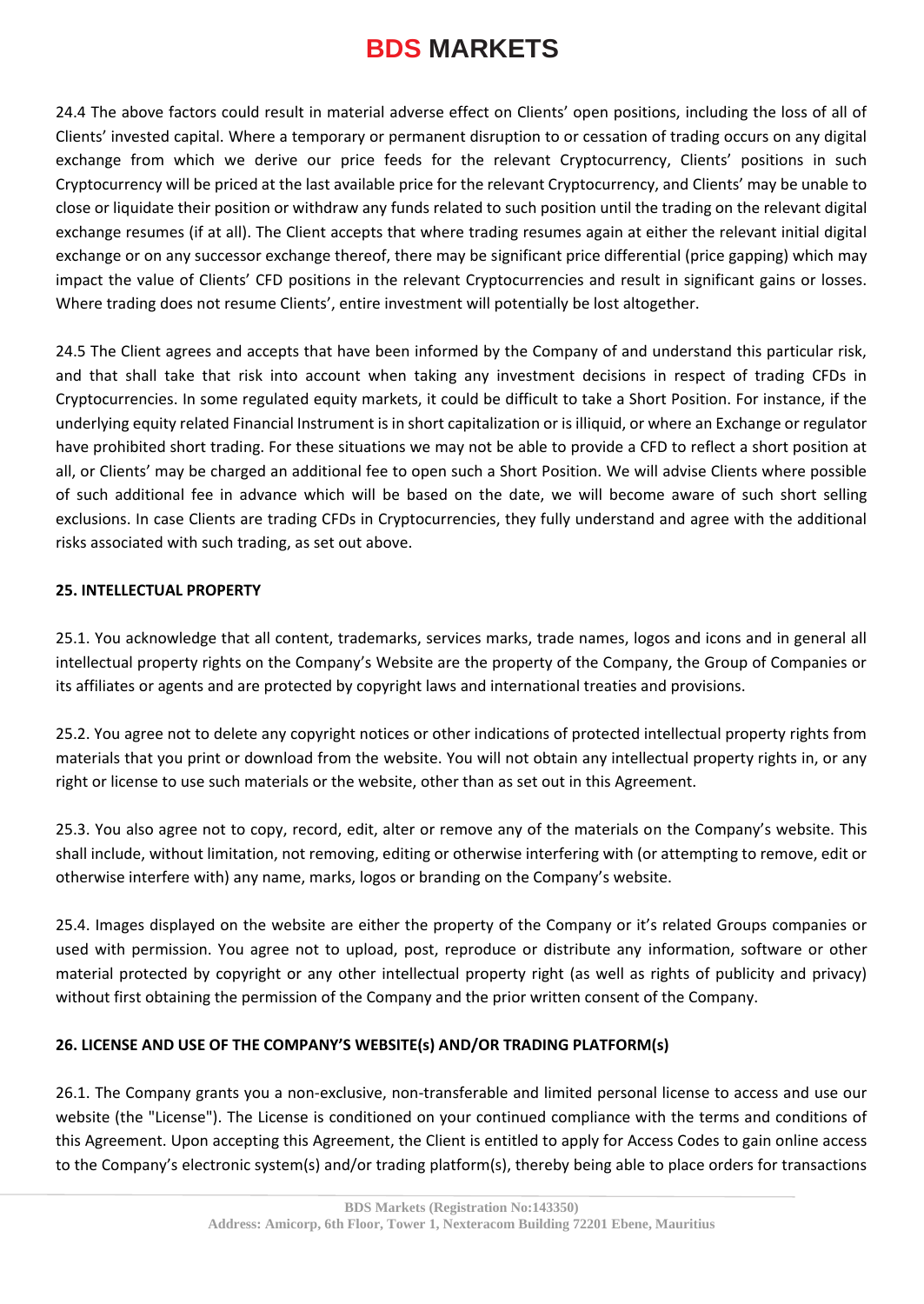on any financial instrument available from the Company. Further, the Client will be able to trade on the Company's Trading Platform with and through the Company with the use of a personal computer, smartphone or any other similar device that is connected to the internet. In this respect, the Client understands that the Company can, at its absolute discretion, terminate the Client's access to the Company's system(s) in order to protect both the Company's and clients' interests and to ensure the systems' effectiveness and efficiency.

26.2. The Client is responsible for ensuring that he/she alone control access to his/her account credentials and that no person(s) under the legal age or any other person(s) is granted access to the Company's system and/or the Client's trading account and/or the Company's Trading Platform using the Client's account credentials. You acknowledge that you are ultimately responsible for all actions on the Trading Platform through your Registration Data, including irregular or unauthorised disclosure of your account credentials.

26.3. The Client is responsible for all acts or omissions that occur within the Company's website through the use of his/her registration information. If the Client believes that someone has used or is using his/her registration information, username or password to access any Service without the Client's authorization, the Client should notify our Client Support immediately. The Client will make every effort possible to keep the Access Codes secret and known only to him and will be liable of any Orders received by the Company through his trading Account under his/her Access Codes. Further, any Orders received by the Company will be considered as received from the Client.

26.4. The Client agrees not to attempt to abuse the Trading Platform in an attempt to make illegal profits or to attempt to profit by taking advantage of the server latency, or applying practices such as price manipulation, lag trading, time manipulation.

### **27.FATCA & CRS**

#### 27.1 FATCA

The Company needs to comply with the Foreign Account Tax Compliance Act ("FATCA"). In accordance to FATCA we as an FFI are required to disclose information in relation to our US reportable persons. All US reportable persons will need to notify the FFI accordingly, so as to be able to comply with the FATCA regulations. 27.1.1 The Company is currently not accepting any natural or legal US reportable persons as Clients.

27.2 CRS

Regulations based on the OECD Common Reporting Standard ("CRS") require the Company to collect and report certain information about an account holder's tax residence. Each jurisdiction has its own rules for defining tax residence. In general, you will find that tax residence is the country/jurisdiction in which you live. Special circumstances may cause you to be resident elsewhere or resident in more than one country/jurisdiction at the same time (dual residency). As a financial institution, we are not allowed to give tax advice. Your tax adviser may be able to assist you in answering specific questions on this form. Your domestic tax authority can provide guidance regarding how to determine your tax status.

### **28. ISLAMIC ACCOUNTS**

28.1 The Company's Islamic account allows swap free trading in compliance with the Sharia Law, which means traders can trade on an Islamic account without being charged overnight fees. The Company's Islamic account is only available for traders of the Muslim religion and should only be requested on the grounds of religious belief.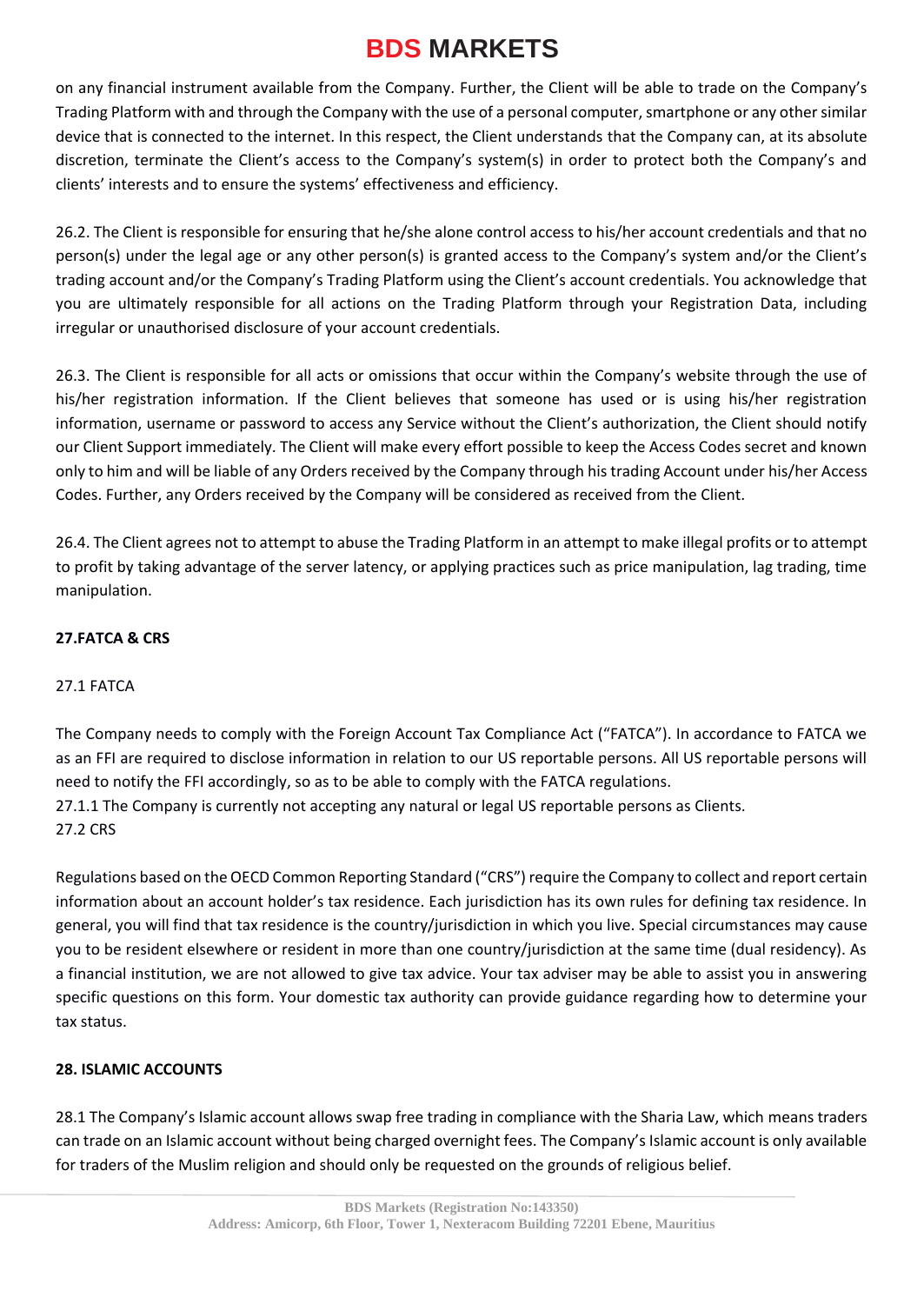28.2 By submitting an Islamic request and following its approval, all of the Client's MT4 accounts shall have the Islamic status (No Swaps).

28.3 For the opening of an Islamic account, evidence of religion must be presented. Islamic account holders cannot open non-Islamic accounts. The Company maintains the right to limit trading if there is evidence of manipulation.

28.4 The Company reserves the right to decline an Islamic request, without providing any explanation/justification to the client.

28.5 The Client further acknowledges that swap free applies for 10 calendar days only. Therefore, swap free accounts holding a position open for more than 10 calendar days, will be credited or debited swap accordingly.

28.6 The Company reserves the right to disable and/or enable swap free trading for Client's trading account and/or reverse any cumulative profits derived from the said trading at any given time and/or retrospectively charge the waived swap fee. This can occur at times where there is suspicion of swap abuse aiming at generating riskless profit where the Client abuses the Company's trading conditions/systems or where the Client's trading strategy imposes a threat to the Company's trading facility or where the Company deems necessary in order to protect the smooth operation of its trading facility.

#### **29. CRYPTO WALLET**

#### **29.1. General**

29.1.1. Crypto Wallet is a cryptocurrency wallet account provided to the Client to perform Bitcoins cryptocurrency deposit and withdrawal and trade via a Live Trading Account with the Company. The Company relies on its trusted Partner BITNUK AG (hereinafter "BITNUK or "Partner") to hold, buy or sell the cryptocurrency on the Client's behalf, on an Omnibus custodian account in the name of BDS Markets.

29.1.2. By accepting the Terms and Conditions and using the Crypto Wallet Account Services, the Client grants expressly and automatically authorization to BITNUK AG to perform all related transactions, to hold, buy, sell and exchange cryptocurrencies on his/her behalf, in order to execute specific instructions given by him/her in accordance with the Terms and Conditions herein and BITNUK AG Terms and Conditions and/or any other business terms which are entered into with by the Parties and which govern the Client relationship as if they are performed by the Client himself/herself. The Client may decide to stop using the Crypto Wallet Services at any time by requesting the closure of the Crypto Wallet Account.

29.1.3. Crypto Wallet is not a Trading Account, the Client will not directly conduct his/her trading operations with deposited Bitcoin(s). Upon instruction from the Client, all or part of the deposited Bitcoins will be transferred to one of his/her Live Trading Account(s). The exchange of the cryptocurrency into fiat money, shall be performed by BITNUK AG.

29.1.4. The Company does not and shall in no way act as cryptocurrency exchanger. The Client shall not attempt to use the Crypto Wallet as an exchange mechanism. The Company shall take all reasonable measures to enable such attempt or use. If the Company reasonably suspects that an attempt or abuse or unauthorized use of the Service by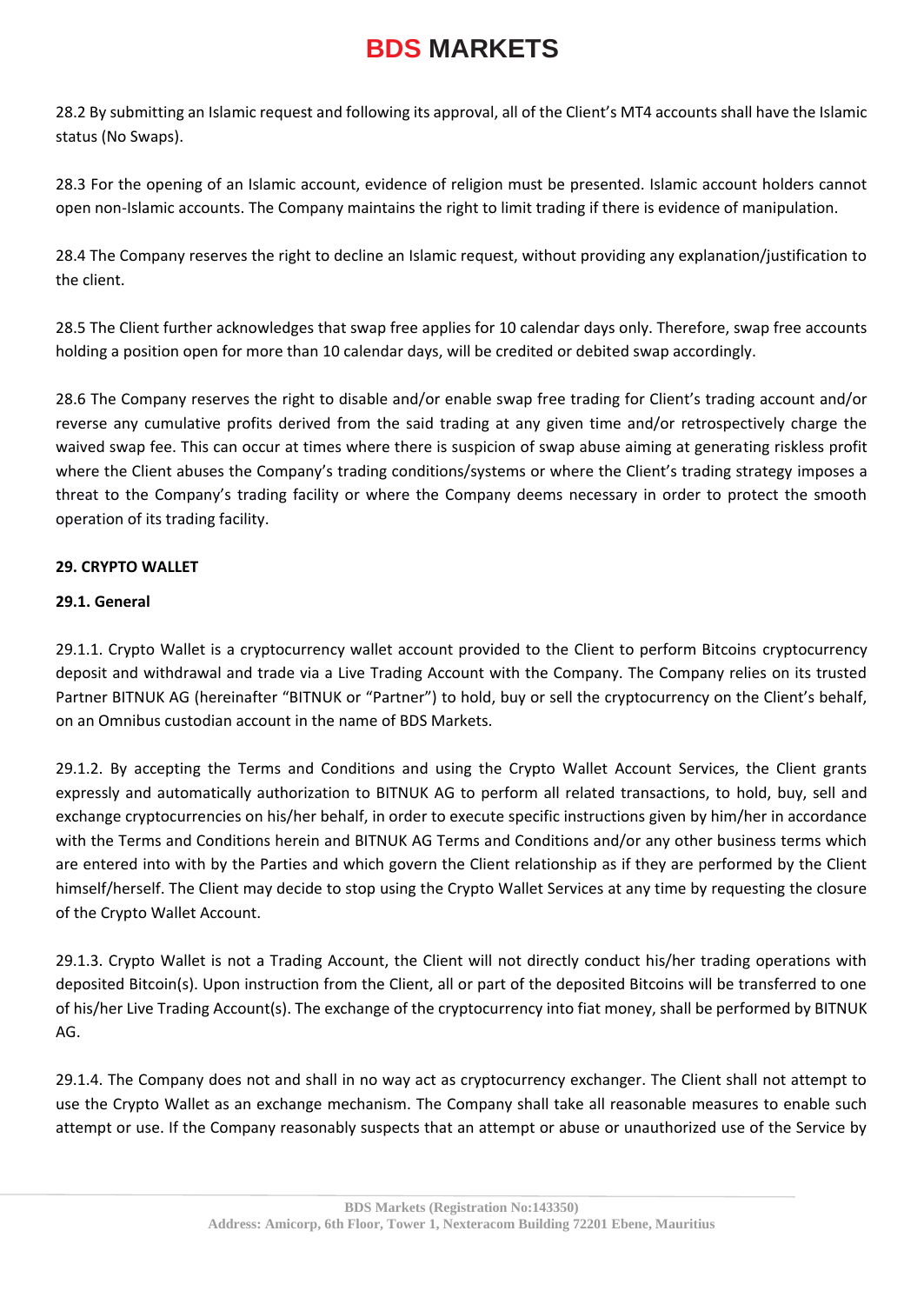the Client, the Company reserves the right to take all necessary measures for the identified or suspected breach of the Terms and Conditions, in order to prevent any fraudulent activities and ensure the Client's protection.

29.1.5. Crypto Wallet is made available with the Company's trusted Partner, a Swiss Bitcoin Exchange Services Provider, BITNUK AG.

BITNUK AG, a Company registered with the Swiss Companies Register under the company number CHE-101.447.255, VAT number CHE-101.447.255 MWST, registered address at Bahnhofstrasse 21, CH-6300 Zug, Switzerland. Website[:](https://bitnuk.com/) [https://bitnuk.com/.](https://bitnuk.com/)

BITNUK AG operates under the regulatory supervision of ARIF (Association Romande des Intermédiaires Financiers), with Member No.: 3097, a self-regulating body approved by the Swiss Financial Market Supervisory Authority (FINMA) If the Client chooses to open a Crypto Wallet, and use its features, the Client will be also subject to BINTNUK AG separate Terms and Conditions. These can be found on the BITNUK website, accessible a[t](https://bitnuk.com/) [https://bitnuk.com/.](https://bitnuk.com/)

29.1.6. By using the Crypto Wallet, the Client agrees and accepts the Terms and Conditions as described in this Section 'Crypto Wallet", which forms a part of the Client Agreement Terms and Conditions of the Company.

### **29.2. The Crypto Wallet**

29.2.1. Each Eligible Client shall be entitled to only one (1) Crypto Wallet with the Company. Opening or accessing multiple Crypto Wallets shall not be permitted and shall not be granted by the Company. The Company shall not be held responsible in the event clients attempt to, or abuse or make an unauthorised use of the Service by the Client. In such cases, the Company reserves the right to take all necessary measures according to its terms and conditions and applicable Laws.

Crypto Wallet is a feature made available automatically to all Eligible clients from their personal dashboard. An eligible Client shall mean a fully verified Client who has received the relevant notification from the Company and who resides in one of the countries in which the Company has made available the Crypto Wallet Service, the Company offers the Crypto Wallet in the countries at its sole discretion in accordance with local regulations and the countries list may be updated from time to time without prior notice.

In the event that an Eligible Client does not yet have the feature accessible from his/her personal dashboard, the Client may contact the Company at support@swissmarkets.com and request the Crypto-Wallet to be activated.

29.2.2. Crypto Wallet Services shall only be accessible for use by clients who have fully verified themselves in accordance with the Company Know Your Customer procedures and applicable Laws and Regulations.

29.2.3. At all the time, the Client shall have access from his/her personal dashboard to his/her Crypto Wallet, and consult, including but not limited to the crypto wallet address, QR Code, balance, transaction history and conduct his/her transactions.

### **29.3. Crypto Wallet Transactions**

Authorized uses of the Crypto Wallet shall be limited to the transactions and under the terms described in this Section exclusively.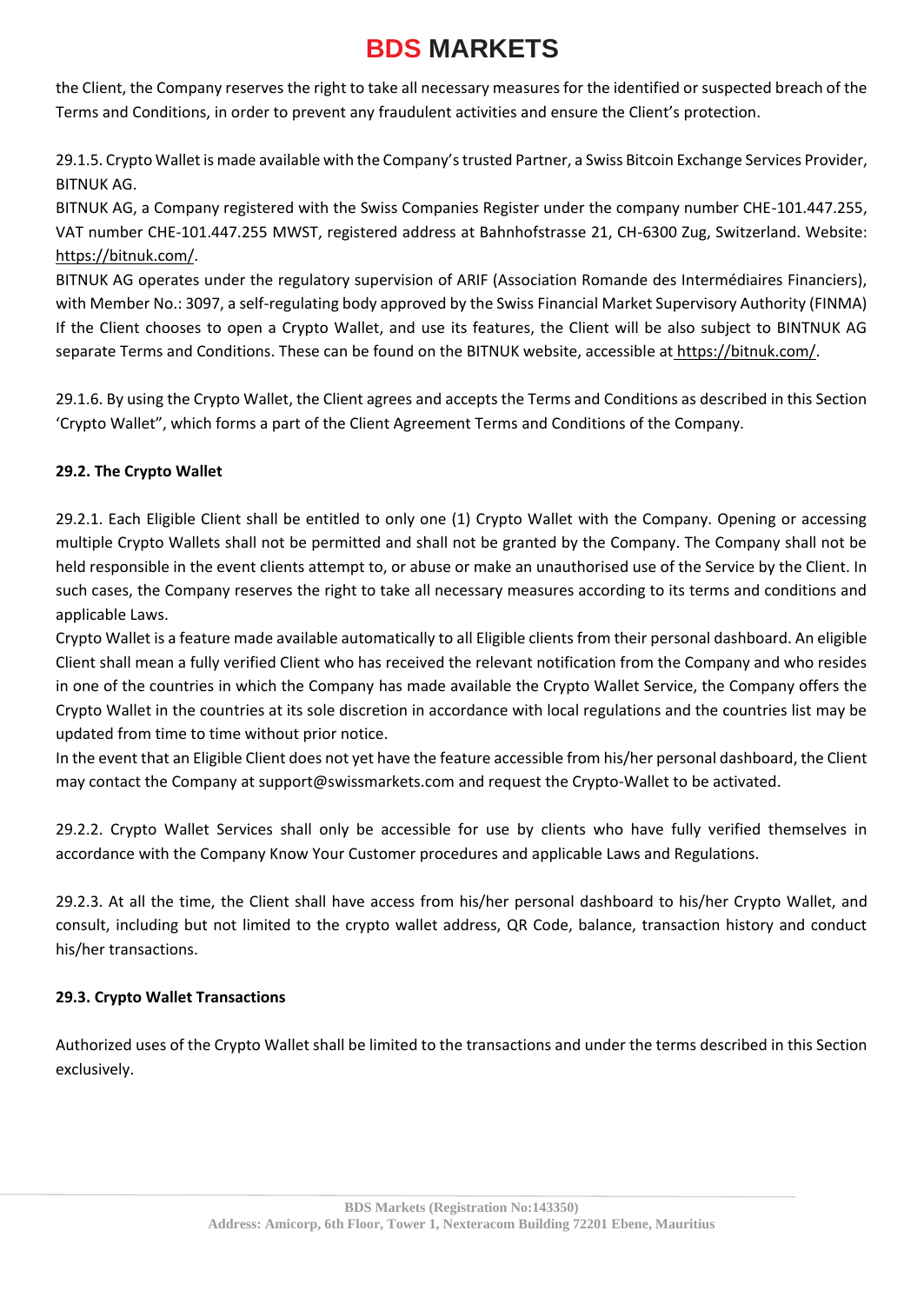#### **29.3.1. Deposit**

29.3.1.1. Bitcoin is the only cryptocurrency that may be used for the Services. The Company, at its sole discretion may extend the Services to additional cryptocurrencies other than the Bitcoin under the same terms.

29.3.1.2. The Client may deposit Bitcoin into the Crypto Wallet at any time during the course of this Agreement from his/her existing external Digital Bitcoin Wallet by selecting from his/her Crypto Wallet account to copy and paste the Public Wallet Address or scan the QR Code.

29.3.1.3. The Client may choose the amount (s)he wishes to deposit in Bitcoin(s), there is no minimum deposit amount requirement. The selected Bitcoin amount shall be transferred through Bitcoin Blockchain from the external Wallet to BITNUK Wallet. The successful cryptocurrency amount transferred shall be displayed on the Client's Crypto Wallet balance.

29.3.1.4. All deposits are processed through BITNUK AG; however, it remains at the Company's discretion to request further documents in order to establish and verify the ownership of the used Crypto Wallet.

29.3.1.5. The Company reserves the right to request the Client at any time to provide any documentation in regards to the deposits and transactions made by the Client, to confirm including but not limited to the source of funds deposited into the Crypto Wallet. The Company must be fully satisfied that the Client is the legitimate owner of the Bitcoin / Digital Crypto Wallet account. In case of a doubt or non-compliance with requested information or documentation, the Company reserves the right to return the funds to its origin via the same payment method through (in the event the funds have been used for trading, the Company shall only return the remaining account balance). The Company may also proceed with a termination of the account.

29.3.1.6. The Client shall not be able to make a chargeback claim or similar action against the Company in relation to the Bitcoin transfer.

#### **29.3.2. Transfer & Withdrawal**

#### *29.3.2.1. General Provisions*

- a. The Company shall process to internal transfer to and/or from the Crypto Wallet to a Live Trading Account(s) held by the Client and on the Client's name or to withdrawal request to the external Crypto Wallet used for the deposit, upon receiving a relevant request from the Client, through the Platform, in the method and means accepted by the Company from time to time.
- b. For internal transfer or withdrawal, the minimum amount requirement is €100 (one hundred euros) or Bitcoin/ Cryptocurrency amount equivalent or live trading account currency equivalent.
- c. For all withdrawal made from the Crypto Wallet, a **withdrawal fees of 1.5%** will be charged by the Company's Partner. For all transfer, **a Markup fee of 2% will be charged** by the Company's Partner.
- d. Any request for withdrawal or transfer greater than or exceeding the amount available on the Live Trading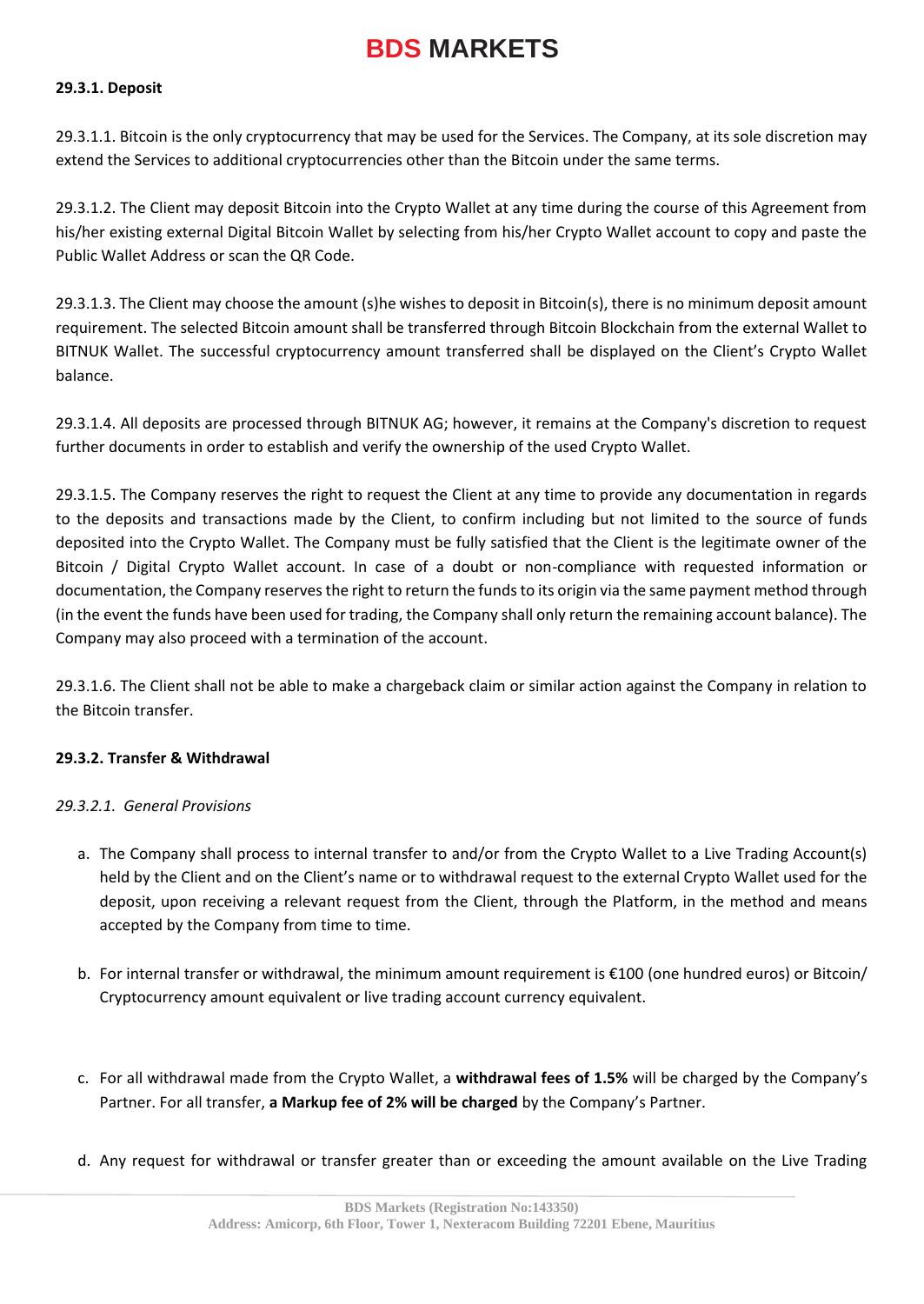Account / Crypto Wallet shall be denied.

- e. Transfer and withdrawal request shall be processed through BITNUK AG for the exchange into fiat money to Bitcoin or vice versa. The Client acknowledges that the exchange rate between cryptocurrency and fiat money or between fiat money and cryptocurrency will not be visible from the dashboard, neither known. BITNUK AG shall process in accordance with its procedure and market price and exclude the Company's liability.
- f. Any exchange commission incurred by transfer and withdrawal shall be supported by the Client and the Company shall not be held responsible. The purchase or sale of Bitcoins or other cryptocurrency in this context results from the conversion into an exchange rate charge supported by the Client.
- g. The Company reserves the right to request additional information and/or documentation in regard to the transfer and withdrawals made by the Client within the Company's systems, prior or after the execution.

### *29.3.2.2. Transfer from Crypto Wallet to Live Trading Account*

- a. In order to use cryptocurrencies funds for his/her trading activity, the Client shall transfer totally or partially any amount to one of his/her Live Trading Account(s). Trading directly with Bitcoin or cryptocurrency shall not be authorized.
- b. Any transfer from Crypto Wallet shall be placed in cryptocurrency (amount or percentage).
- c. The Client may transfer all or a part of the Crypto Wallet balance into one of his/her Live Trading Account(s), by selecting:
	- i. The exact amount in Bitcoin; the selected amount will be converted into account currency equivalent to the chosen Live Trading Account.
	- ii. A predefined percentage (i.e. 25% (twenty-five percent), 50% (fifty percent) or the full balance), of the Crypto Wallet available balance.
- d. In any case, the exchange of cryptocurrency into fiat money shall always be processed by BITNUK AG as per its procedures and market price, at the time the conversion is executed. Exchange rate shall always be supported by the Client.

### *29.3.2.3. Transfer from Live Trading Account to Crypto Wallet*

- a. Any transfer from Live Trading Account(s) to Crypto Wallet shall be placed on the specific Live Trading Account currency. The corresponding amount shall be converted through BITNUK AG into crypto currency amount equivalent at the time the execution is made.
- b. The Client may transfer from his/her Live Trading Account(s) to his/her Crypto Wallet any amount subject to available balance. For the avoidance of doubt, Internal transfer to the Crypto Wallet shall first cover the initial cryptocurrency amount deposited into the Crypto Wallet, and then the generated profits, if any. The exchange conversion and exchange rate applied shall be done at the moment that BITNUK AG converts the fiat money into cryptocurrency, wish shall not always be at the exact time the instruction is requested/given by the Client. The Company and/or the Service Provider reserves the right to refuse a transfer in case of insufficient funds at the moment the transfer is requested and/or executed. The Company shall not be held liable for the value fluctuations of the cryptocurrency neither for the exchange rate, neither for the time exchange.
- c. In order to transfer generated profit on the live trading account(s) to the Crypto Wallet, the Client must beforehand have successfully funded his/her Crypto Wallet Account. A Client shall not transfer from a Live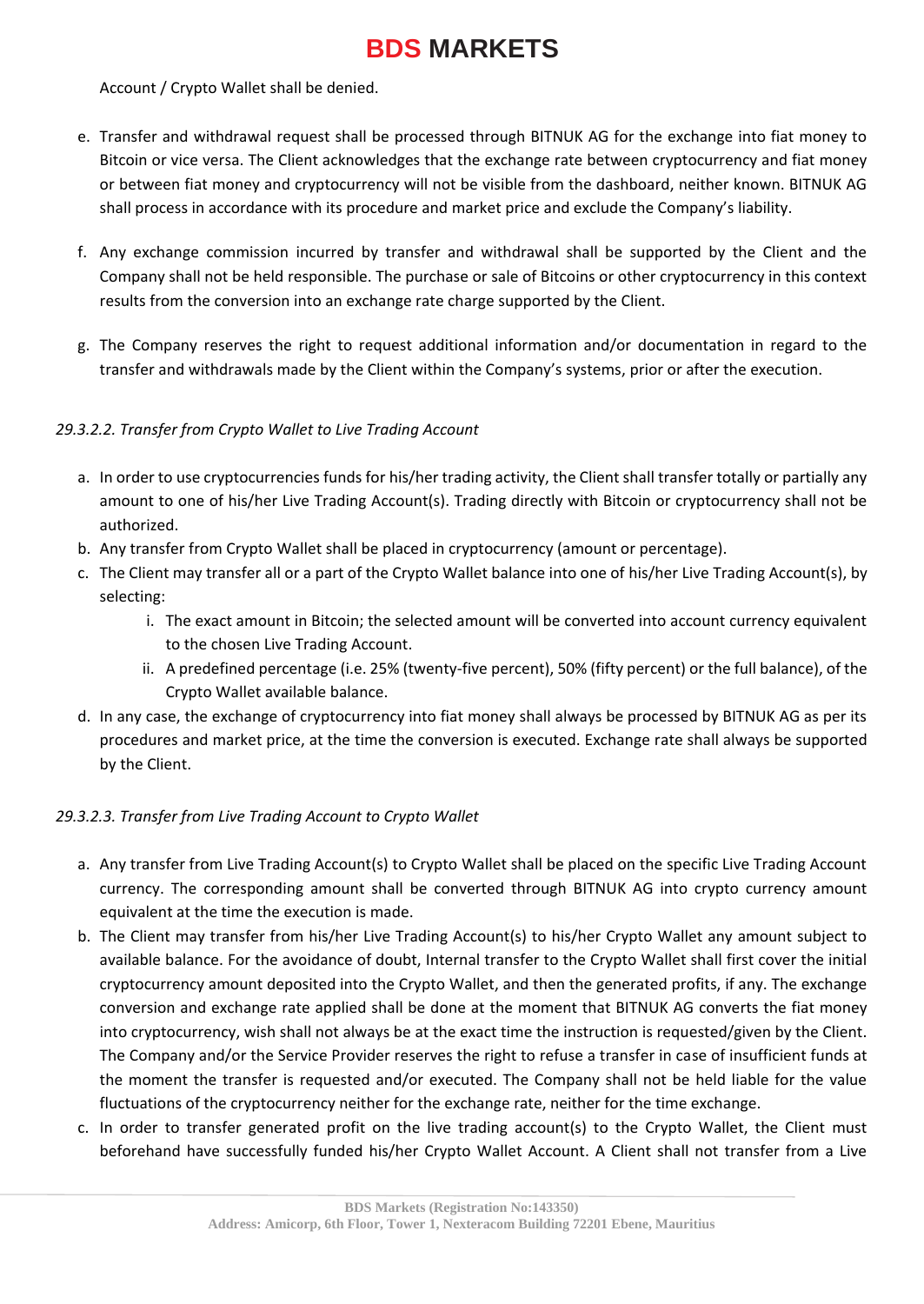Trading Account to the Crypto Wallet if no initial deposit into the Crypto Wallet was successfully made. The Company shall not be held responsible in the event that such transfer occurred notwithstanding the system and procedures and reserves the right to take the appropriate actions to restore the situation.

d. Any transfer request that does not comply with the aforementioned conditions shall be denied or restored.

### *29.3.2.4. Withdrawal*

- a. Any withdrawal requests from the Crypto Wallet to the Client's external digital wallet shall be placed and executed on the specific cryptocurrency, i.e Bitcoin should be withdrawn in Bitcoin (amount or percentage).The initial cryptocurrency amount deposited shall always be withdrawn to the same external crypto wallet used for the deposit.
- b. The Company checks and processes all withdrawal requests up to a certain Bitcoin or cryptocurrency amount as it may be defined by the Company from time to time.
- c. As per the Company's Internal Procedures, withdrawal should be made using the same method used by the Client to funds his/her trading Account:
	- i. The initial crypto deposited amount (Bitcoin) shall always be withdrawn in the same cryptocurrency (Bitcoin) to the Client's external Wallet used for the deposit through BITNUK Wallet.
	- ii. Subject to an initial deposit In Bitcoin, or other cryptocurrency as it might be made available, transferred to a Live Trading Account, all profits generated on the Live Trading Account(s) can be withdrawn through the Crypto Wallet or via bank wire according to the Company withdrawal procedure as described in section 18 of the Terms and Conditions. The Company reserves the right to update the withdrawal methods from time to time.
- d. The Company has also the right to refuse a Client's withdrawal if the requested amount is below the minimum requirement of EUR100 (one hundred euros) or Bitcoin amount equivalent.
- e. The Client shall not use this functionality to transfer Bitcoin or other cryptocurrency made available by the Company from time to time, to wallets held by other third parties.

#### **29.3.3. Fees**

29.3.3.1. Cryptocurrency purchase or sale transactions (i.e. Cryptocurrency conversion into fiat money and vice-versa) from the wallet or the platform will be subject to a Markup Fee of 0.5%. The Client understands and acknowledges that these costs are net of any other costs that might be applicable to a specific operation.

29.3.3.2. If the Client transfers the Cryptocurrency into a different account, the Client will also incur a third-party fee, the blockchain fee.

29.3.3.3. External, inherent, inseparable; automatic costs related to cryptocurrencies transactions (including but not limited to Fork, commissions on the blockchain, conversion rate, value fluctuations) will be supported by the Client without the Company being held liable. Considering the inherent nature of continuously fluctuating Bitcoin and cryptocurrencies value, the exchange rate between crypto and fiat money will not be known at the time of conversion. It is understood that the value of the cryptocurrency varies continuously, in this perspective the exact value of Bitcoin or other cryptocurrency will not be known at the conversion time . The Client may not have any claim against the Company on the cryptocurrency related costs. The Company will in no way be responsible for the Client's exchange commissions on his/her transactions.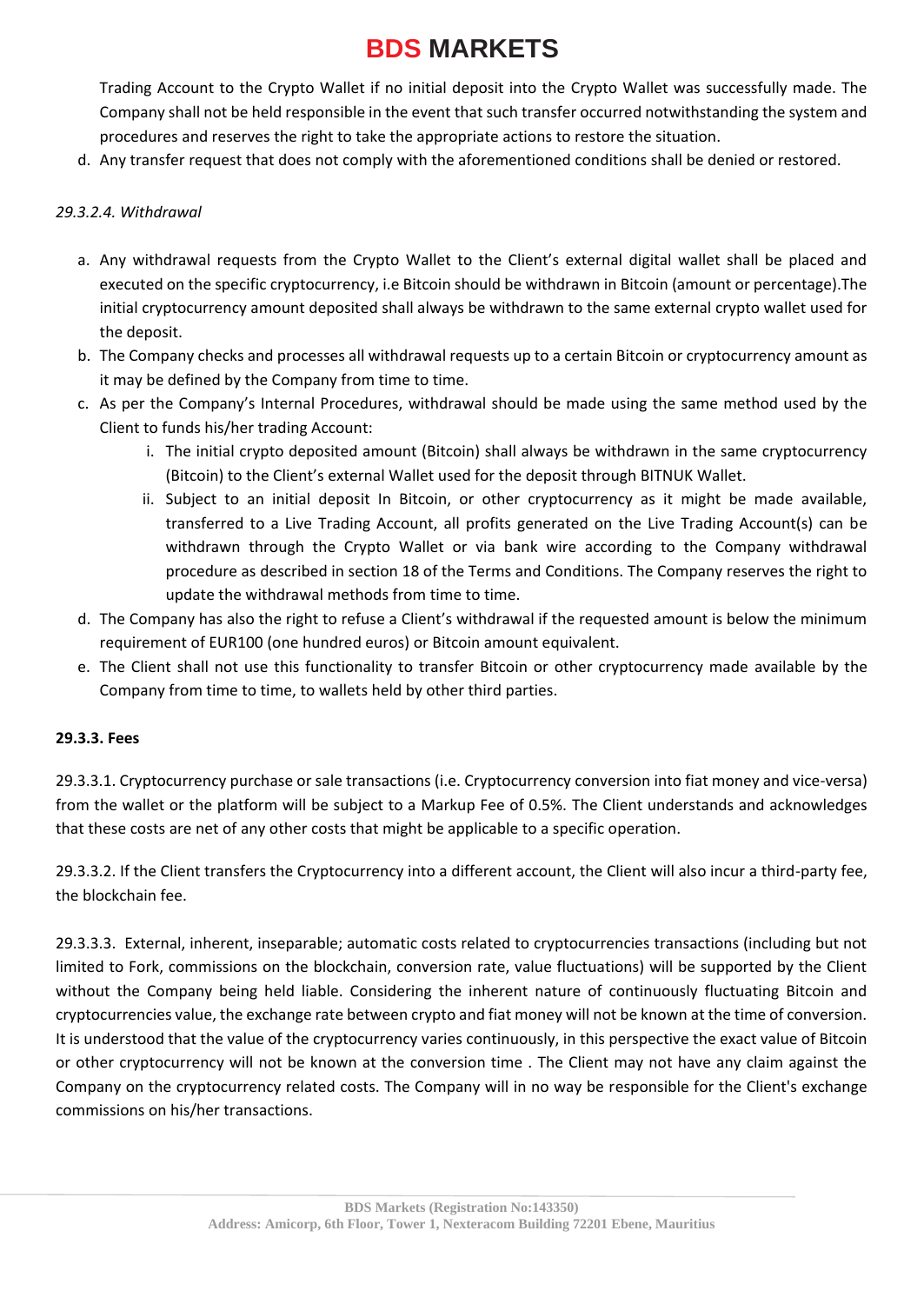#### **29.4. Disclaimer**

29.4.1. Cryptocurrency markets are decentralized and non-regulated, there is no central bank that can issue more currency or take corrective measures to protect the value of cryptocurrency in a crisis. Cryptocurrencies are an as-yet autonomous and largely unregulated global system of firms and individuals. Traders put their trust in a digital, decentralised, and partially anonymous system that relies on peer-to-peer networking and cryptography to maintain its integrity.

29.4.2. Cryptocurrencies are not regulated products and, therefore, transactions related to cryptocurrency are not subject to Applicable Law on custody. The Client asset shall be held into an omnibus account under the Company's name with BITNUK AG. There is a risk of loss from the use of an omnibus account. However, detailed records of all your cryptocurrency held by the Company will be kept at all times showing that the Client cryptocurrencies are held on his/her behalf in order to mitigate that loss. If the Company's trusted partner becomes insolvent, the Client may not have a legal claim against a specific amount of money, or a specific amount of cryptocurrency. Instead, any claim will be generally against the Omnibus Account. If there is an unreconciled shortfall, the Client may not receive full entitlement to the cryptocurrency value in fiat money and the shortfall proportionately may be shared with other clients.

29.4.3. There may be additional risks not foreseen or identified in this Section. Clients should carefully assess whether his/her financial situation and tolerance for risk are suitable for buying, selling, or trading through cryptocurrencies.

#### **29.5. Limitation of Liability**

29.5.1. Cryptocurrencies are highly speculative and rely on a number of external variables for their existence and value. This paragraph sets out certain of these liabilities and explains under which circumstances the Company will not be held liable for any losses, costs, or expenses that the Client may suffer in relation to the cryptocurrency, subject to Applicable Law, including but not limited to:

- a. any loss caused by a custodian and/or by any third party.
- b. any loss caused by theft, robbery, burglary or other criminal taking if a computer, computer system, computer software program, malicious code, computer virus or process or any other electronic system is used to perform such acts.
- c. delay or interruptions caused by any computer viruses, spyware, scareware, Trojan horses, worms or other malware that may affect client' computer or other equipment, any cyber-attack or any phishing, spoofing or other attack. SMS and email services are vulnerable to spoofing and phishing attacks and should use care in reviewing messages purporting to originate from the Company.
- d. any delay or change in market conditions before the transaction is executed.
- e. any loss resulting from a network failure of a cryptocurrency's cryptographic protocol;
- f. any loss of any kind, from action taken in reliance on material or information, contained on the platform or websites and/or on the blockchain systems.
- g. any lost profits or damages that are caused by or are connected to unauthorised use of the platform or services, even where we or one of the Company representatives knew or should reasonably have known about the possibility of such damages.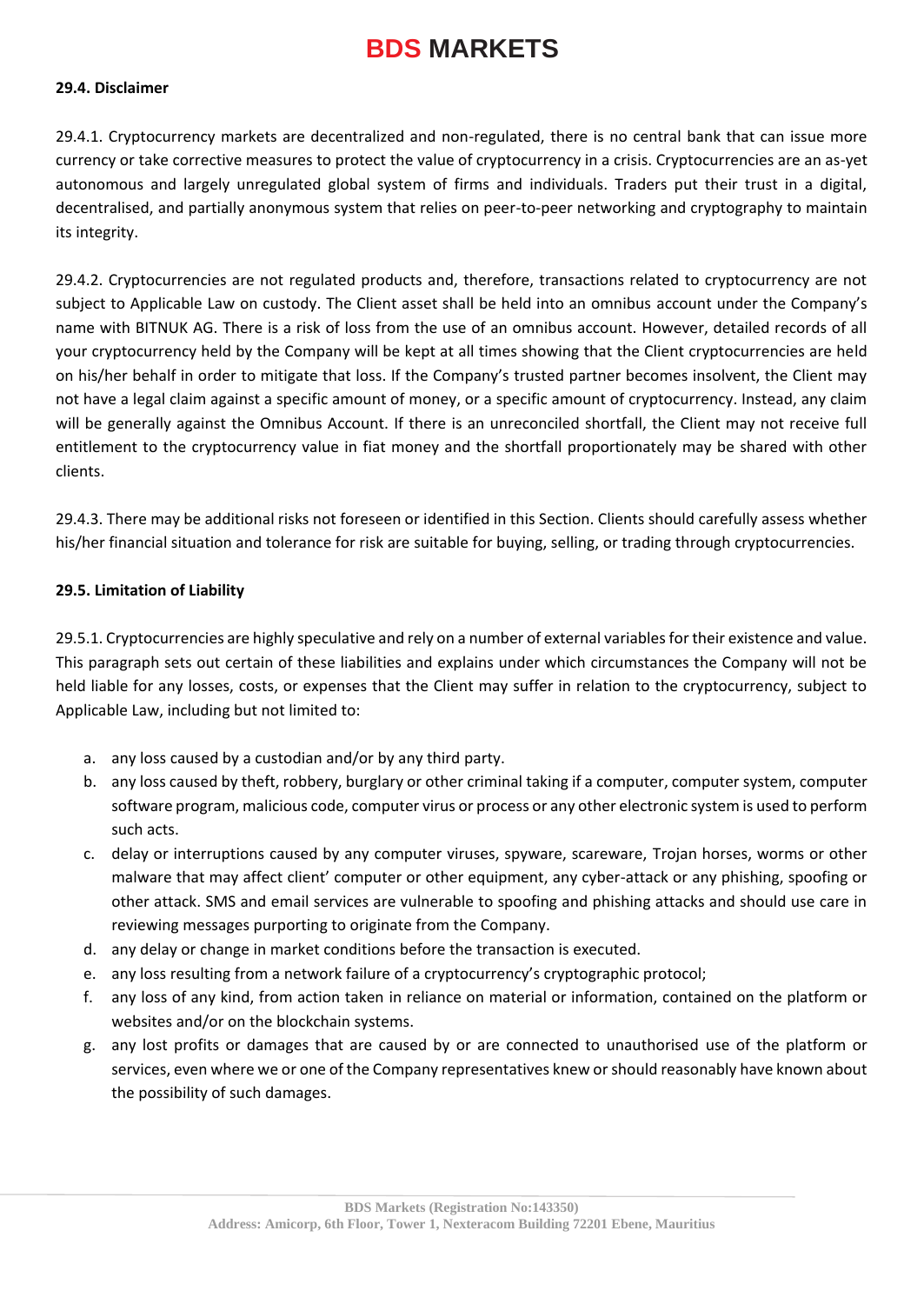29.5.2. The Company also do not promise or guarantee that the Service will be available at all times and the access to the Company and Partner's websites, any part of the Services, the terms and other information provided by the Company will be continuous, uninterrupted, timely, or error-free.

29.5.3. The Company is not responsible for any delay in the settlement of a transaction resulting from circumstances beyond our control, or the failure of any other person or party or the Client to perform all necessary steps to enable completion.

29.5.4. Neither BDS Markets, its affiliates and service providers, nor any of their respective officers, directors, agents, joint venture partners, employees or representatives, will be liable for any amount larger than the value of the cryptocurrency currently deposited in the Client's account.

29.5.5. Client should consult Section 35 "Limited Liability" for more information on the general limitations to the Company's liability.

29.5.6. In the event that a situation arises that is not covered under this section, or the General Terms and Conditions, the Company will resolve the matter on the basis of good faith and fairness.

#### **30. BOND CFDs**

30.1. Long Bond CFD positions shall earn a Coupon Rate in line with the percentage of the bond's par amount invested.

30.2. The method and frequency of accruing any coupon is made on the same manner as if the investor obtains a position directly on the underlying.

30.3. The maximum leverage for Bond CFDs is 1 to 3. Should an investor opt for leverage, the Company will apply an annual financing charge at Libor + 3%.

30.4. All accrued interest at the time of purchase of the Bond CFD must be paid at the time of the opening of the position and any earned interest shall be paid upon closing of the position.

30.5. In case the Bond CFD is held to maturity the Bond CFD position shall close at face value of the underlying bond.

### **31. DIVIDENDS AND CORPORATE ACTIONS**

31.1 Corporate Action is considered any mandatory and voluntary corporate action that has impact on the financial instruments or the corresponding CFDs offered by the Company for trading.

31.2 In the event of Corporate Action on the underlying financial instrument of a CFD, the Company shall make relevant adjustment in order to reflect the economic impact on the underlying asset. Such adjustment shall be done either as cash adjustments on the Client's trading account, as swap adjustment or as position corrections.

31.3 The Company may apply dividend payments and charges in form of cash adjustments for any positions held in shares and/or indexes in CFDs as follows:

a) For any long positions held by the client at the time of dividend payment, the Client will receive a dividend in form of cash adjustment on their respective trading account.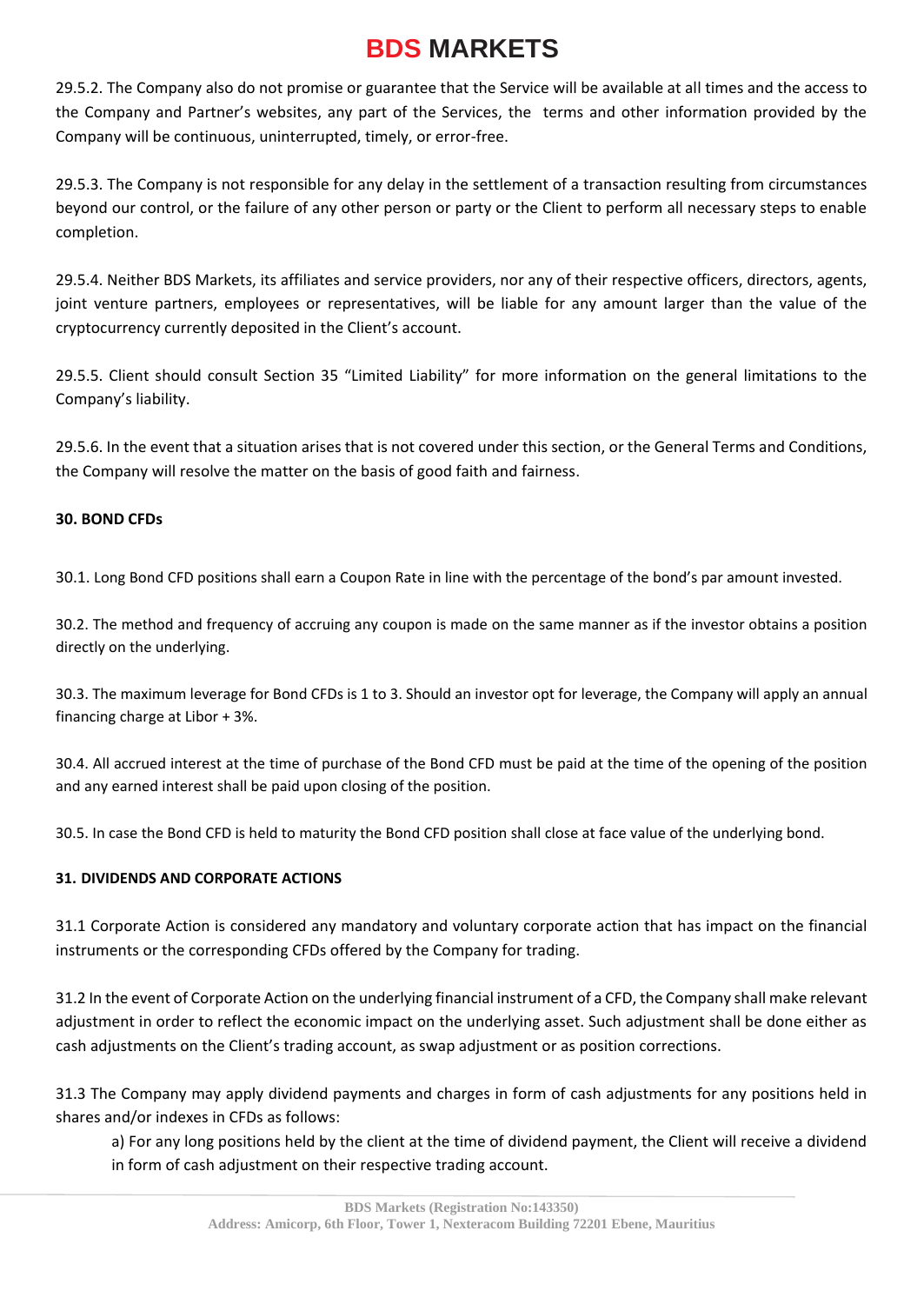b) For any short positions held by the client at the time of dividend payment, the Clients trading account will be charged the dividend amount in form of cash adjustment from the applicable trading account.

31.4 The Dividends will be paid or charged (depending on the position held as explained above) for the shares/indexes positions entered before the ex-dividend date (ex-div date). The respective dividends adjustment will be made on the ex-div date.

31.5 The adjustment will be proportional to the position held (amount of contracts in that particular asset).

31.6 Regarding any other relevant corporate actions, such as but not limited to any rights issue, stock and/or reverse splits, which affect the shares held, appropriate and proportional adjustments will be made on the Client's trading account to reflect the changes. For mergers, amalgamations, acquistions, take-overs, and other corporate actions, which result in affecting the value of the underlying asset the Company reserves the right to take one or more of the following actions:

i) increase margin requirements

ii) place trading restrictions on relevant instruments such as, but not limited to: adjust the opening price, restrict or disable opening any new positions, close the trade or set the instrument on close- only mode,

- iii) limit order sizes for the relevant instruments
- iv) close the position in case of 11.8 below.
- v) take any other action as may be deemed necessary by the Company

31.7 The Company may increase margin requirements and limit maximum exposure on the relevant underlying assets prior earnings announcements.

31.8 Should the share be de-listed at any point of time, the Client's position will be closed at the last available market price traded.

### **32. REPRESENTATIONS AND WARRANTIES**

32.1. You agree that each of the following representations and warranties are deemed repeated each time you open or close a Transaction by reference to the circumstances prevailing at such time:

- (a) that you have not been coerced or otherwise persuaded to enter into the Client Agreement;
- (b) the Registration Data provided to us during the Account Opening Procedure and at any time thereafter is complete, true, accurate and not misleading in all respects and the documents provided to the Company are authentic;
- (c) that any documents or evidences provided by the Client to the Company, as may be required by the Company, throughout the duration of the Agreement, are valid and authentic and if the Company at its sole discretion believes that the document or evidence provided is in any way incorrect or invalid, it has the right to request an alternative document putting, if it deems necessary at its sole discretion, all the transactions on hold until the requested document has been provided;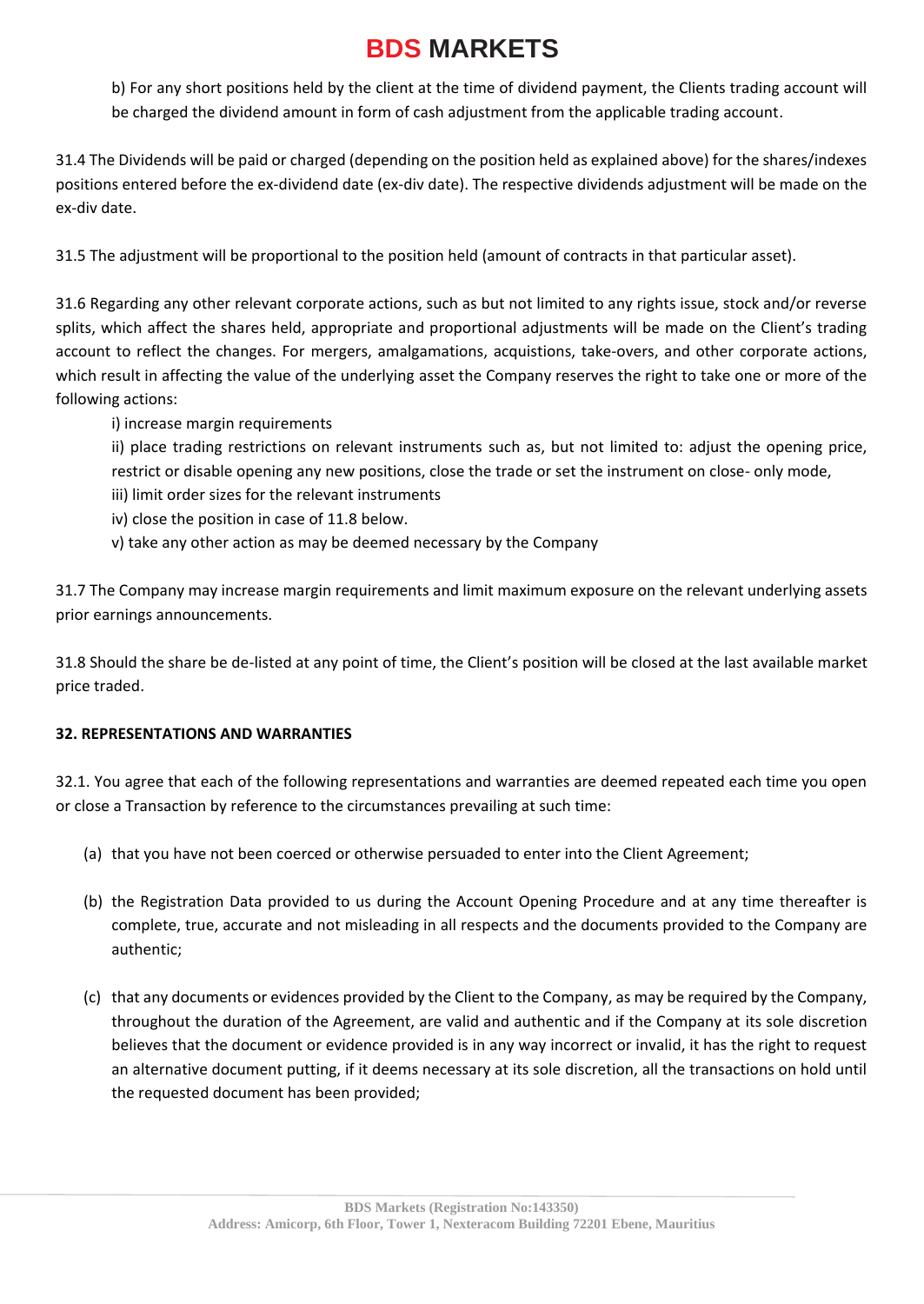- (d) that you are of legal age and/or over eighteen (18) years of age (in case the Client is a natural person) or have full capacity (in case the Client is a legal person); therefore the Client can enter into a legally binding Agreement;
- (e) that you are of sound mind, legal age and legal competence;
- (f) that you are duly authorized to enter into this Client Agreement, to open each Transaction and/or Contract and to perform your obligations hereunder and thereunder and have taken all necessary action to authorize such execution, delivery and performance;
- (g) you understand how the Transactions hereunder operate before you place an offer to open a Transaction on the Trading Platform. By doing so, you warrant that you understand the terms and conditions of the Client Agreement, and any legal and financial implications thereof;
- (h) you have read and understand the Risks Disclosure(s) found on the Company's Website;
- (i) you have taken all reasonable steps to understand the specifications and characteristics of the Trading Platform and the associated hardware, software, data processing and telecommunication systems and networks required to access and operate the Trading Platform;
- (j) You are acting as a principal and not as agent or representative or trustee or custodian on behalf of someone else. The Client may act on behalf of someone else only if the Company specifically consents to this in writing and provided all the documents required by the Company for this purpose are received;
- (k) any person representing you in opening or closing a Transaction will have been, and the person entering into the Client Agreements on your behalf is, duly authorized to do so on your behalf;
- (l) you are not an employee of any Underlying Market, a corporation in which any Underlying Market owns a majority of the capital stock, a member of any Underlying Market and/or firm registered on any Underlying Market or any bank, trust or insurance company that trades in Financial Instruments covered under this Agreement between us;
- (m) you will not enter into any Transaction for the purposes of arbitrage, Scalping or to exploit any temporal and/or minor inaccuracy in any rate or price offered on the Trading Platform;
- (n) you have obtained all relevant governmental or other authorizations and consents required by you in connection with the Client Agreement and in connection with opening or closing
- (o) Transactions and such authorizations and consents are in full force and effect and all of their conditions have been and will be complied with;
- (p) the execution, delivery and performance of the Agreement and your use of the Trading Platform including each Transaction you complete thereto will not violate any law, ordinance, charter, by-law or rule applicable to you, in the jurisdiction in which you are resident, or any agreement by which you are bound or by which any of your assets are affected;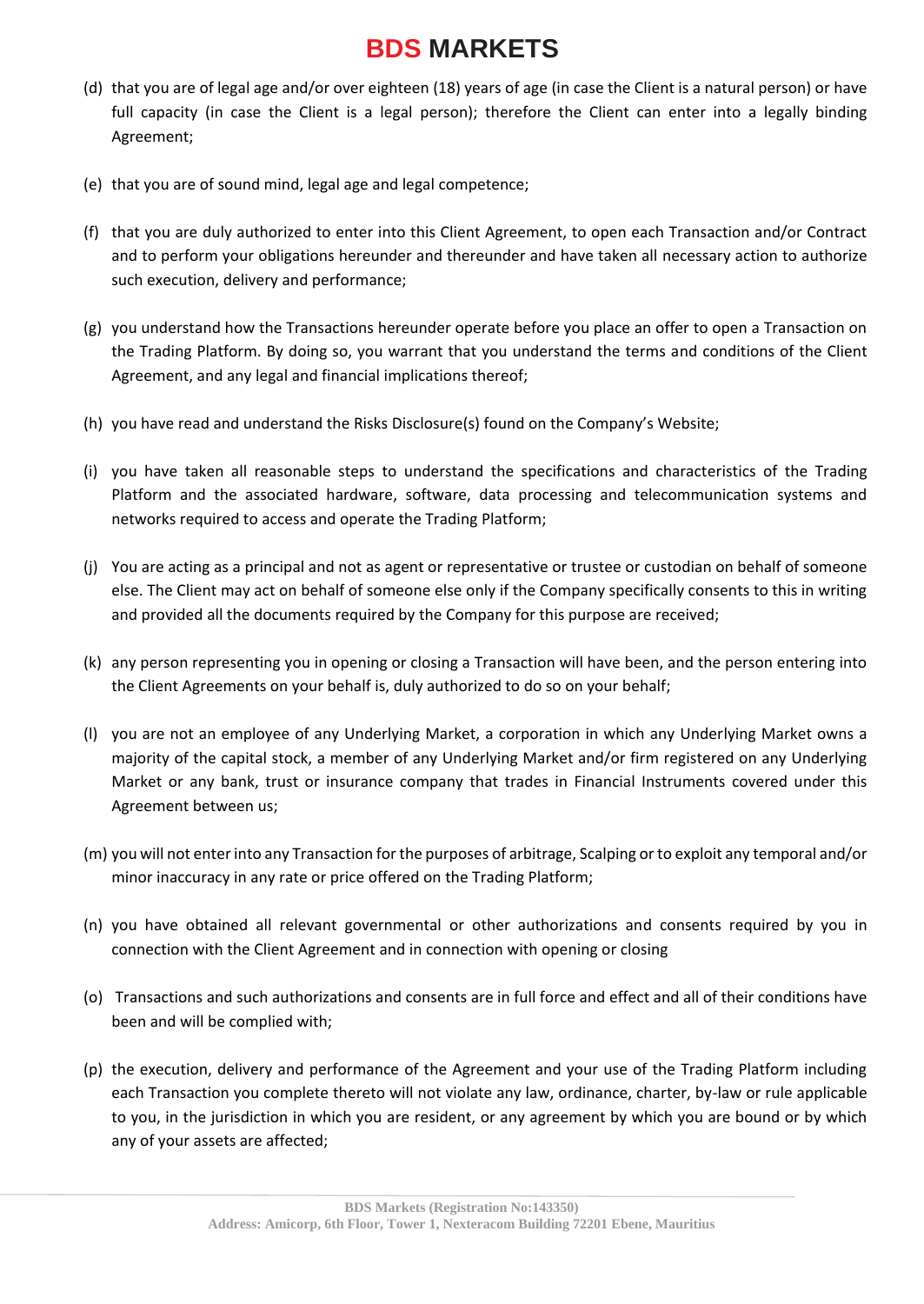- (q) other than in exceptional circumstances you will not send funds to your Trading Account from any bank account other than as stipulated in the Registration Data. Whether exceptional circumstances exist will be determined by us from time to time;
- (r) the funds deposited with the Company, belong to the Client and are free of any lien, charge, pledge or other impediment;
- (s) the Client funds used for trading are not in any direct or indirect way the proceeds of any illegal activity or used or intended to be used for terrorist financing;
- (t) you are not a Politically Exposed Person and do not have any relationship (for example relative or business associate) with a person who holds or held in the last twelve months a prominent public position. If the above statement is untrue and in the event that you have not disclosed this already in the Account Opening Application Procedure, you will inform the Company as soon as possible and you will notify the Company if at any stage during the course of this Agreement you become a Politically Exposed Person;
- (u) you confirm that you consent to the Company providing you with information, including, without limitation, information about amendments to the terms and conditions, marketing information, costs, fees, this Agreement, Policies and information about the nature and risks of investments by posting such information on the Website and/or email.

#### **33. COMPANY'S FEES**

33.1 By accepting the terms and conditions specified in this agreement, the Client has read and understood and accepted the information uploaded and found on the Company's main website, in which all related commission, costs and financing fees are explained. The Company may amend from time to time at its own discretion all such commission, costs and financing fees. All information relating to the aforementioned amendments will be available on the main website which the Client must review and check for changes during the period that he is dealing with the Company and especially before placing any orders with the Company. The Client is deemed to have seen, reviewed and considered the Company's commission, costs and financing fees and any changes that the company may make thereto from time to time.

#### **34. LIMITED LIABILITY**

34.1. We undertake to supply steady Services on the website. However, we assume no responsibility for any error, omission, interruption, deletion, defect, delay in operation or transmission, communications line failure, theft or destruction or unauthorized access to, or alteration of, the website or Services. We are not responsible for any problems or technical malfunction of any telephone network or lines, computer online systems, servers or providers, hardware, software, failure due to technical problems or traffic congestion on the Internet or on any of the website or Services.

34.2. To the maximum extent permitted by applicable law, under no circumstances shall we be responsible for any loss or damage resulting from use of the website or Services, from any content posted on or through the website or Services, or from the conduct of any users of the website or Services, whether online or offline.